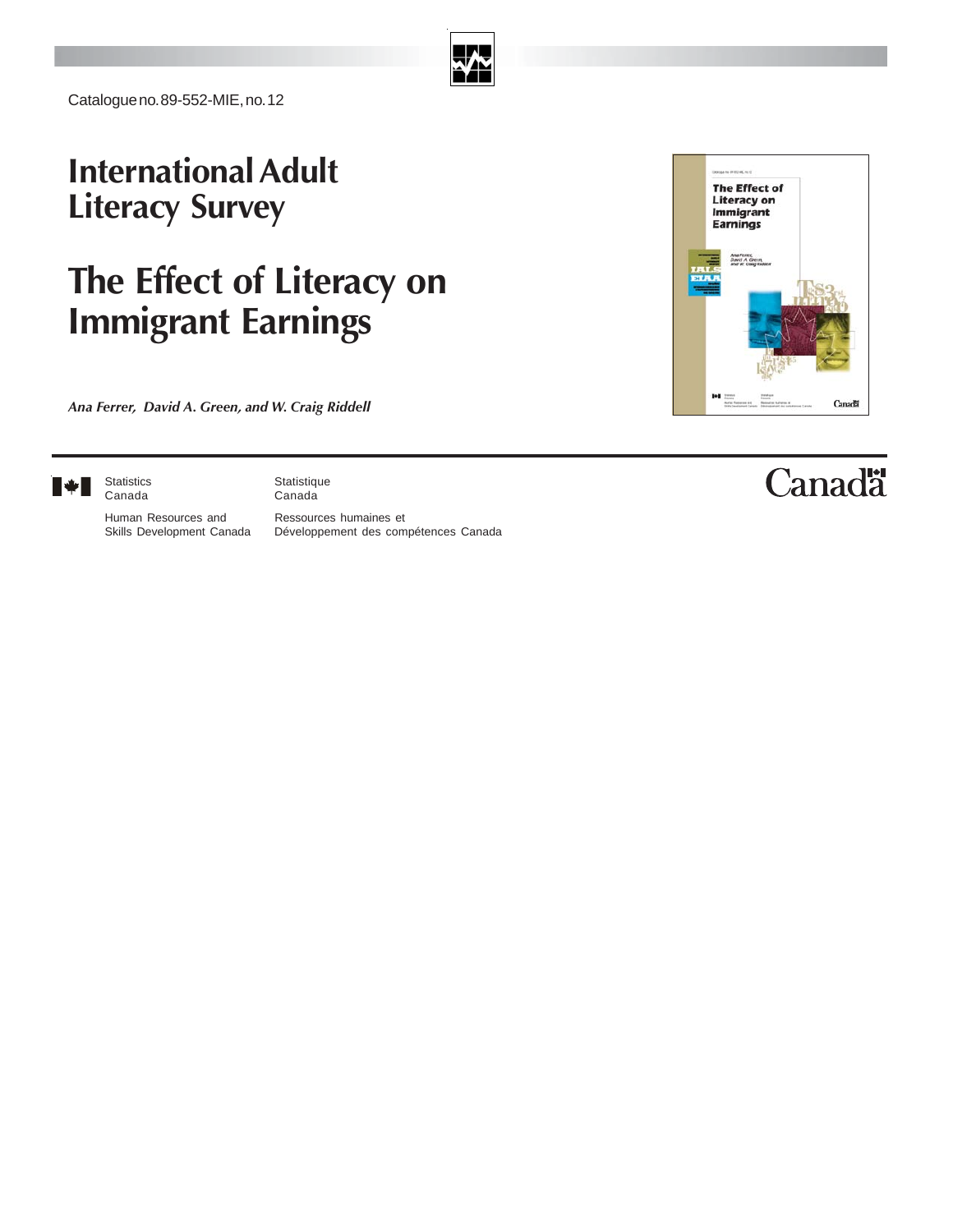#### **How to obtain more information**

Specific inquiries about this product and related statistics or services should be directed to: Client Services, (1-800-307-3382, or 613-951-7608; fax: 613-951-9040; educationstats@statcan.ca), Culture, Tourism and the Centre for Education Statistics, Statistics Canada, Ottawa, Ontario, K1A 0T6.

For information on the wide range of data available from Statistics Canada, you can contact us by calling one of our toll-free numbers. You can also contact us by e-mail or by visiting our Web site.

| National inquiries line                                     | 1800 263-1136        |
|-------------------------------------------------------------|----------------------|
| National telecommunications device for the hearing impaired | 1800 363-7629        |
| <b>Depository Services Program inquiries</b>                | 1800 700-1033        |
| Fax line for Depository Services Program                    | 1800889-9734         |
| <b>E-mail inquiries</b>                                     | infostats@statcan.ca |
| Web site                                                    | www.statcan.ca       |
|                                                             |                      |

#### **Ordering and subscription information**

This product, Catalogue no. 89-552-MPE, is published (irregularly) as a standard printed publication at a price of CDN \$11.00 per issue. The following additional shipping charges apply for delivery outside Canada:

#### **Single issue**

| <b>United States</b>   | CDN \$11.00 |
|------------------------|-------------|
| <b>Other countries</b> | CDN \$11.00 |

This product is also available in electronic format on the Statistics Canada Internet site as Catalogue no. 89-552-XIE free of charge. To obtain an issue visit our Web site at **www.statcan.ca**, and select Products and Services.

All prices exclude sales taxes.

The printed version of this publication can be ordered by

| $\bullet$ E-mail | • Phone (Canada and United States)<br>• Fax (Canada and United States)                                                                       | 1800 267-6677<br>1877 287-4369<br>infostats@statcan.ca |
|------------------|----------------------------------------------------------------------------------------------------------------------------------------------|--------------------------------------------------------|
| • Mail           | <b>Statistics Canada</b><br><b>Dissemination Division</b><br><b>Circulation Management</b><br>120 Parkdale Avenue<br>Ottawa, Ontario K1A 0T6 |                                                        |

• And, in person at the Statistics Canada Regional Centre nearest you, or from authorized agents and bookstores.

When notifying us of a change in your address, please provide both old and new addresses.

#### **Standards of service to the public**

Statistics Canada is committed to serving its clients in a prompt, reliable and courteous manner and in the official language of their choice. To this end, the Agency has developed standards of service which its employees observe in serving its clients. To obtain a copy of these service standards, please contact Statistics Canada toll free at 1 800 263-1136.

The paper used in this publication meets the minimum requirements of American National Standard for Information Sciences - Permanence of Paper for Printed Library Materials, ANSI Z39.48 - 1984. ∝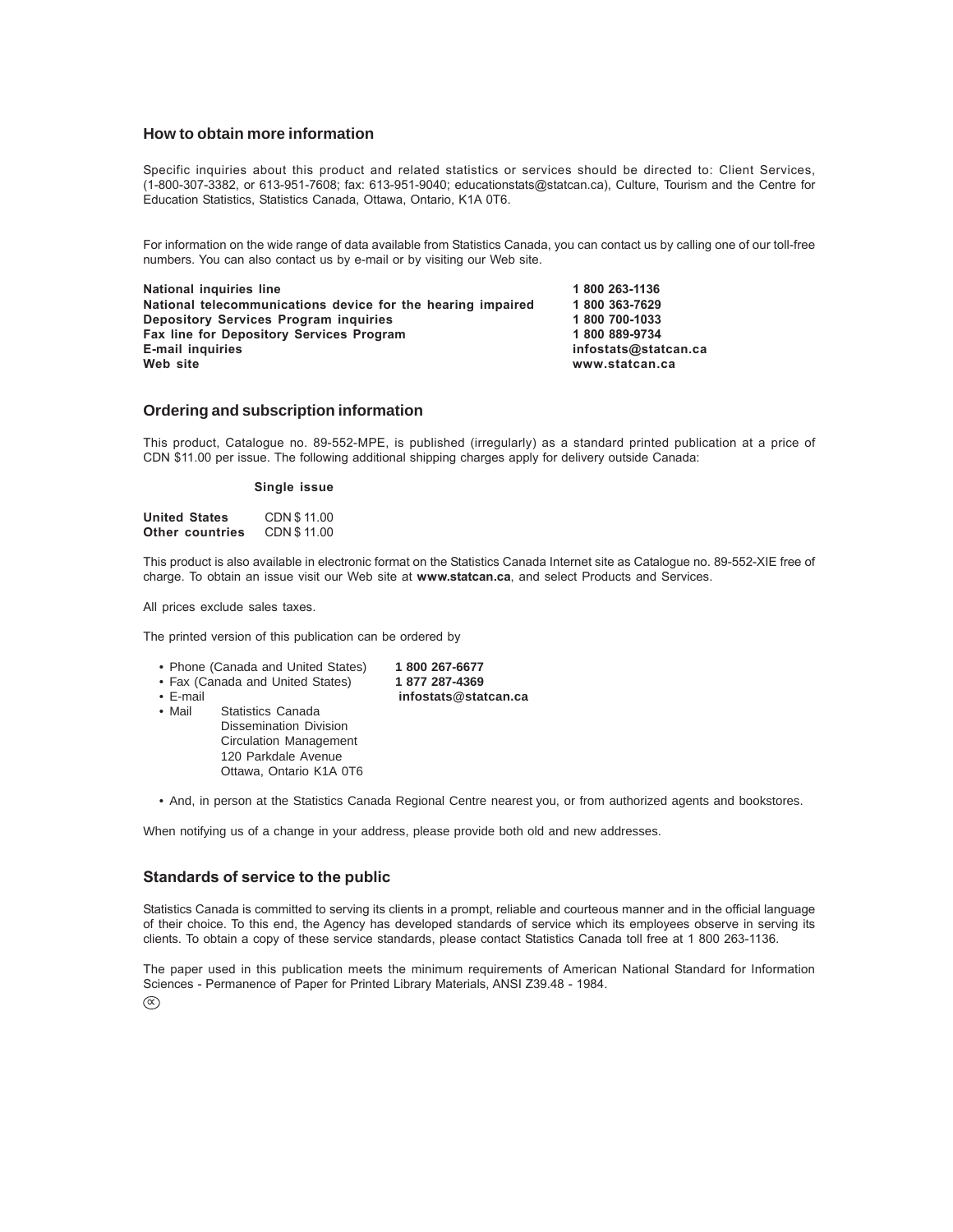# **International Adult Literacy Survey**

## **The Effect of Literacy on Immigrant Earnings**

### *Ana Ferrer, David A. Green, and W. Craig Riddell University of British Columbia*

The International Adult Literacy Survey (IALS) was a 22-country initiative conducted between 1994 and 1998. The Canadian component of the IALS study was primarily funded by the Applied Research Branch and the National Literacy Secretariat of Human Resources Development Canada.

Published by authority of the Minister responsible for Statistics Canada

Minister of Industry, 2004

All rights reserved. No part of this publication may be reproduced, stored in a retrieval system or transmitted in any form or by any means, electronic, mechanical, photocopying, recording or otherwise, without prior written permission from Licence Services, Marketing Division, Statistics Canada, Ottawa, Ontario, Canada K1A 0T6.

September 2004

Catalogue no. 89-552-XPE, no. 12 ISSN 1480-1566 ISBN 0-660-19354-X Catalogue no. 89-552-XIE, no. 12 ISSN 1480-9516 ISBN 0-660-38068-1 Frequency: Irregular Ottawa

Statistics Canada Human Resources Development Canada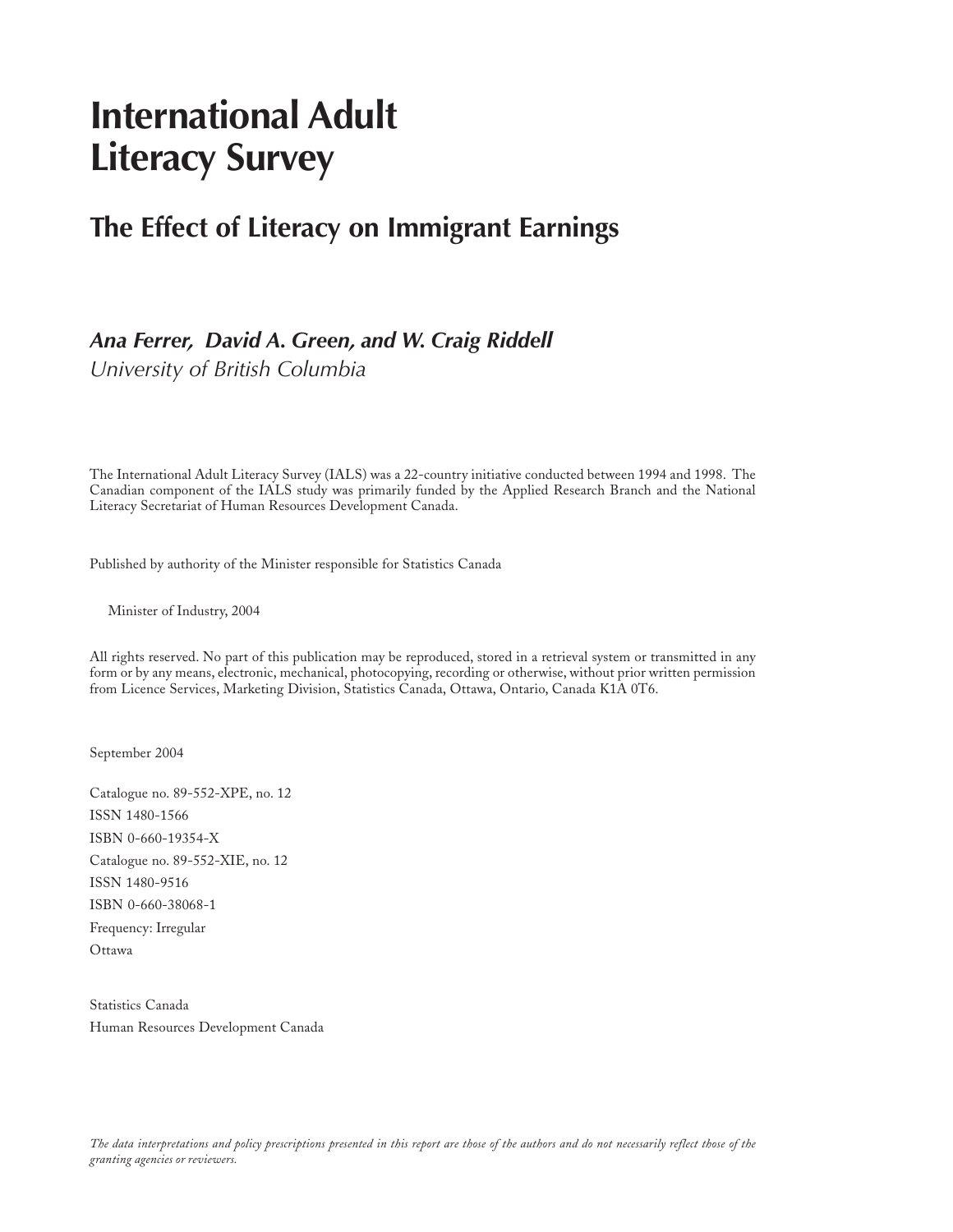National Library of Canada Cataloguing in Publication Data

Ferrer, Ana M. The effect of literacy on immigrant earnings.

(International Adult Literacy Survey) Issued also in French under title: L'effet de la littératie sur les gains des immigrants.

ISBN 0-660-19354-X (paper) ISBN 0-662-38068-1 (Internet) CS89-552-MPE no. 12 CS89-552-MIE no. 12

1. Immigrants – Education – Canada. 2. Literacy – Canada. 3.Wages – Effect of education on – Canada. 4. Immigrants – Employment – Canada. 5. Immigrants – Canada – Statistics. I. Green, David A. II. Ridell, W. Craig (William Craig) , 1946-. III. Statistics Canada. IV. Canada. Human Resources Development Canada. V. Title: L'effet de la littératie sur les gains des immigrants. VI. Series.

LC154 FC46 2004 302.2'244'0869120971 C2004-988003-9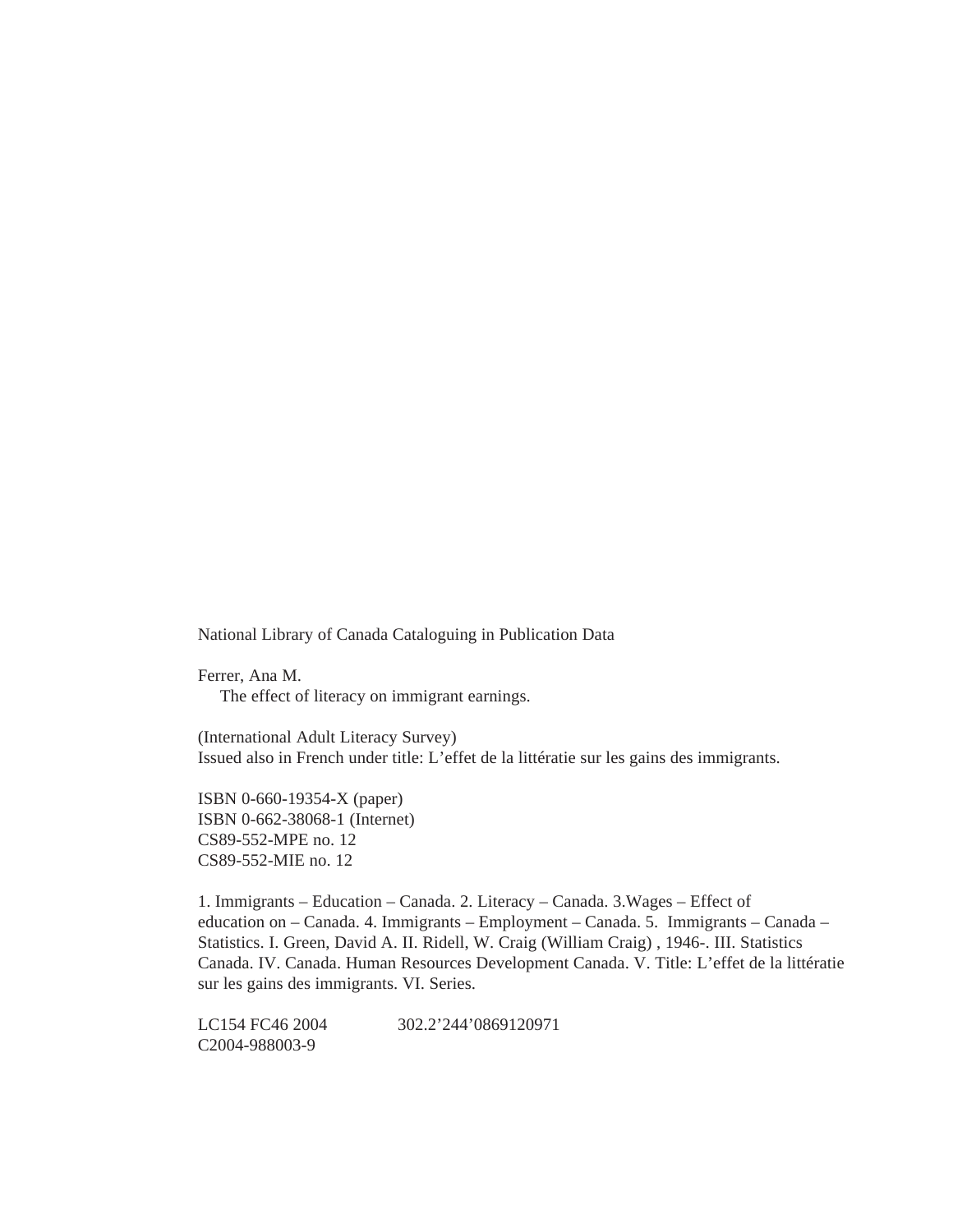## <span id="page-4-0"></span>**Acknowledgements**

We thank Scott Murray for encouraging us to undertake this project and for providing access to the OILS data, and Statistics Canada and the SSHRC for research support. Earlier versions of this paper were presented at the "Human Capital, Productivity and the Labour Market" conference held at the University of Western Ontario and the TARGET Labour and Workplace workshop held at UBC. We thank the participants in these workshops for their comments.

## **Note of Appreciation**

Canada owes the success of its statistical system to a long-standing partnership between Statistics Canada, the citizens of Canada, its businesses, governments and other institutions. Accurate and timely statistical information could not be produced without their continued cooperation and goodwill.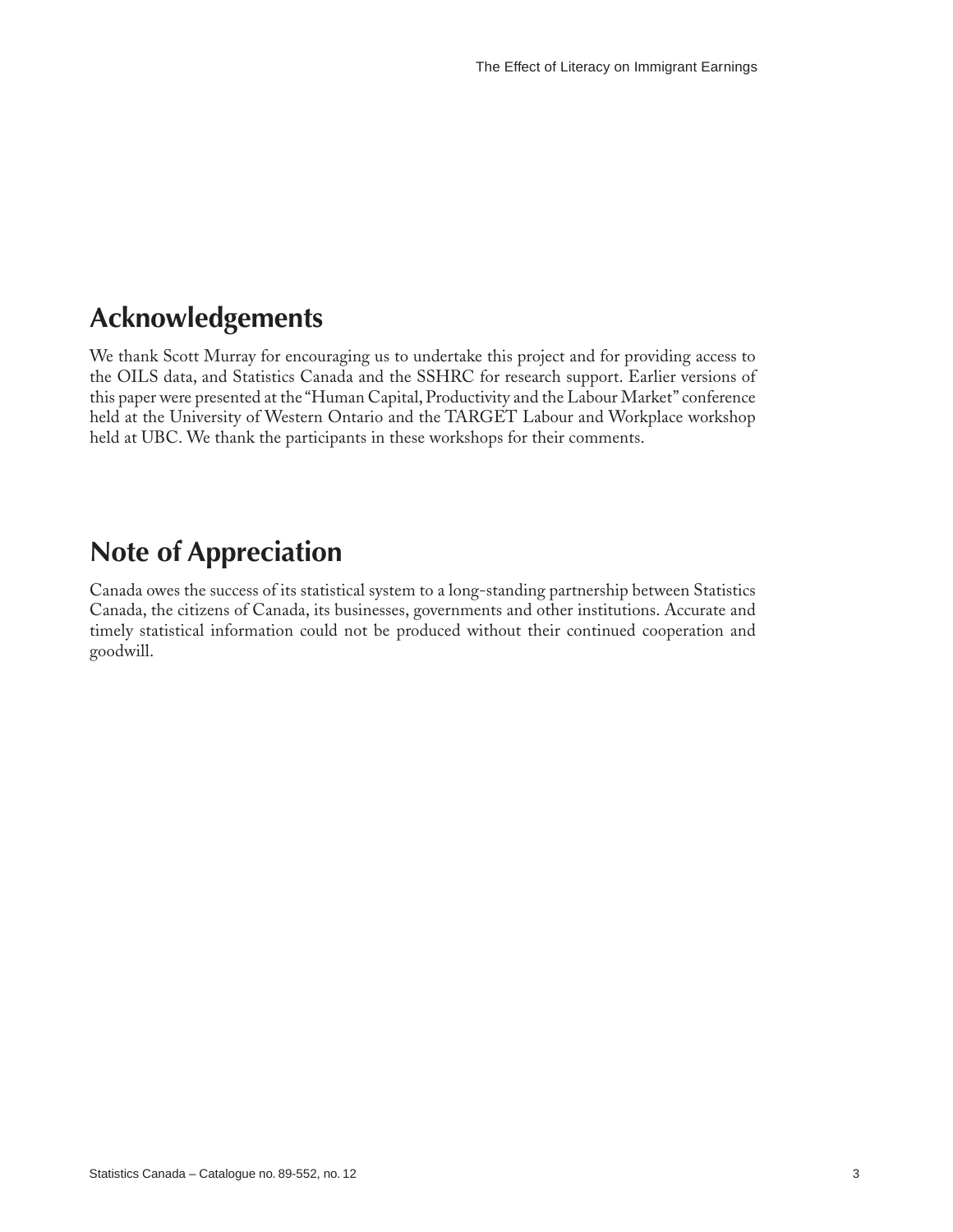## **Table of contents**

| Acknowledgements |                                                            | 3  |
|------------------|------------------------------------------------------------|----|
| L                | Introduction                                               | 7  |
| $\rm II$         | A framework for discussing earnings generation             | 10 |
| Ш                | Data and basic patterns                                    | 15 |
| IV               | Are Immigrants and Native Born Literacy Levels Different?  | 18 |
| V                | The effect of education and literacy on immigrant earnings | 21 |
|                  | Results without literacy variables                         | 21 |
|                  | Results with literacy variables                            | 25 |
|                  | VI Conclusion                                              | 28 |
| References       |                                                            | 30 |
| Endnotes         |                                                            | 32 |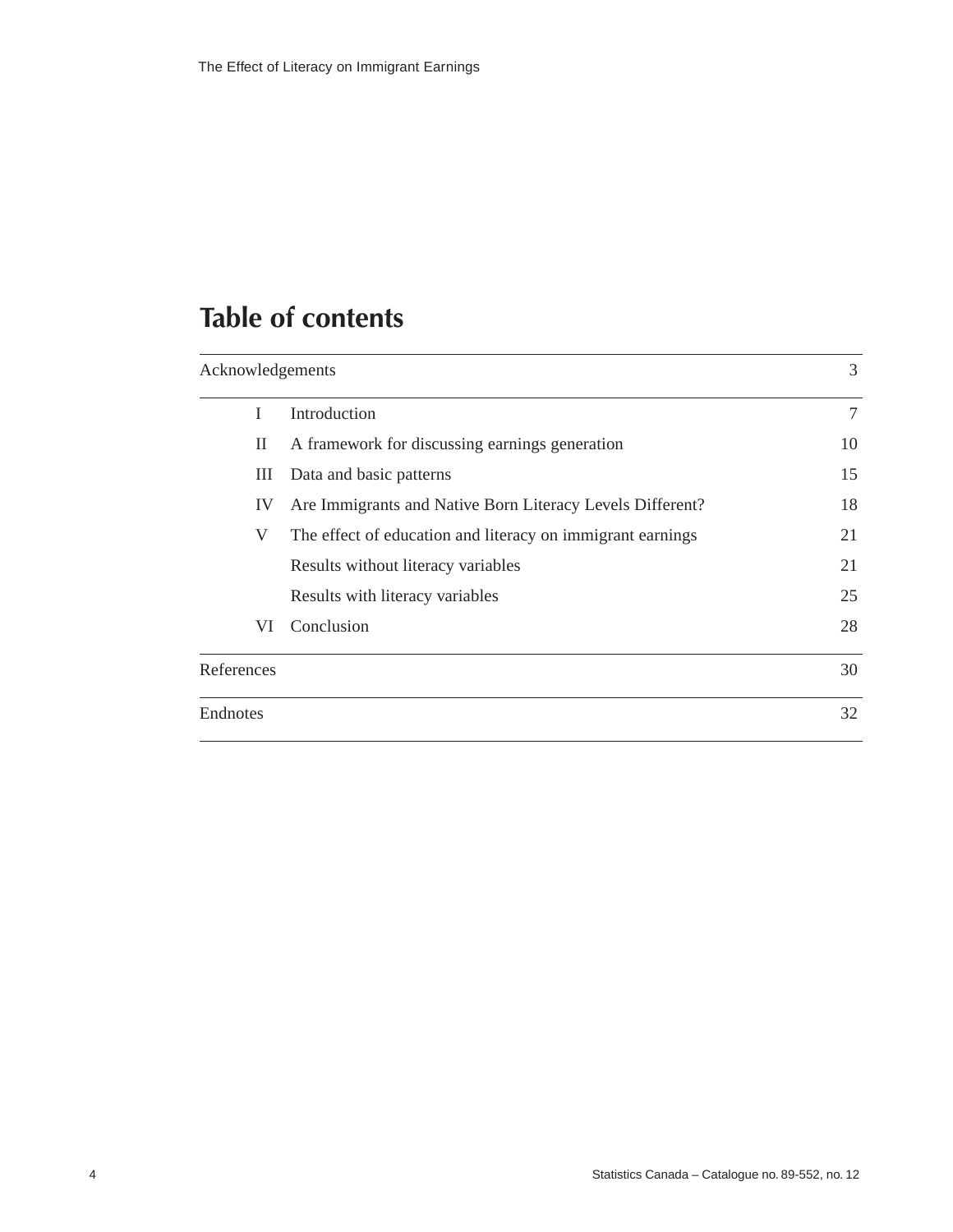## **Table of contents**

| Figure 1A | Distribution of literacy                                                 | 33 |
|-----------|--------------------------------------------------------------------------|----|
| Figure 1B | Distribution of literacy (except lit=83)                                 | 33 |
| Figure 1C | Distribution of literacy (Canadian education)                            | 33 |
| Figure 1D | Distribution of literacy (no Canadian education)                         | 33 |
| Figure 2A | Distribution of document score                                           | 34 |
| Figure 2B | Distribution of document score (except doc=57)                           | 34 |
| Figure 2C | Distribution of document score (Canadian education)                      | 34 |
| Figure 2D | Distribution of document score (no Canadian education)                   | 34 |
| Figure 3A | Distribution of quantitative score                                       | 35 |
| Figure 3B | Distribution of quantitative score (except $q=108$ )                     | 35 |
| Figure 3C | Distribution of quantitative score (Canadian education)                  | 35 |
| Figure 3D | Distribution of quantitative score (no Canadian education)               | 35 |
| Table 1   | Summary statistics for immigrant and native born workers                 | 36 |
| Table 2   | Summary statistics by origin of education                                | 37 |
| Table 3   | Regressions with literacy score as the dependent variable                | 38 |
| Table 4   | Annual earnings regressions without literacy effects                     | 39 |
| Table 5   | Annual earnings regressions with literacy effects                        | 41 |
| Table 6   | Fitted returns to immigrants and native born by experience and education | 43 |
| Table 1A  | Summary statistics by literacy score (immigrants)                        | 44 |
|           |                                                                          |    |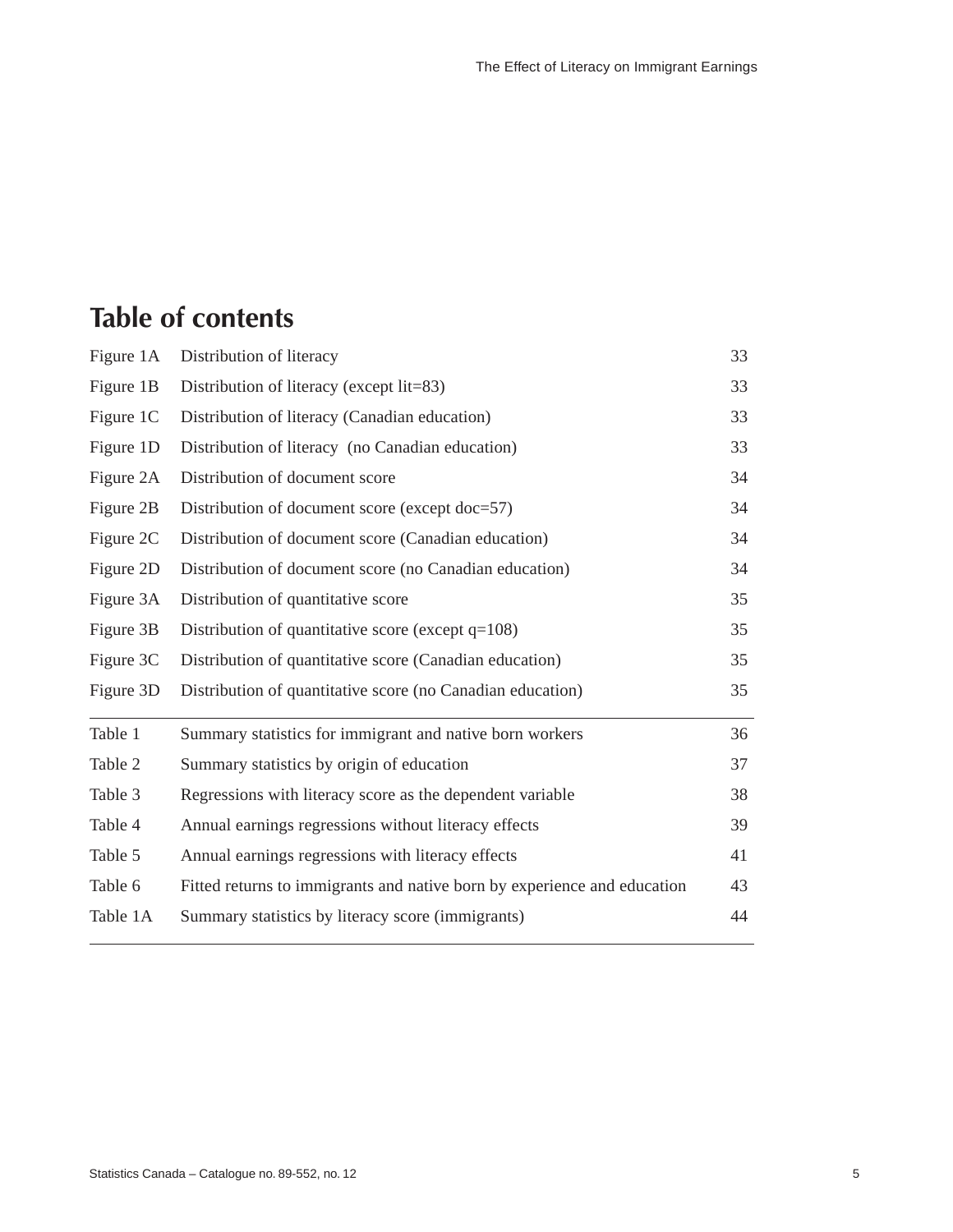## **Abstract**

We use a special Canadian dataset containing both literacy test scores and standard labour market variables to examine the impact of literacy on immigrant earnings. Having a literacy measure allows us to examine issues related to discrimination and the sources of lower returns to foreign acquired education and experience among immigrants. We find that the native-born literacy distribution (assessed in English or French) dominates that for immigrants. However, immigrants and the native born appear to obtain the same return to their literacy skills. We argue that this does not support a discrimination explanation for immigrant-native born earnings differentials. Immigrant shortfalls in literacy can account for about one-half of the earnings gap between university educated immigrants and similarly educated native-born workers. However, low returns to foreign acquired experience have a larger impact on the differential and those low returns are not related to literacy differences. Thus, low literacy among immigrants is an important input to understanding immigrant-native born earnings differentials but is not the dominant explanation.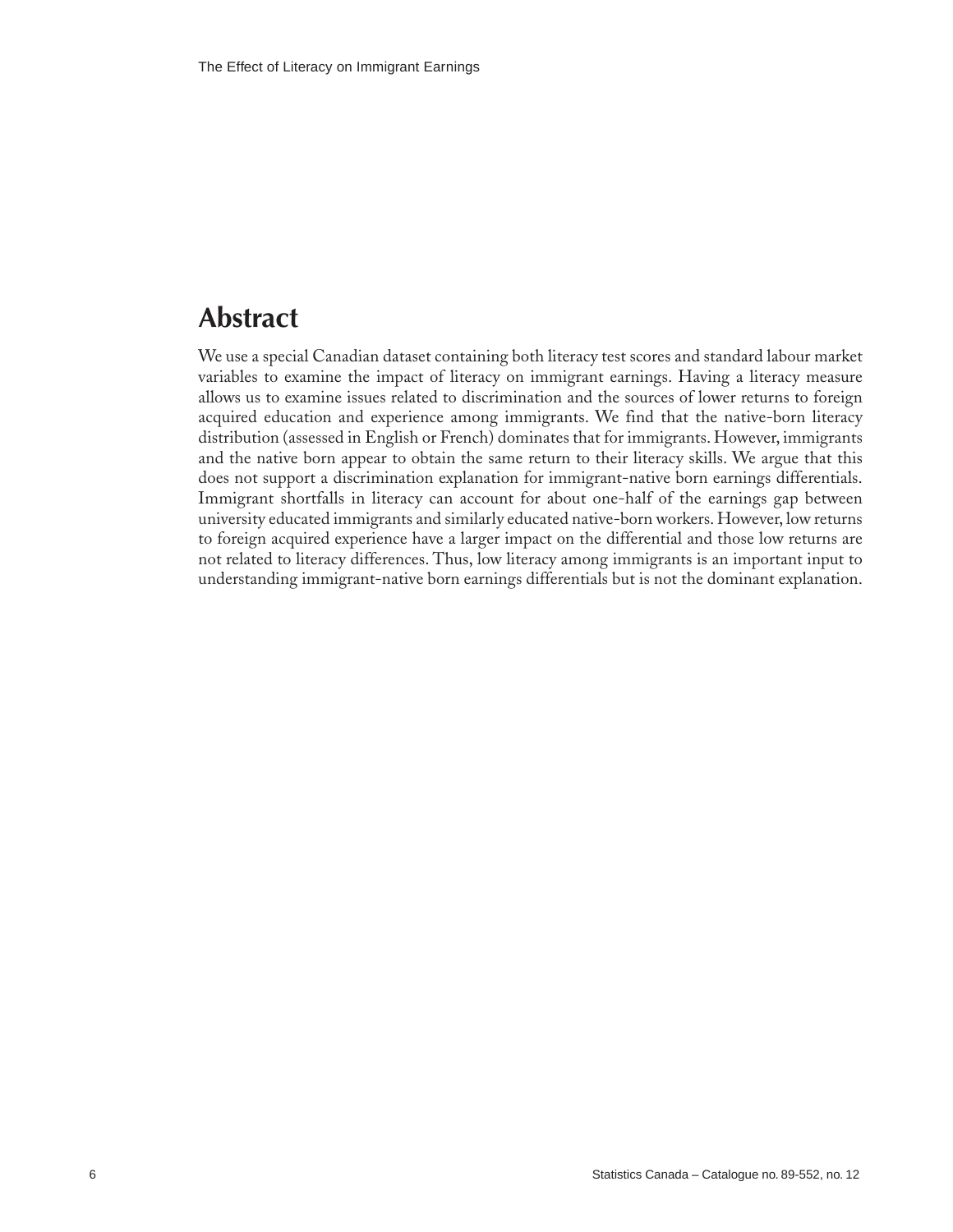### <span id="page-8-0"></span>**I Introduction**

Immigrant recipient countries devote considerable research effort to understanding earnings differences between immigrant and native-born workers (see Chiswick (1978), Borjas (1985, 1995a) for the U.S., and Baker and Benjamin (1994), Bloom, Grenier and Gunderson (1995), and Grant (1999) for Canada). These studies clearly establish that, in general, immigrants earn less than native born workers with the same amount of education and work experience. The low earnings of immigrants are often attributed to the specificity of human capital to the country where it originates. Skills generated through education or work experience in the source country cannot be directly transferred to the host country, resulting in apparently well qualified immigrants holding low paying jobs. Of course, this is not the only potential explanation for lower immigrant earnings. Another possibility is that host country employers discriminate against immigrants, that is, pay immigrant workers less than equally productive native born workers. Investigating these issues would be straightforward if we had access to direct measures of skill. In that case, we could compare native born and immigrant workers with the same levels of measured education and experience to see whether the immigrants in fact have lower skill levels, supporting the first hypothesis. Alternatively, we could observe whether immigrants get a lower return to their observed skills, supporting the second hypothesis. In this paper, we take advantage of a rich dataset of immigrants from Ontario (the Ontario Immigrant Literacy Survey or OILS) which includes both standard demographic and labour market information and results from literacy and numeracy tests. Interpreting the literacy and numeracy test scores as direct measurements of cognitive skills, we are able to provide a closer examination of explanations for low immigrant earnings than has previously been possible. In addition, the data include more precise information on where education was obtained and age of migration than is available in most previous studies, further refining our ability to scrutinize immigrant-native born earnings differentials.

The primary goal of the paper is to provide answers to three questions related to immigrants' skills. First, are immigrant literacy skills different from those of the native born and, if so, in what way? Second, do immigrants receive different returns to these skills than observationally similar native born workers? Third, can differences in levels and returns to these skills explain differences in earnings between immigrant and native-born workers?

Our approach builds on recent contributions that stress the need to account carefully for where education and experience was acquired in examining immigrant earnings. Using Israeli Census data, Friedberg (2000) finds that lower immigrant earnings compared to native born workers with similar education and experience can be explained almost entirely by lower returns to experience acquired outside of Israel. This is true in particular for non-European immigrants. Similarly, Green and Worswick (2002) find zero returns to foreign experience for recent immigrant cohorts but show that, in Canada's case, this is a change from the early 1980s when immigrants earned returns to foreign experience that were similar to what the native born were earning for domestically acquired experience. Much of this change over time is related to changes in the source country composition of the inflow. Schaafsma and Sweetman (2001) and Ferrer and Riddell (2003) examine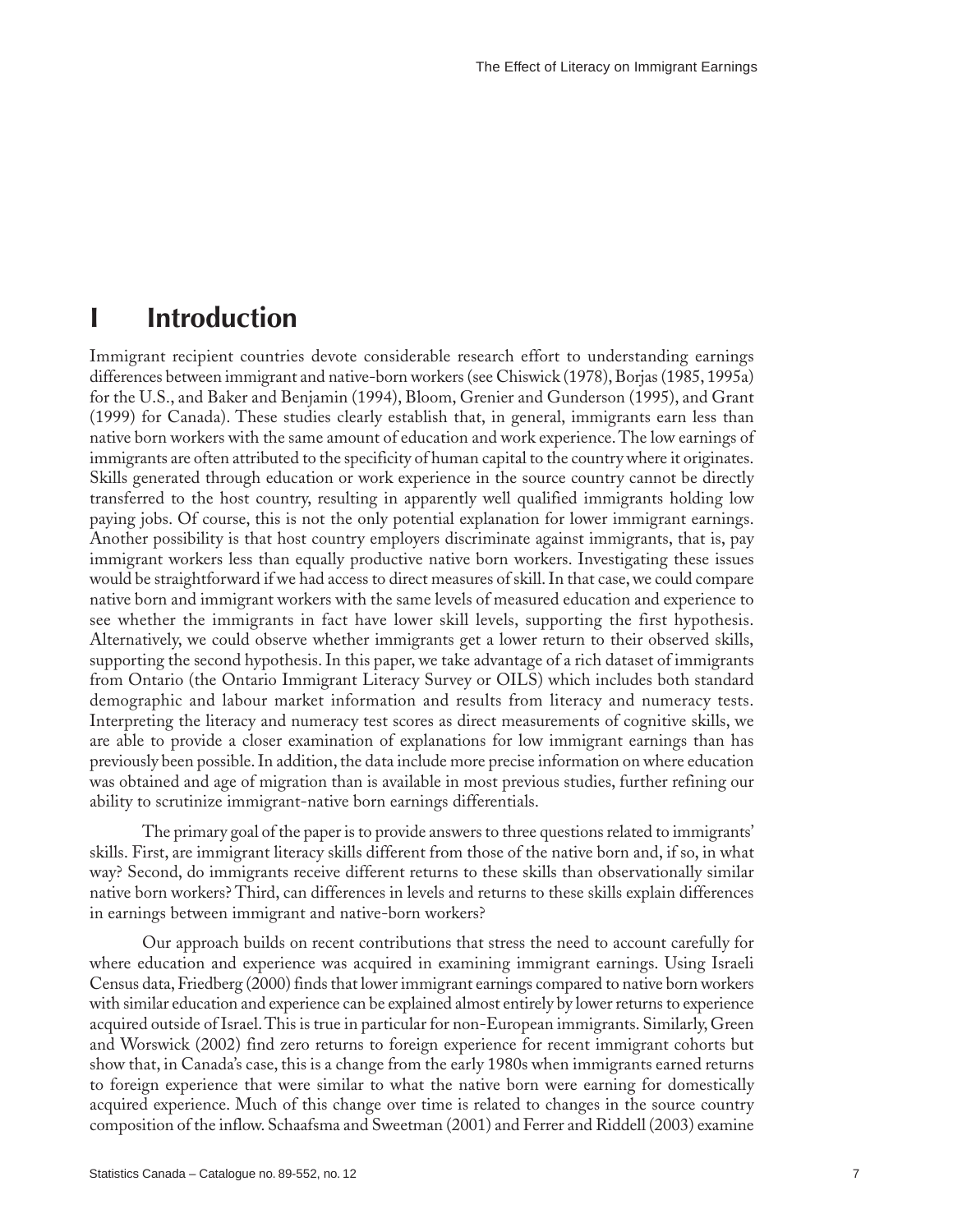the issue of lower returns to foreign acquired education in a somewhat indirect way by using age at immigration.<sup>1</sup> Both papers find that returns to foreign education, while lower than those to Canadian education, are still substantial. As we stated earlier, the OILS has definite advantages over the data used in these papers because it includes direct measures of foreign acquired education and experience. Part of the contribution of this paper is to re-examine issues about returns to foreign experience and education raised in earlier papers with better data.

This paper also builds on work by Green and Riddell (2003) which uses the International Adult Literacy Survey (IALS) to examine more generally the role of cognitive skills in Canadian earnings patterns. Like the OILS, the IALS contains both standard survey questions and literacy and numeracy tests. Green and Riddell (2003) argue that the types of literacy questions asked in the IALS are particularly conducive to using the literacy test scores as measures of cognitive skills possessed by the respondent at the time of the survey. Based on this assumption, they argue that much can be learned about how these basic skills influence earnings from an analysis of interactions of the literacy measures and other standard human capital variables. In that analysis they use an hedonic model in which observed earnings are directly determined by the basic skills an individual possesses and the implicit prices of those skills. We adopt a similar interpretative framework in this paper and, in fact, use a sample of native born workers from the IALS data to provide a comparison group for the immigrants observed in OILS.

While the OILS data has several substantial advantages over earlier datasets, it also has two deficiencies. First, it is a single cross-section, making it impossible to use standard panel data techniques for separating time-in-the-host-country effects from cohort effects. Thus, our timesince-arrival estimates potentially represent a combination of these two effects. Since, as we will see, introducing literacy variables has very little impact on the coefficients relating to experience and time-since-arrival variables, we do not believe this raises substantial issues for our analysis. Nonetheless, it does mean our results are weaker in one dimension than other papers. Second, OILS does not contain variables that can reasonably be used as instruments for either the education or literacy variables. This means that any behavioural interpretations from our estimates require assumptions about the error term that imply that the education and literacy variables can be treated as exogenous. We argue below that the required assumptions are somewhat weaker than what is required to be able to treat education alone as exogenous in an earnings regression context. These assumptions are also consistent with the standard approach to immigrant earnings determination where education is almost universally treated as exogenous.<sup>2</sup>

The results imply that the answer to our first main question — Do immigrant literacy skills differ from those of the native born? — is Yes. The native born test score distributions dominate those for immigrants and immigrants have lower average test scores than observationally equivalent native born workers. However, much of the gap stems from a set of immigrants with test scores so low that they suggest language difficulties. Further, while cognitive skill levels and experience are not significantly correlated for the native born, immigrant test scores rise with Canadian experience. This is consistent with literacy tests capturing "usable" cognitive skills that incorporate the ability to communicate in English and French. Regardless of these differences in cognitive skill levels and acquisition, however, we easily reject the hypothesis that immigrants and the native born receive different returns to these literacy skills. We argue that this is evidence against a discrimination explanation for differences in earnings between immigrant and nativeborn workers.

Our earnings regression results support findings in earlier papers that returns to both foreign acquired education and experience for immigrants are lower than returns to education and experience obtained in Canada by either immigrants or native born workers. Indeed, very low returns to foreign experience almost entirely explain immigrant earnings deficiencies relative to observationally similar native born workers. This pattern in returns to experience does not change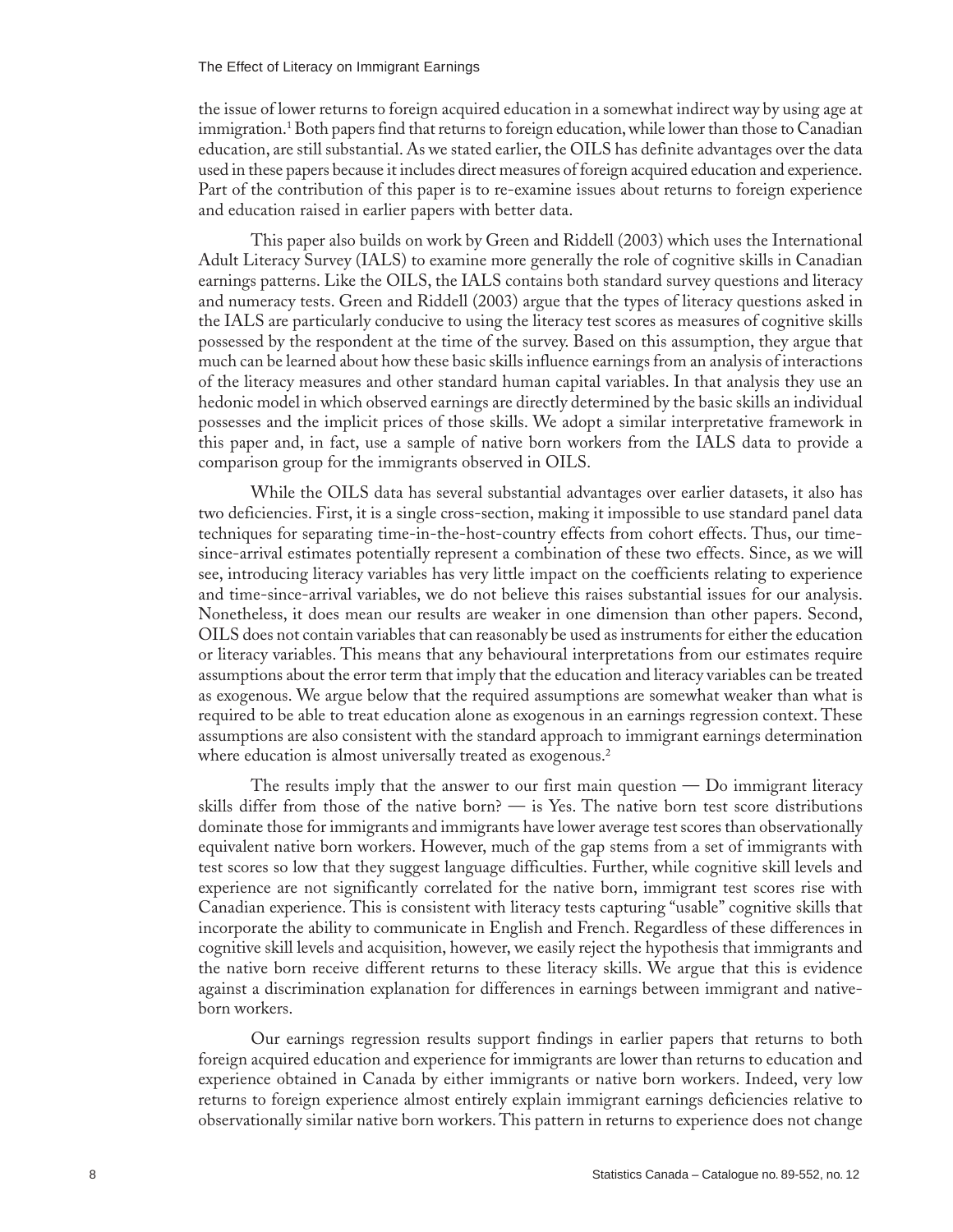once we control for literacy, indicating that the root of the problem does not lie in foreign experience generating lower cognitive skills. Literacy itself affects earnings significantly with a 100 point increase in the literacy score variable (equivalent to about 11/2 standard deviations in the score distribution) generating an earnings increase about equal to moving from being a high school drop-out to being a university graduate. The combination of this return to literacy and the lower literacy levels of immigrants explains part of the immigrant earnings differential. We estimate that raising immigrant average literacy levels to the native born level would cut in half the overall earnings disadvantage of university educated immigrants relative to similarly educated native born workers. However, this amounts to only about one quarter of the effect one would obtain by increasing immigrant returns to foreign experience to equal the returns to foreign experience among the native born. Thus, among the most educated literacy differentials between immigrants and the native born have important impacts on earnings differentials but they are not as important as differences in returns to foreign experience. Interestingly, though, our results indicate that differences in return to foreign versus Canadian acquired university education are entirely explained by foreign universities generating lower levels of (Canadian usable) literacy.

The paper is organized as follows. In the next section we present a framework for considering what we might learn from introducing literacy skills measures into a standard earnings equation. In the third section, we discuss our data and present basic data patterns. The fourth section examines whether immigrants have different literacy levels from the native born. The fifth section contains the analysis of immigrant earnings. The final section concludes.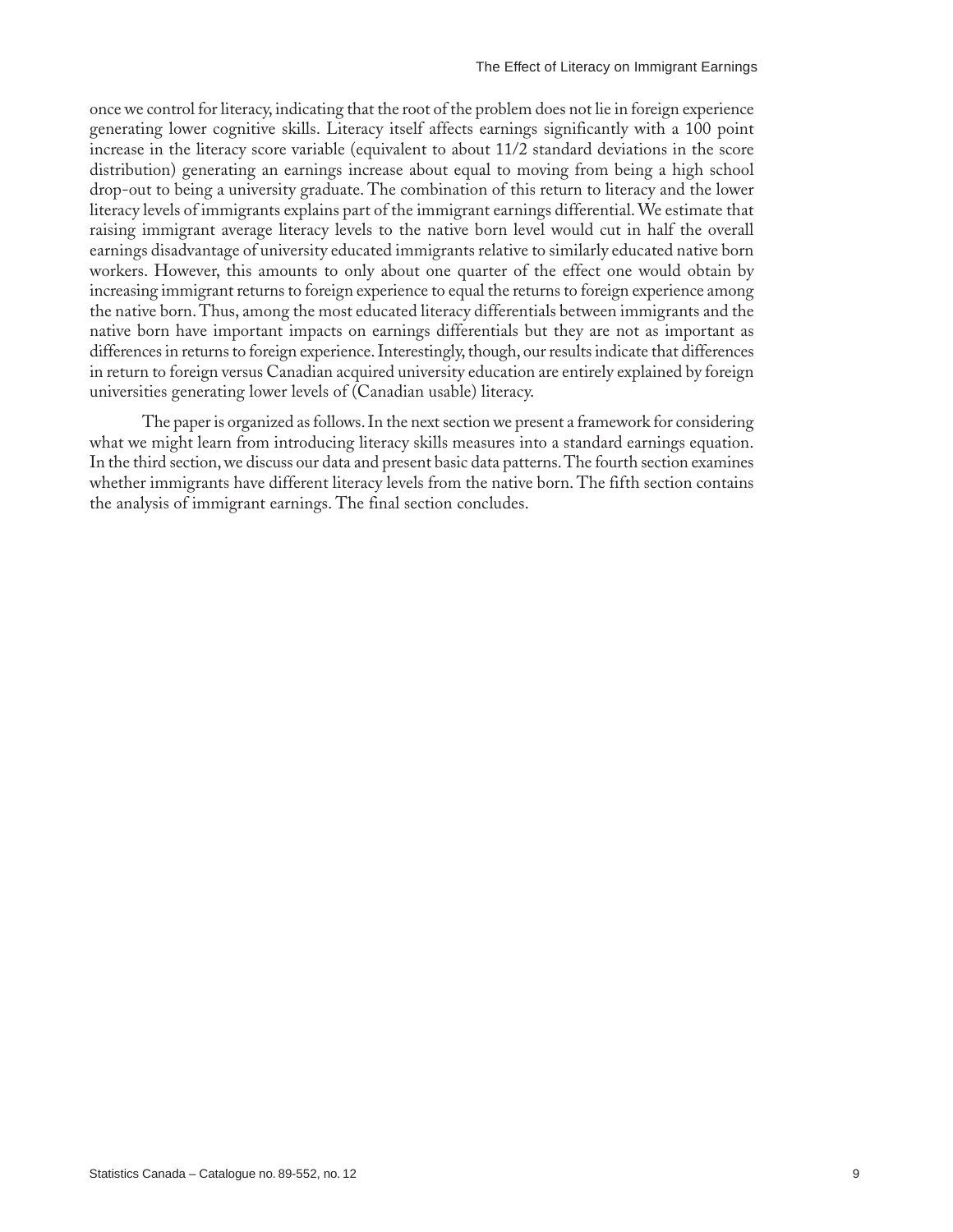### <span id="page-11-0"></span>**II A framework for discussing earnings generation**

This section sets out a simple framework for considering earnings generation and its relationship to literacy skills. This will prove useful in understanding the role of these skills in immigrant and native-born earnings. The framework is based on the one used by Green and Riddell (2003) in a discussion of literacy and earnings among non-immigrants. They distinguish among attributes (personal characteristics that can be acquired by the worker and enhance individual earnings), skills (personal characteristics that aid in productivity in specific tasks and which can be acquired by the worker) and abilities (innate, productive characteristics). In this taxonomy, skills are a subset of attributes, where the former focus on facility with specific tasks while the latter also includes characteristics such as persistence and willingness to follow orders. Abilities are similar to attributes but are innate while attributes are acquirable. In this paper, we group together attributes and skills and refer to them interchangeably. Thus, the key distinction is that between attributes/skills and abilities.

Assume, for the moment, there are three attributes a worker can possess, and workers can possess them in varying amounts. We begin with three attributes only because it allows us to emphasize key points. The framework can easily be extended to address the more likely scenario that there are more than three. Individual earnings are determined according to some function of the skills an individual possesses and puts into use, as follows:

$$
E_i = f(G_{1i}, G_{2i}, G_{3i}) + e_i \tag{1}
$$

where  $E_i$  are earnings for individual *i*,  $G_k$  is the amount of attribute *k* that person *i* sells in the market, and  $e_i$  is a disturbance term that is independent of the attributes. The disturbance term captures either measurement error in earnings or individual idiosyncratic events that are independent of the attribute levels. The earnings generation function f(.) can be viewed as derived ultimately from marginal product conditions related to an overall production function that is separable in other (non-skill) inputs. Alternatively, it can be seen as representing worker capacities to capture rent shares from firms (e.g., Bowles, Gintis and Osborne, 2001). We remain agnostic on which interpretation is correct. In either case, by characterizing the f(.) function, we can learn about the importance of the various attributes and how they interact in earnings generation. To help focus ideas, we will think of  $G_{_I}$  as cognitive skills of the type measured in literacy tests,  $G_{_2}$  as other (perhaps manual) attributes that are not captured in such tests and that might be acquired through work experience, and  $G_{\scriptscriptstyle\beta}$  as non-cognitive characteristics such as persistence.

The earnings function in equation (1) is quite general. However, it will prove easier to work with a more specific functional form. In our empirical investigations, we find that the data is well characterized by first or second order polynomials in observable variables. Thus, for empirical purposes we work with:3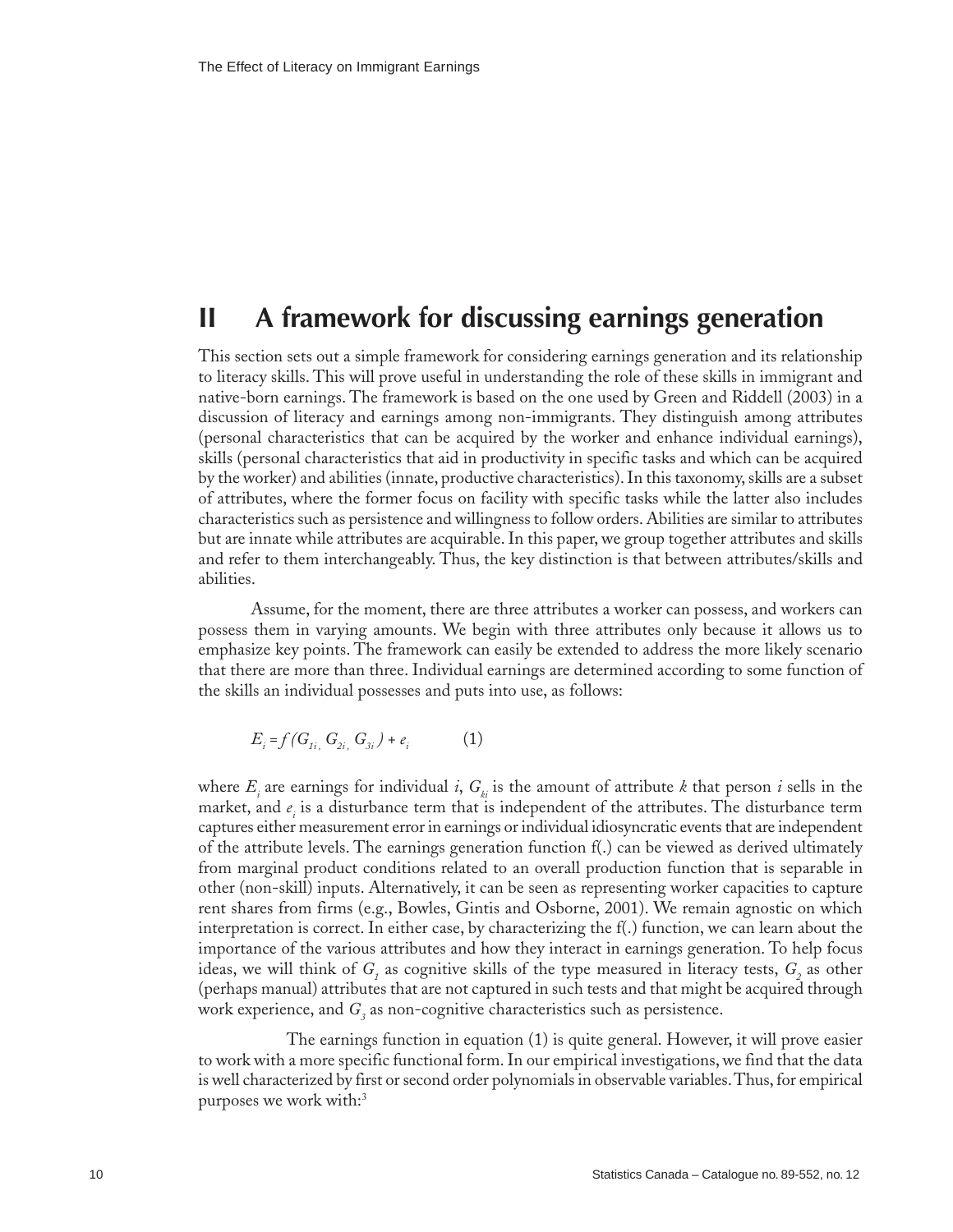$$
E_{i} = \gamma_{0} + \gamma_{11} G_{1i} + \gamma_{21} G_{2i} + \gamma_{31} G_{3i} + \gamma_{12} G_{1i}^{2} + \gamma_{22} G_{2i}^{2} + \gamma_{32} G_{3i}^{2}
$$

$$
+ \delta_{12} G_{1i} G_{2i} + \delta_{13} G_{1i} G_{3i} + \delta_{23} G_{2i} G_{3i} + e_{i}
$$
(1')

We are interested in characterizing the f(.) function and obtaining estimates of the  $\gamma$  and  $\delta$ parameters. Doing so will provide information about the relative importance of the various attributes in earnings generation and whether the attributes are complements or substitutes in generating earnings.

Characterizing the earnings function would be relatively straightforward if we observed the skills,  $G_{i}$ . Typically, of course, we do not observe them. What we do observe are some of the inputs used in generating the attributes. To see how they enter our framework, consider a set of attribute production functions:

$$
G_i = b_k (edn_i, exp_i, \theta_{ki})
$$
 (2)

where *k* indexes the attribute type, *edn* corresponds to a set of dummy variables representing different levels of formal schooling,  $exp$  is years of work experience and  $\theta_k$  is an ability specific to the production of the *k*-th attribute. Of course, an h function could be constructed such that an attribute corresponds one for one with an ability (e.g., persistence may be an innate characteristic rather than something that can be produced).

As with the f(.) function, our discussion of the features of the  $h_k(.)$  functions is simplified by considering a quadratic version:

$$
G_{ki} = \alpha_{ks1} \, edn_i + \alpha_{ks2} \exp_i + \alpha_{ks2} \exp^2_i + \alpha_{k\theta1} \theta_{ki} + \alpha_{k\theta2} \theta^2_i
$$
  
+ 
$$
\alpha_{ks2} \, edn_i^* \exp_i + \alpha_{ks\theta} \, edn_i^* \theta_{ki} + \alpha_{k\theta} \, exp_i^* \theta_{ki}
$$
 (2')

where the *e, s* and θ subscripts on the α's correspond to experience, schooling and ability variables, respectively. Note that *edn* corresponds to a vector of education dummy variables and thus the α's correspond to either scalar parameters or vectors of parameters as appropriate.

If we do not observe the  $G_k$ 's directly, we can obtain an estimating equation by substituting expressions for  $G_i$ ,  $G_2$  and  $G_3$  from equation (2') into equation (1'). This yields a reduced form specification for earnings as a function of schooling and experience:

$$
E_i = \eta_o + \eta_I e d n_i + \eta_2 e x p_i + \eta_3 e x p_i^2 + \eta_4 e d n_i^* e x p_i + v_i
$$
 (3)

This is the reduced form earnings equation that is commonly estimated. The ability variables are unobserved and thus end up in the error term. An inspection of equations (1') and (2') makes it clear that the coefficient on an observable variable such as educational attainment in equation (3) will consist of a combination of the  $\gamma$   $\delta$  and  $\alpha$  parameters. The reduced form coefficients thus reflect the combination of how each explanatory variable contributes to the production of each of the attributes and how those attributes contribute to earnings generation.

We are interested in how much we can learn about the structure of the functions in equations (1) and (2) when we observe one of the attributes. Labelling the observed attribute  $G_i$ , and using it to refer to cognitive skills, we can substitute expressions for  $G_{_2}$  and  $G_{_3}$  from equation (2') into equation (1'). This yields a quasi-reduced form earnings equation that includes  $G_i$  (the literacy score variable), experience and schooling variables: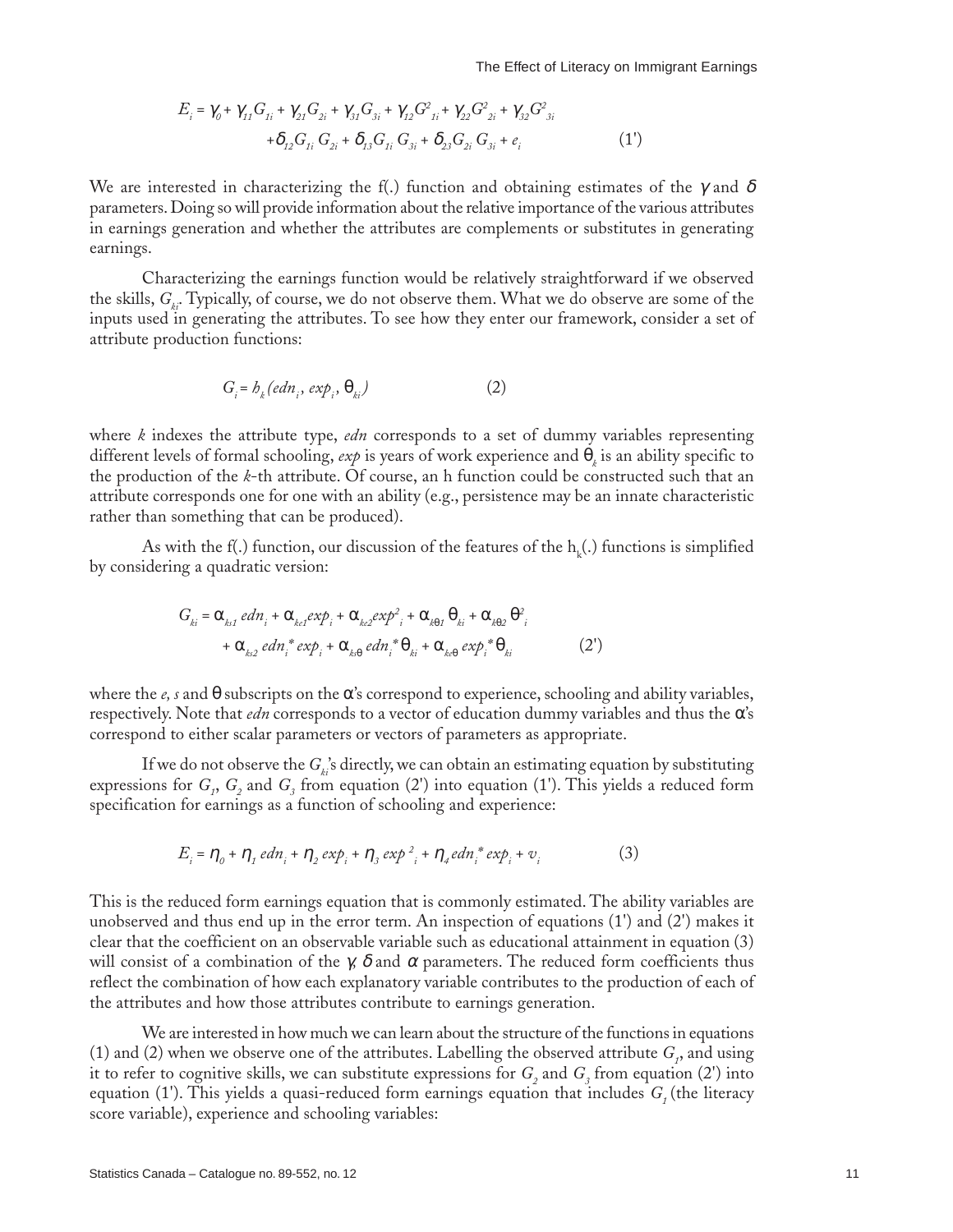$$
E_i = \beta_0 + \beta_1 \, edn_i + \beta_2 \, exp_i + \beta_3 \, exp^{2} + \beta_4 \, edn_i^* \, exp_i + \beta_5 \, G_{ii} + \beta_6 \, G_{ii}^2
$$
  
+  $\beta_7 \, G_{ii}^* \, edn_i + \beta_8 \, G_{ii}^* \, exp_i + u_i$  (4)

where  $G_i$  corresponds to our measure of literacy, *edn* is again a vector of education dummy variables, the *b* 's are either scalars or vectors of parameters as appropriate and *u* is an error. As was the case when we substituted expressions for  $G_j$ ,  $G_j$  and  $G_j$  from equation (2') into equation (1') to obtain the reduced form earnings equation, the coefficients associated with the education and experience variables *edn*<sub>*i*</sub> and *exp<sub>i</sub>* consist of a combination of the  $\gamma$ ,  $\delta$  and  $\alpha$  parameters. However, because *G1i* is observed and included as an explanatory variable, the quasi-reduced form coefficients no longer reflect the contribution of education and experience to the production of literacy skills and the contribution of literacy skills to earnings. Rather, they reflect the contribution of education and experience to the production of the unobserved skills  $G_2$  and  $G_3$ , and the impact of these unobserved skills on earnings.4

The quasi-reduced form equation (4) is our starting point for estimation. Note that the error term will include interactions of the ability variables and the observables. This means that some type of random coefficients estimator may be appropriate. As a first step, we will ignore this latter complication and present results based on mean regression (though we do correct the standard errors for general forms of heteroskedasticity). Given the model set out above, these estimates are not fully efficient and can provide only part of the story of how the various attributes interact. Nonetheless, as we shall see, there is still a great deal we can learn from mean regressions, and they have the advantage of being easy to interpret and compare to the existing literature.

The framework set out to this point could be considered the relevant earnings generation model for a native born individual. We assume that immigrants use the same sets of attributes to generate earnings in the Canadian labour market. Immigrants could differ from the native born in both of the main building blocks of the model: in the returns they obtain from a given set of attributes (i.e., immigrants could have a different f(.) function); and in the production functions for creating individual attributes (i.e., immigrants could have different h(.) functions).

Differences in the f(.) function between immigrants and the native born correspond to discrimination in this model since they represent differences in earnings between immigrants and native born workers who are in fact equally productive. Thus, if we could directly observe all relevant attributes, we could determine whether shortfalls in earnings for immigrants relative to the native born arise from discrimination. It is tempting to think that differences between immigrants and the native born in the coefficients on the non-interacted  $G_{_{1i}}$  terms (i.e.,  $\beta_{_5}$  and  $\beta_{_6}$ ) can provide direct evidence on whether discrimination exists (i.e., on whether immigrant and native born workers with the same observed literacy skills are paid differently). However, if interactions of  $G_{1i}$  with the *exp* and *edn* variables are significant then this interpretation need not hold. A non-zero interaction of, for example,  $exp$  and  $G_{1i}$  would imply both that the f(.) function involves an interaction of  $G_i$  and some other attribute (say,  $G_{i}$ ) and that *exp* helps to produce  $G_{i}$ . In that case, the return to  $G_i$  is a complicated function that varies with different levels of *exp* and  $\beta_5$  and  $\beta_6$  represent the effect of  $G_{1i}$  on earnings at the base level for experience. Consequently, one could observe different coefficients related to  $G_i$  between immigrants and the native born because *exp* is differentially productive in creating other attributes for the two groups rather than because of discrimination. Thus, the coefficients  $\beta_5$  and  $\beta_6$  provide information about discrimination only if the coefficients on the interactions of  $G_{1i}$  and other variables (i.e.,  $\beta_7$  and  $\beta_8$ ) are zero.

Given results in earlier research both in Canada and in other countries, it seems very likely that the attribute production functions differ between immigrants and the native born. Thus, for immigrants, we rewrite these production functions as: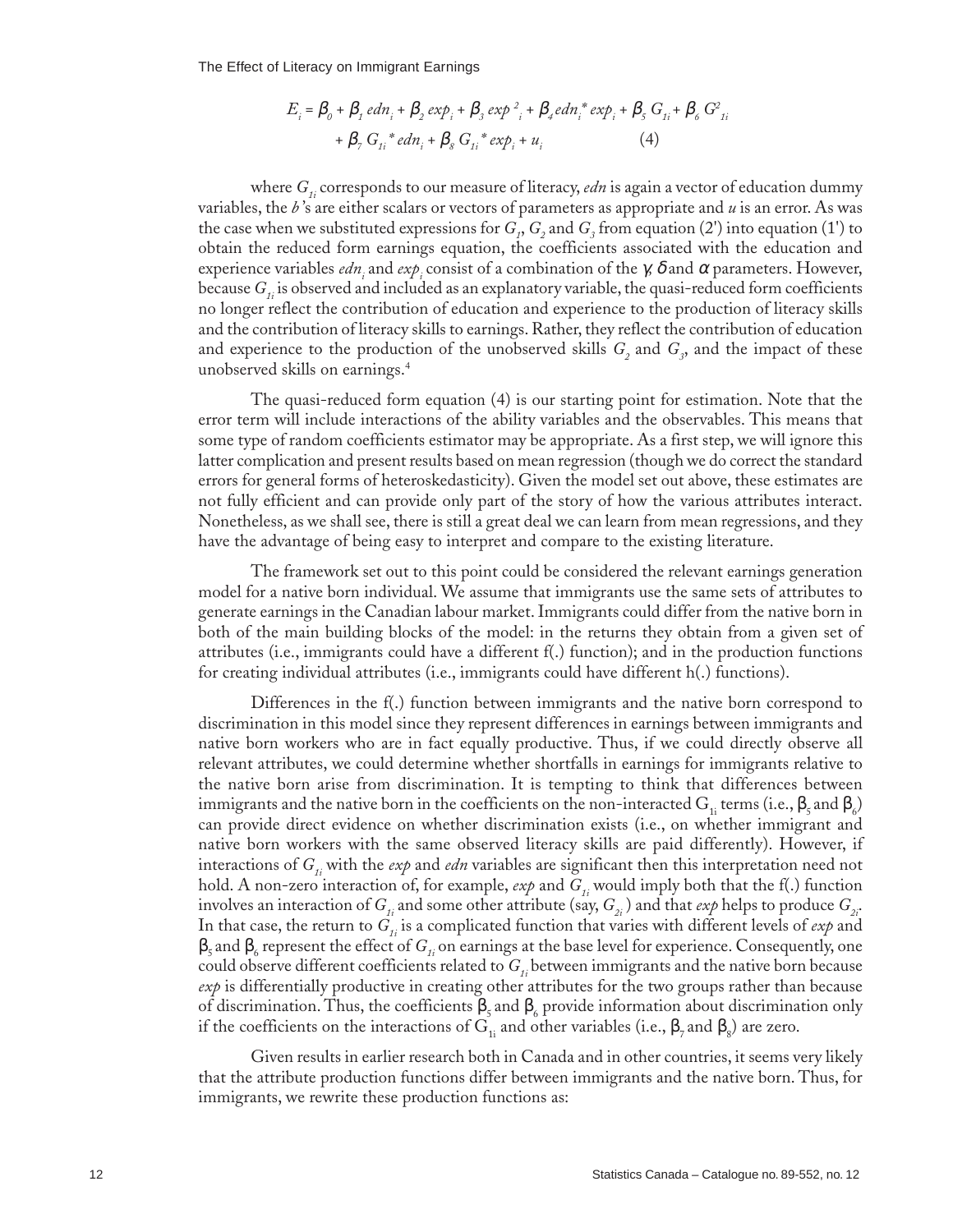$$
G_{ki} = b_{ik}^{I} (edn_{i}, exp_{i}, \theta_{ki}, fedn_{i}, fexp_{i})
$$
\n
$$
\tag{5}
$$

where *edn* and *exp* correspond to education and experience obtained in Canada, while *fedn* and *fexp* represent foreign acquired education and experience. A standard claim in the immigrant earnings literature is that credentials recognition problems and mismatches in technological requirements imply that education and experience obtained in most other countries will not be as productive in Canada as Canadian education and experience. If this is not true, then equation (5) collapses to equation (2) and differences in earnings between immigrants and the native born arise either because they have different levels of schooling, experience and ability or because there is discrimination. Often, studies do not have particularly good measures of *fedn* and *fexp* so it is difficult to check directly for differences in returns on these attribute inputs. However, the OILS data contains direct questions on education obtained abroad and permits calculation of age at arrival as a continuous variable. This means we can construct reliable versions of both *fedn* and *fexp*. With these in hand, the immigrant earnings specification, with  $G_i$  included, becomes:

$$
E_{i} = \beta_{0}^{I} + \beta_{1}^{I} e d n_{i} + \beta_{2}^{I} e x p_{i} + \beta_{3}^{I} e x p_{i}^{2} + \beta_{4}^{I} e d n_{i}^{*} e x p_{i} + \beta_{5}^{I} G_{1i} + \beta_{6}^{I} G_{2i}^{2} + \beta_{7}^{I} G_{1i}^{*} e d n_{i} + \beta_{8}^{I} G_{1i}^{*} e x p_{i} + \beta_{9}^{I} f e d n_{i} + \beta_{10}^{I} f e x p_{i} + \beta_{11}^{I} G_{1i}^{*} f e d n_{i} + \beta_{12}^{I} G_{1i}^{*} f e x p_{i} + \beta_{13}^{I} f e x p_{i}^{*} f e x p_{i} + \beta_{14}^{I} e x p_{i}^{*} f e x p_{i} + u_{i}
$$
 (6)

Equation (6) includes a wide variety of interactions of *fexp* and *fedn* with each other and other variables.5 Thus, the specification allows for complex interactions among foreign obtained attribute inputs in the production of attributes. For example, the interaction of *fexp* and *exp* represents that possibility that immigrants are better able to translate their source country experience into earnings after they have more experience in Canada.

A key conclusion of the previous literature on immigrant earnings in both Canada and the U.S. is that more recent cohorts of immigrants have poorer earnings when compared to both earlier immigrants and native born workers with the same measured levels of education and experience. In our framework, that would arise either because of an increase in discrimination against more recent cohorts (for example, because they have a larger visible minority component) or because more recent cohorts have lower skills. With a single cross-section, we cannot separate effects of changes across immigrant cohorts from the effects of gradual adaptation to the Canadian labour market by new immigrants. The Canadian experience coefficients we estimate for immigrants will effectively combine true assimilation effects and the impact on earnings of differences across cohorts. Although this means we cannot decompose this feature of immigrant adaptation, we are still able to learn much about the immigrant experience and how it relates to measured literacy.

Literacy plays an important role in this analysis. As stated earlier, we assume that the literacy scores provide direct measures of this skill and thus we can examine  $G_i$  and its interactions with inputs such as experience and education to learn about the role of various attributes in earnings generation. In equation (6), the interactions of literacy with *fexp* and *fedn* are of special importance. Nonzero coefficients on these interactions may reflect impacts of literacy in helping immigrants translate their foreign obtained human capital into the Canadian labour market. Note that in our framework, such an effect would amount to improved literacy leading to more production of  $G_{2i}$ and  $G_{3i}$  with given levels of *fexp* and *fedn* and would be captured by including  $G_{1i}$  in the  $G_{2i}$  and  $G_{3i}$ attribute production functions.

To this point we have not mentioned a key component of the immigrant assimilation experience: language skills. Using a variety of approaches to address potential endogeneity and measurement error issues, papers by Chiswick (1991), Chiswick and Miller (1995), Dustmann and Fabbri (2003), and Berman, Lang, and Siniver (2003) find substantial effects of host country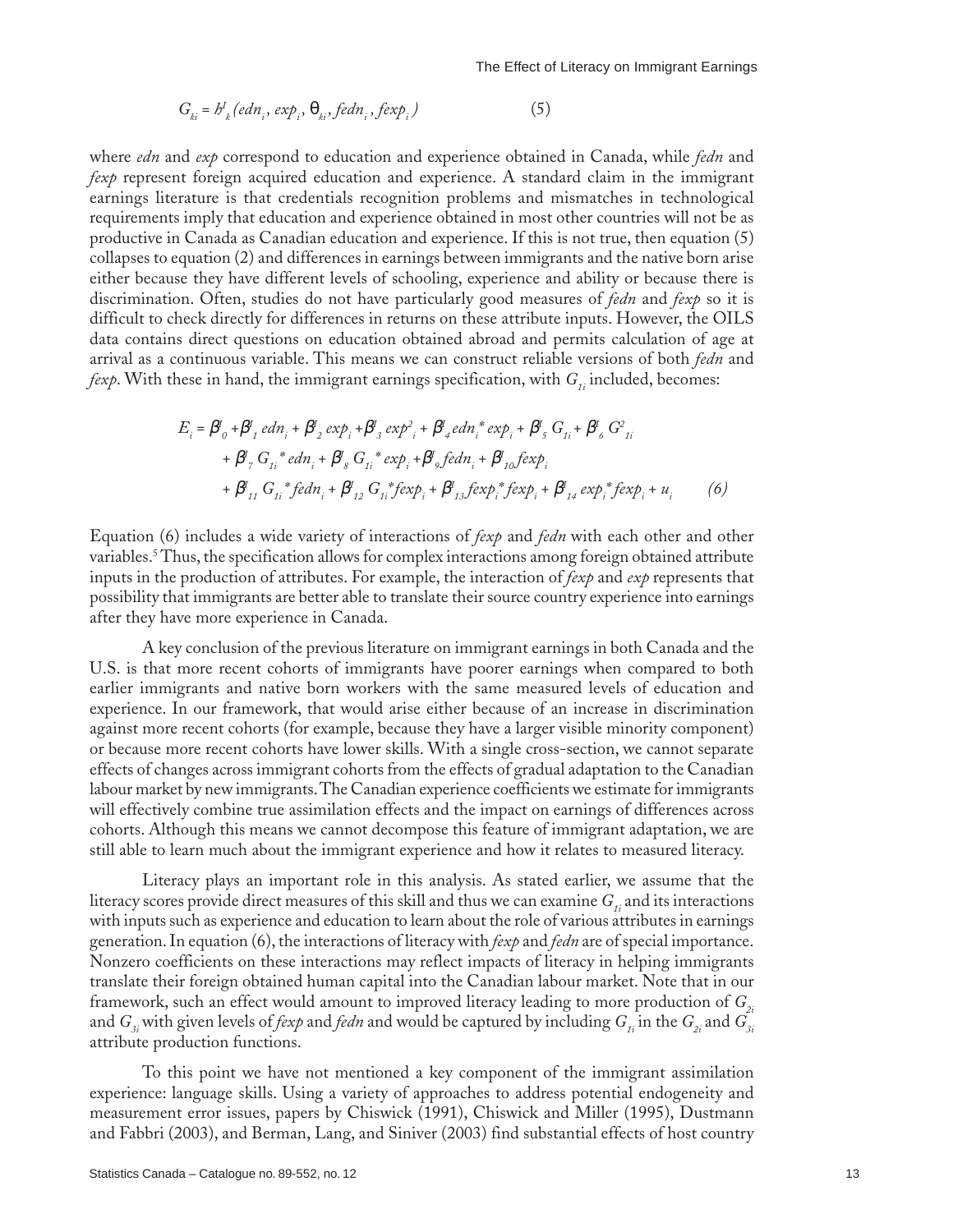language acquisition on immigrant earnings. In our framework, fluency in the host country language can enter either as an attribute in its own right (i.e., we would add  $G_4$  to equation (1)) and/or as an input to the generation of other attributes. In the latter case, employers care only about the usable amounts of each attribute a worker possesses. Thus, an engineer who is well trained but cannot communicate with his or her employer or fellow employees would be counted as having zero usable engineering skills. Language ability in French or English then enters as an input into the production of usable attributes, with greater language ability leading to higher usable attributes for any given level of other inputs. Both Chiswick (1991) and Dustmann and Fabbri (2003) include self-reported reading skills along with host country fluency in earnings regressions, interpreting the reading and speaking fluencies as separate skills. Chiswick (1991), using a sample of illegal immigrants to the US, finds that reading fluency has a much stronger effect on earnings than speaking fluency when both are included. Dustmann and Fabbri (2003), using UK immigrant data, find that reading fluency is a more important determinant of employment but speaking fluency is a more important determinant of earnings.

One possible approach with our data would be to treat the literacy variables as measures of reading fluency in English or French. However, the fact that the tests are mainly focussed on eliciting cognitive skill levels means that this simple interpretation of the literacy measures will not work. On the other hand, inability to answer the test would indicate a lack of reading fluency. In general, the literacy test scores for immigrants will reflect a combination of cognitive skill levels and language (reading) skills. We see no way to untangle these two factors. In what follows, we interpret literacy test scores for immigrants as capturing "usable" (in the Canadian labour market) cognitive skills. This means we still interpret differences in the coefficient on literacy variables between immigrants and the native born as evidence of discrimination under the conditions discussed earlier since they imply differential pay for the same effective skills. However, the fact that the scores will partly reflect language acquisition means we expect different patterns in scores and in how the scores vary with age and experience for immigrants.

Finally, the framework is useful for considering endogeneity issues. In either equation (4) or (6), the error term will contain ability factors and, potentially, the interaction of those factors with skill inputs such as education and experience. As in standard analyses of the endogeneity of schooling, if those ability factors are also inputs into choices about levels of schooling and skills then *G<sub>1</sub>* and *edn*<sub>*i*</sub> are endogenous. It is interesting to consider the assumptions under which such an endogeneity problem does not exist. Assume that cognitive ability is only an input into generating cognitive skills (i.e., it enters the  $G_i$  production function but not those for  $G_i$  and  $G_j$ ) and other types of ability do not help produce cognitive skills. Thus, for example, social ability does not help produce cognitive skills and cognitive ability does not help produce social skills. In that case, è*1i* does not enter the error term – it is fully captured in the included  $G_i$  variable. Then, assuming the various types of ability are uncorrelated is sufficient to imply that  $G_i$  is exogenous. Further, if schooling choices are related only to generation of cognitive skills (e.g., schooling may help create social skills but that is not why people choose to go to school) then education is also exogenous. These assumptions are strong but no stronger than what is assumed when researchers include measures of ability in earnings regressions to address the schooling endogeneity problem, and we do not view them as completely unreasonable. We would like to be able to test these assumptions by comparing our OLS estimates with instrumental variable estimates. However, as discussed in Green and Riddell (2003), the IALS (and OILS) datasets do not contain useful instruments. Thus, we are forced to rely on the OLS estimates. It is worth re-iterating that this is no different from the rest of the immigrant earnings literature that rarely if ever addresses the potential endogeneity of education.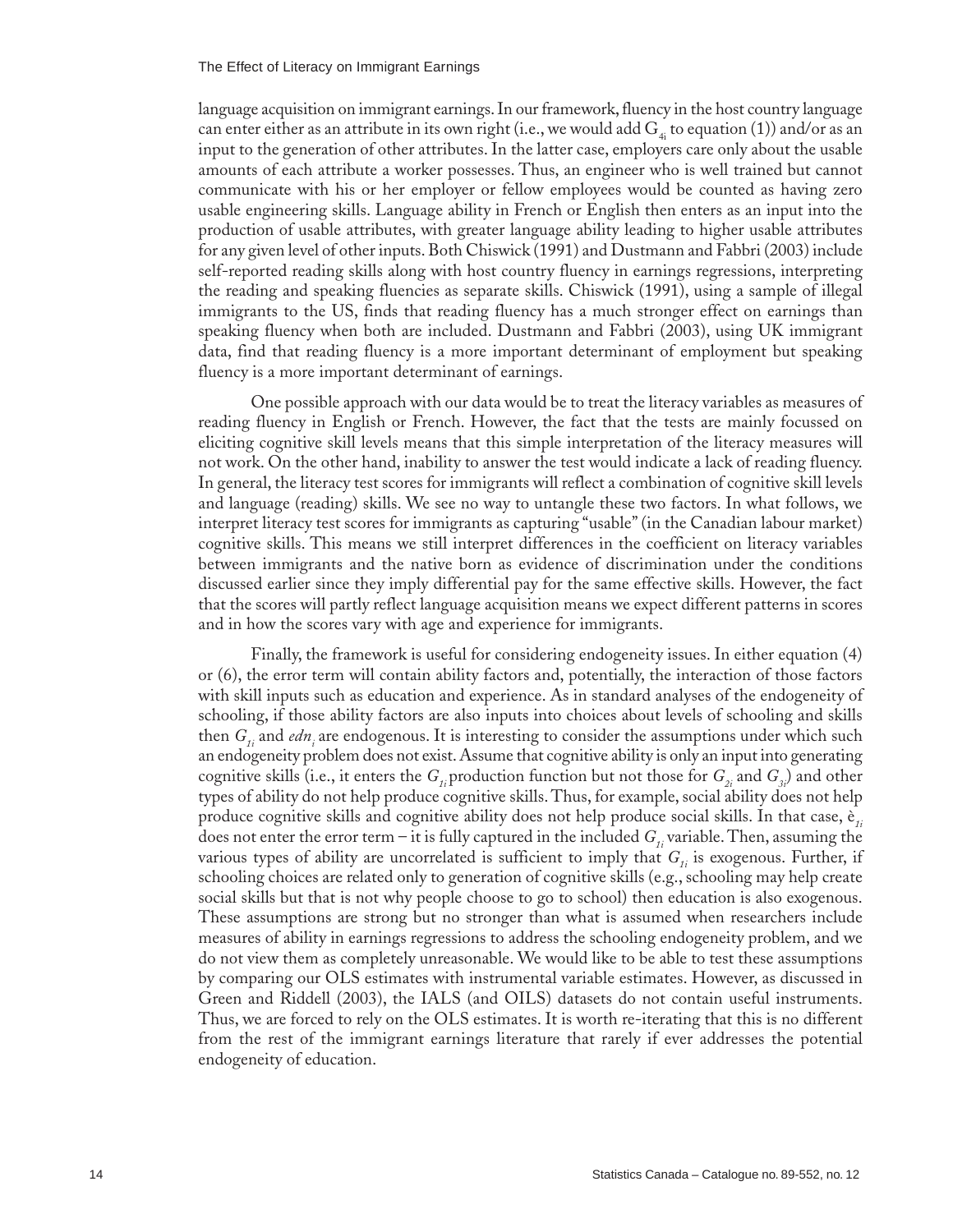### <span id="page-16-0"></span>**III Data and basic patterns**

The main dataset we use in this investigation is the Ontario Immigrant Literacy Survey (OILS). Statistics Canada carried out this survey in 1998 to study the language and literacy skills of Ontario immigrants. The target population of OILS consisted of all immigrants aged 16 to 69 and residing in Ontario's six main census metropolitan areas (CMAs): Toronto (including Peel region), Hamilton, Ottawa, Kitchener, London and St. Catherines-Niagara. Together these six CMAs account for more than 80% of the province's immigrants.<sup>6</sup>

We also use the 1994 Canadian version of the International Adult Literacy Survey (IALS) to provide a comparison between immigrants and the native born. Both data sets are comparable and contain the results of literacy tests as well as information on labour market variables such as income, education and labour force status. The OILS, as discussed, contains only immigrants living in urban areas in Ontario. We could try to match this data using an IALS sub-sample containing only native born workers from urban areas in Ontario. However, this yields too small a native born sample and, instead, we use a sample of native born workers from urban areas throughout Canada. We include provincial dummy variables in our estimation to control for cross-province differences in earnings among the native born.

We keep only individuals who have positive earnings and whose age is between 16 and 65, and drop observations when we do not have information on earnings, age at arrival or education. Following much of the immigration literature we focus on males and leave for a separate study the analysis of female immigrants. Our combined native born (i.e., IALS based) and immigrant (i.e., OILS based) sample has 2015 observations of which 1350 are immigrants. Both surveys are based on the Labour Force Survey (LFS) sample frame and we use the sample weights in our analysis.

 Our dependent variable is annual earnings.7 Both the IALS and OILS contain data on weeks worked and usual hours per week, raising the possibility of constructing hourly wage measures. However, the weeks, hours and annual earnings questions do not refer to the same time period, so we do not have confidence in weekly or hourly wage measures constructed from the information on weeks and hours of work. Because the OILS and IALS data were collected four years apart, we adjust the earnings data from the IALS using the CPI to put it in comparable dollars to that recorded in the OILS. Of course, it is still the case that native born and immigrant earnings could differ in our data simply because 1993 and 1997 represent different conditions in the Canadian labour market. However, comparisons with estimates obtained from 1996 Census data, presented below, suggest that this problem is not substantial.

Finally, both datasets provide measures of Document and Quantitative literacy.8 The test questions do not attempt to measure abilities in mathematics and reading but try to assess capabilities in applying skills to problem solving in everyday life. Thus, the Document questions, which are intended to assess capabilities in locating and using information in various forms, range from identifying percentages in categories in a pictorial graph to assessing an average price by combining several pieces of information. The Quantitative component ranges from simple addition of pieces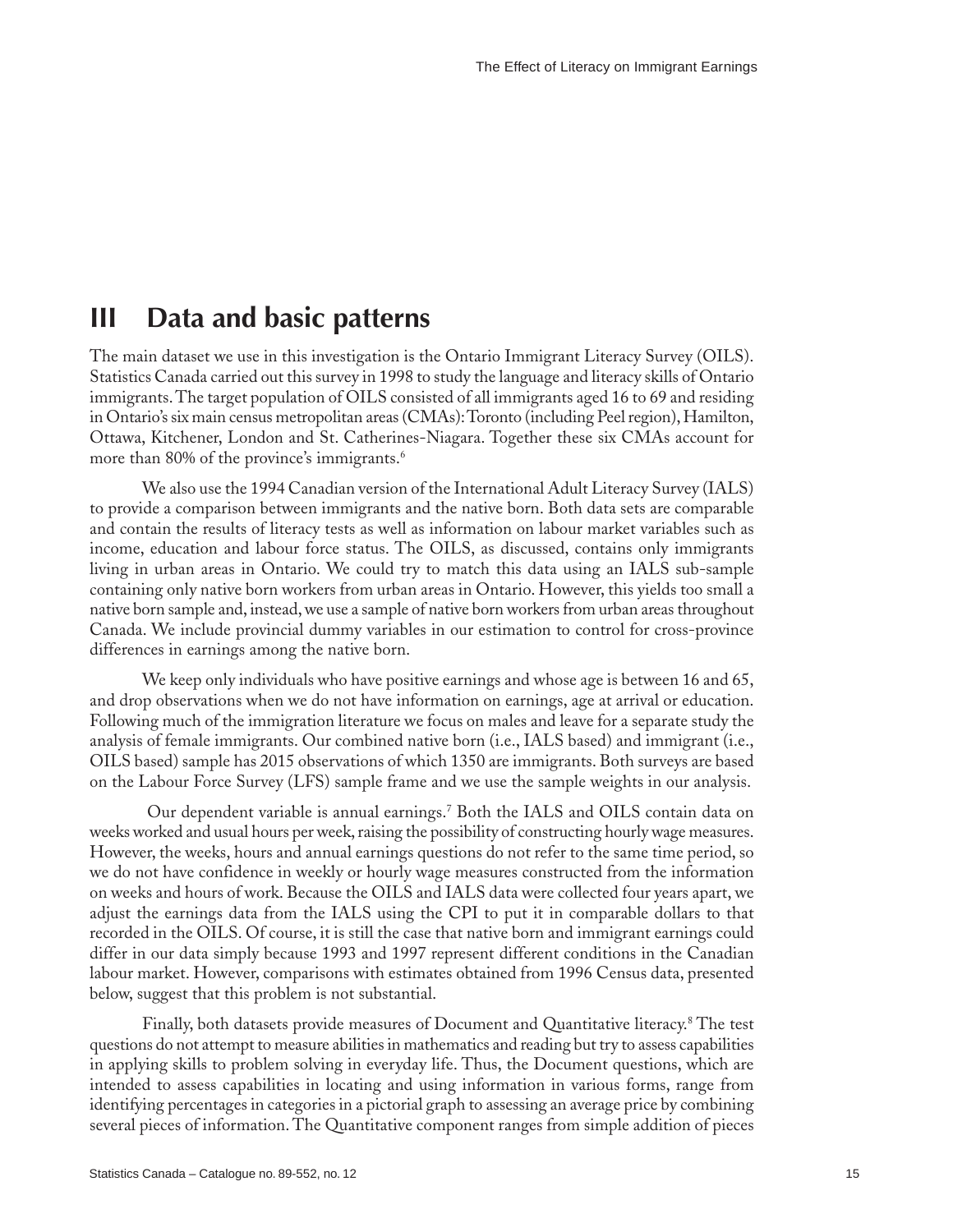of information on an order form to calculating the percentage of calories coming from fat in a Big Mac based on a nutritional table. Thus, the questions are related to problem-solving and implementation of skills in the real world and are intended not just to elicit current capacities but also adaptability to answering questions in other contexts (Statistics Canada, 1996). This is an important point for the interpretation of our results since we want to interpret the test results as revealing job relevant skills at the time of the interview rather than inherent abilities. It is worth emphasizing that these skills are essentially cognitive in nature.

Green and Riddell (2003) find that the individual document and quantitative literacy scores are highly correlated in their IALS sample and, because of multi-collinearity problems arising from this, work solely with a simple average of the literacy scores for each individual. In our data, both the native born and immigrants who obtained their highest level of education before arriving in Canada exhibit correlations on the order of 0.87 between their document and quantitative scores. However, the correlation for male immigrants who obtain their highest level of education in Canada is only 0.67. This raises the possibility of separating different types of literacy effects, at least for the latter group. We present results using both an average literacy score and using separate document and quantitative scores.

The other main variables in our analysis are standard human capital measures plus variables related to language ability in English or French. Experience is the standard Mincer measure of potential experience (i.e., age – years of schooling – 6). Since we know the age at which immigrants entered Canada, we are able to divide immigrant experience into two components: foreign experience (age at arrival – years of schooling – 6) and Canadian experience (age – age at arrival). We examine educational impacts using a series of dummy variables corresponding to high school graduates, non-university post-secondary graduates, and those with a Bachelor's or higher university degree. The omitted category contains individuals with less than completed high school education.<sup>9</sup> As mentioned earlier, a major advantage of the OILS data is its detailed questions on where the immigrant obtained his education. In particular, respondents are asked about the highest level of education they attained before migrating as well as their highest ultimate level of education. Based on this, we can ascertain whether, for example, an immigrant completed high school abroad and then obtained a post-secondary degree in Canada. We make use of this feature in what follows by dividing our analysis between immigrants who completed their education in Canada versus those who completed it abroad. This turns out to be an important distinction and is one that cannot be made very precisely in data sets such as the Census.10

The survey also includes a series of questions on language ability in English or French, all of which are self-reported. We use one that asks the respondent how well he can express himself in English or French. We create a dummy variable corresponding to either of the two lowest categories: not at all or poorly. Finally, we include dummy variables corresponding to the country of origin. One variable corresponds to immigrants from the U.S. or U.K. while the other corresponds to immigrants from continental Europe, with the rest of the world forming the omitted category in the estimation. Much of the earlier literature on immigrants indicates that there are strong source country effects and that immigrants from the U.S. and U.K. adapt particularly well to the Canadian economy. We also tried further dividing the rest of the world but found no significant differences among immigrants from other regions.

Table 1 displays mean values of the main variables in the data for male immigrants and native-born Canadians. Immigrants are, on average, 5 years older than the native born, which translates into experience differentials of 4 years. Immigrant and Canadian born men report the same number of years of schooling. However, when we look at the highest level of education attained, the distribution of formal education among immigrants is superior to that for the native born. The fraction of native-born workers with no post secondary education is 66%, versus 49% among immigrants. Additionally, a larger fraction of immigrants has a university degree (29%) compared to native born Canadians (14%).<sup>11</sup>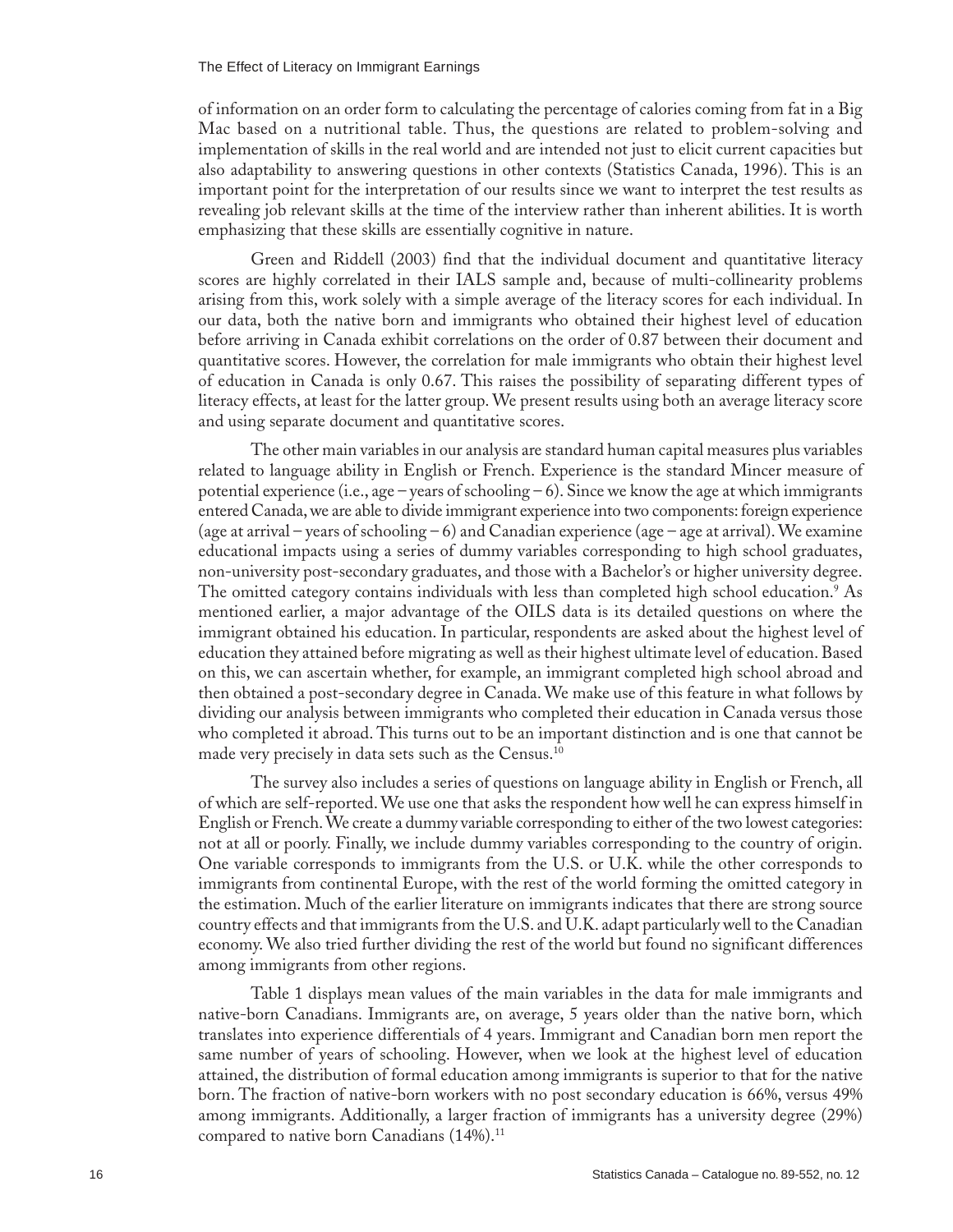This apparent advantage in observable skills does not translate into higher income. Annual earnings are very similar for both native born and immigrant men. A plausible explanation for this puzzle, long recognized in the literature, is that the Canadian labour market may place a different value on the experience and education of immigrant workers. Note that if we distinguish between the foreign and Canadian components of the experience and education variables, the "immigrant advantage" vanishes to some extent. For instance, the Canadian experience of immigrants (16 years) is less than the experience of native-born workers (19 years) and around one-half of the post secondary educational degrees held by immigrants were obtained outside of Canada. Further, native born workers have higher average document and quantitative literacy scores than immigrants.

In order to assess the extent to which our sample is representative of the Ontario population, Table 1 also shows similar tabulations for a sample drawn for urban Ontario from the 1996 Census. Most of the mean values (earnings, experience, years of education and years since migration) are similar in the two samples. The distribution of degrees, however, differs across the samples. The Census data consistently show a higher fraction of individuals reporting their highest level of education as non-university post-secondary, and a lower fraction reporting high school, than do the OILS/IALS data. This is probably due to the differences in the education questions in the two surveys. There are also discrepancies in the reported number of hours of work per week, and the reported number of weeks of work per year, which are higher in the OILS/IALS sample. Once again, the reason seems to be differences in the two questionnaires regarding these variables.12 As we will see below, these differences do not imply important differences in earnings regression estimates using the two datasets.

An interesting fact arising from Table 1 is the substantial fraction of immigrants who acquire their education in Canada. Table 2 separates immigrants between those who report obtaining their highest degree in Canada and those who did not acquire any education in Canada. It is immediately apparent that these two groups have very different experiences in the Canadian labour market. Immigrants with Canadian education earn 32% more than immigrants with no Canadian education and 18% more than native-born workers. Further, they have experience that is comparable to that of native born Canadians and higher levels of formal education than both native born and other immigrant workers. The average literacy scores of this group are also close to those of Canadians. On the other hand, the average immigrant with no Canadian education has earnings that are 90% of those of the average native born worker, less Canadian experience (although more total experience), and much lower literacy scores. These findings suggest that controlling for the origin of education may indeed be important for understanding immigrant earnings.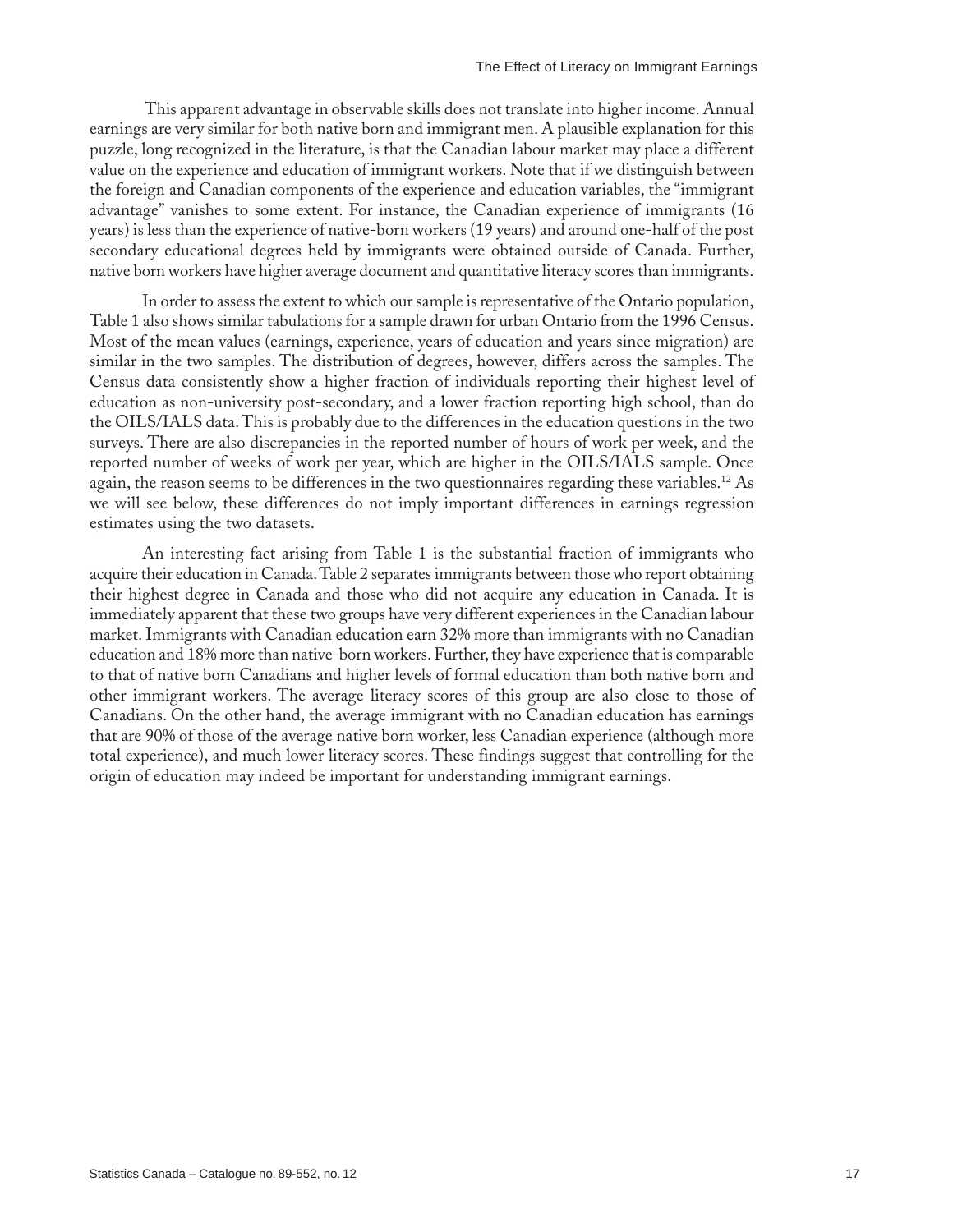### <span id="page-19-0"></span>**IV Are Immigrants and Native Born Literacy Levels Different?**

Figure 1(a) plots the kernel density function of the individual averages of the document and quantitative literacy scores.13 The immigrant distribution is bi-modal with a main mode near the mode in the native born distribution and a smaller, though still substantial mode, near the bottom of the distribution.14 The smoothing inherent in the kernel estimator makes it appear that there is mass across a range of scores near the second mode. In reality, the second mode captures the fact that there are 145 immigrant respondents who all share the lowest score in the sample: 83. This score corresponds to the assigned score for individuals who lacked the language skills to answer the test.15 Figure 1b plots the average literacy distributions with the respondents who are assigned the lowest score removed. The immigrant literacy distribution now appears more similar, though still inferior, to the native born distribution.

The group of immigrants who could not complete the literacy test is interesting in its own right. One might assume that it consists of recent immigrants who have not yet acquired English or French language skills. In fact, it is a mixed group in terms of years since arrival in Canada, with a predominance of immigrants from Southern Europe (Italian and Portuguese) who have been in Canada for over 20 years combined with a significant minority from Asia who have been in Canada for much shorter periods. Not surprisingly, the education and host country language skills of this group are not strong. They have, on average, six fewer years of education than the other immigrants and about one-half of them report not being able to carry on a conversation in English. Nonetheless, their average earnings (\$26,061) are perhaps higher than one might expect. Being able to last so long without learning English or French while still obtaining reasonable earnings levels is suggestive of the existence of immigrant enclaves, where they found jobs that do not require language or literacy skills.16 Only 30% of these immigrants report using English at work, and 60% report that they do not use literacy skills at work. Their jobs are mainly in the service sector, construction and manufacturing. Table 1A in the appendix shows the average characteristics of this particular group of immigrants.

Figures 1(c) and 1(d) show the distribution of literacy scores (after removing the group assigned the minimum score) for immigrants with and without Canadian education relative to that of the native born. The literacy skills distributions of both immigrant groups are inferior to that of the Canadian born, and the difference between the respective distributions is largest for immigrants educated outside of Canada. There is also much less dispersion in the literacy scores of immigrants who completed their education in Canada than is the case for the native born. In particular, the upper tail of the distribution is much larger for Canadian born men than for immigrants who were educated in Canada. Most of the difference between the mean scores of immigrants who completed their education in Canada and the native born, as reported in Table 2, arises from the relative absence of immigrants with high levels of literacy.

A further investigation of differences in literacy is provided in Figures 2 and 3. Figure 2a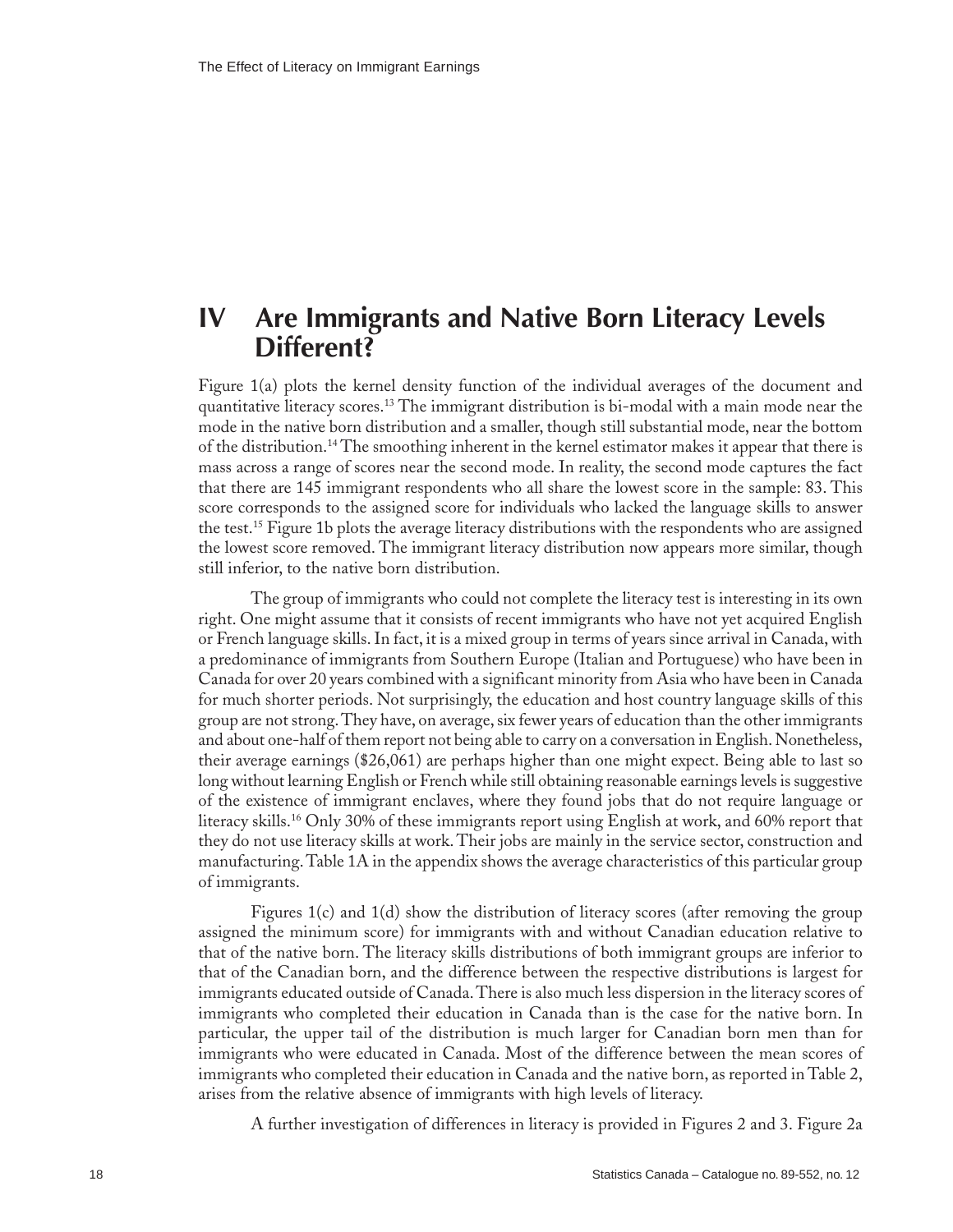recreates Figure 1a for document literacy scores only. Again, there is clear bimodality in the immigrant sample driven by the set of respondents who are unable to answer the literacy questions. The distributions are redrawn in Figure 2b after removal of these observations with assigned literacy scores. The immigrant distribution is clearly inferior to that of the native born. Figures 2c and 2d recreate this comparison for the immigrant sub-samples delineated by where they completed their education. As with overall literacy, we see that both immigrant groups have inferior distributions and the distribution for immigrants educated in Canada has lower dispersion and much smaller concentration to the right of the mode. Both immigrant groups have larger proportions of their respective distributions with low literacy scores (below 200) than is the case for the Canadian born. This concentration in the lower tail of the distribution is especially pronounced for immigrants who completed their education in Canada.

Figures 3(a) to 3(d) reproduce this set of distributions but for quantitative literacy. The distribution for immigrants educated in Canada again displays much lower variance than that of the native born, but the mode is somewhat higher for immigrants than native Canadians. Among immigrants educated abroad, the distribution is bimodal with one mode below, and the other mode above, that of the native born. Overall, in contrast to the results for document literacy, the quantitative literacy distributions for both sets of immigrants are more similar to the native born distribution. This may make sense since one would expect quantitative literacy to be less language dependent.

Understanding the relationship between literacy and human capital variables like education and experience is central to our analysis. Table 3 reports the results from a regression of the literacy score on these variables plus language ability, source country, and province of residence (not reported). We also include a dummy variable to control for the individuals who were incapable of answering the literacy test. We do not view this regression as representing a causal story of how literacy skills are generated. Instead, we interpret the coefficients as revealing partial correlations that are useful for summarizing literacy patterns in the population. For native born workers, the estimated coefficients reported in the table indicate that years of experience are essentially uncorrelated with the worker's literacy level. Green and Riddell (2003) find that this is a robust result across various specifications in the IALS data that is predominantly made up of native born workers. On the other hand, there is a strong relationship between education and literacy for the native born. Canadian born university graduates have average literacy scores that are 75 points higher than workers who have not completed high school. Given that the average score is just under 300, this is a sizeable difference. University graduates also have dramatically higher literacy than graduates from other post-secondary institutions.

The results for immigrants are somewhat mixed. For ease of interpretation, the experience and education variables used in the Table 3 estimation are defined in such a way that the immigrant coefficients stand on their own; that is, they are not defined relative to the native born coefficients. Immigrants who have not completed high school have average literacy scores on the order of 50 points below their Canadian counterparts with the same education regardless of where they finished their schooling. For immigrants who obtained their education abroad, there is no difference in average literacy between high school graduates and dropouts, which is in strong contrast to the outcome for the native born. On the other hand, relative to high school dropouts both the nonuniversity post-secondary and university literacy differentials are smaller, though not dramatically so, than those observed for the native born. As a result, foreign-educated immigrants with a university degree have an average literacy score that is approximately 60 points lower than that for a university-educated native born worker.

Foreign experience does not have a statistically significant relationship with literacy, mirroring the results for Canadian experience among the native born. On the other hand, immigrants who finish their education in Canada exhibit a relatively strong relationship between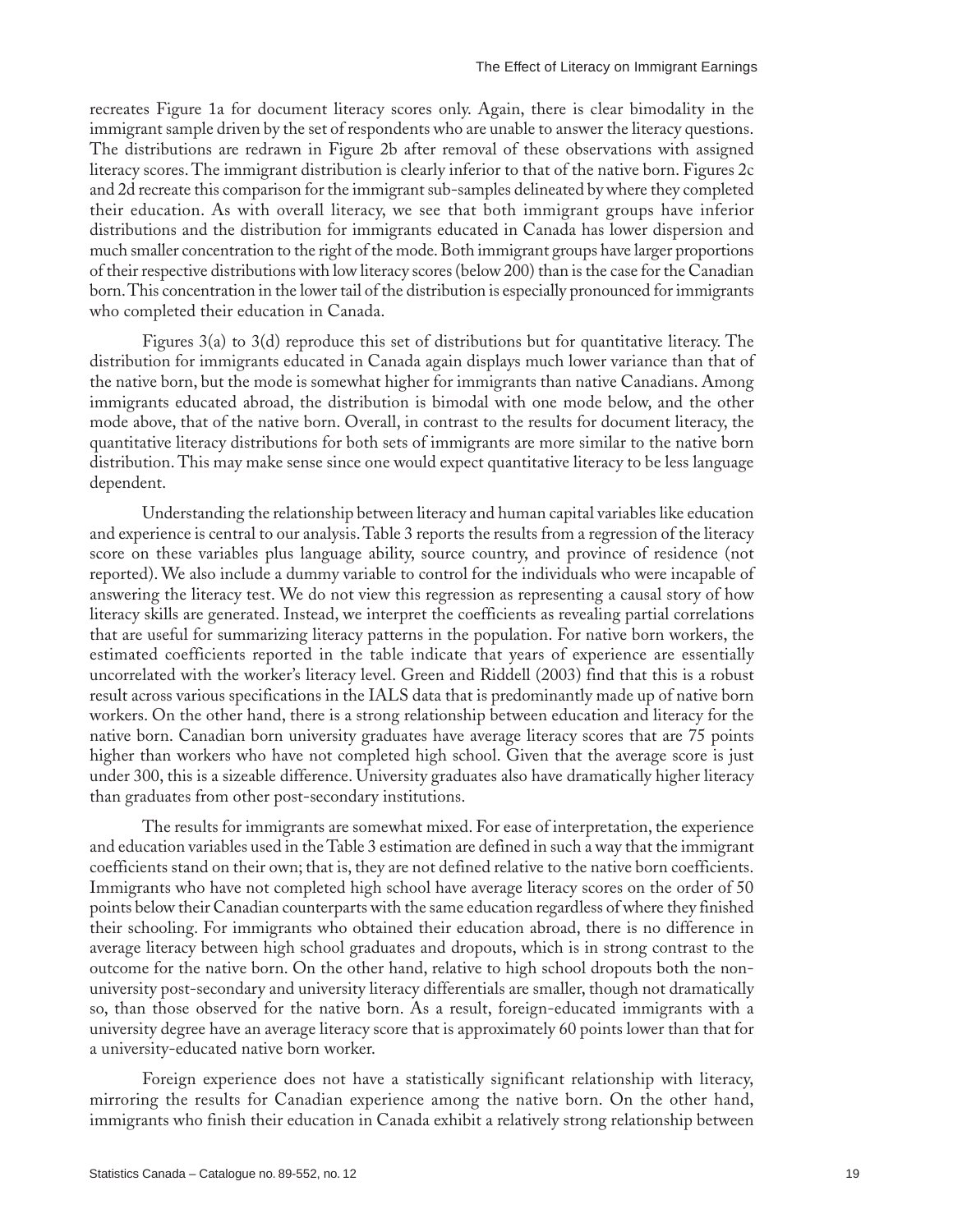Canadian experience and literacy. An immigrant who has 20 years of Canadian experience has an average literacy score that is 34 points higher than an immigrant just entering the Canadian labour force. Immigrants educated abroad also have a positive relationship between Canadian experience and literacy, though the effect is not statistically significant and the size of its impact is only about one-third of that for Canadian educated immigrants when evaluated at 20 years of experience. Thus, for university educated immigrants who completed their education before migrating, literacy improvements over their first 20 years in Canada reduce their 60 point literacy shortfall relative to their native born counterparts by 10 points.

These improvements in literacy scores associated with time in Canada may reflect increased language skills that then improve the "usability" of immigrant cognitive skills. One piece of information that fits with this hypothesis comes from estimations (not reported here) that included interactions of Canadian experience with the source region. For immigrants from the US and UK we could not reject at conventional significance levels the null hypothesis that literacy did not change with experience in a one-sided test against the alternative that it grew with experience. Thus, there is no evidence that immigrants from English speaking countries exhibit increases in literacy with time in Canada. However, caution is required because we cannot tell whether Canadian experience is capturing a time in Canada effect or cohort effects. There is no such confusion with foreign experience, however, and the results there are the same as with Canadian experience for the native born.

These results indicate that, for foreign educated immigrants, there is an overall literacy deficiency relative to the native born and that deficiency rises somewhat with education. However, the estimates in Table 3 also indicate that average literacy score levels are as low or lower for immigrants who complete their education in Canada and that disadvantage is larger at higher education levels. Thus, the lower literacy levels among immigrants overall and their tendency to fall further behind at higher levels of education appears to be more a function of immigrants themselves than of foreign institutions.17 Notice that in obtaining these results we control for region of origin and that immigrants from the U.S. or U.K. do not face as large a literacy disadvantage. Combining this with the earlier result that immigrants and the native born differ in document literacy rather than quantitative literacy, a reasonable set of conclusions might be the following: (i) that the document literacy score partially reflects language fluency for immigrants; (ii) that immigrants not from the U.S. or U.K. have some difficulties in English or French; and (iii) that any language difficulties accentuate differences relative to the native born to a greater extent at higher than lower education levels.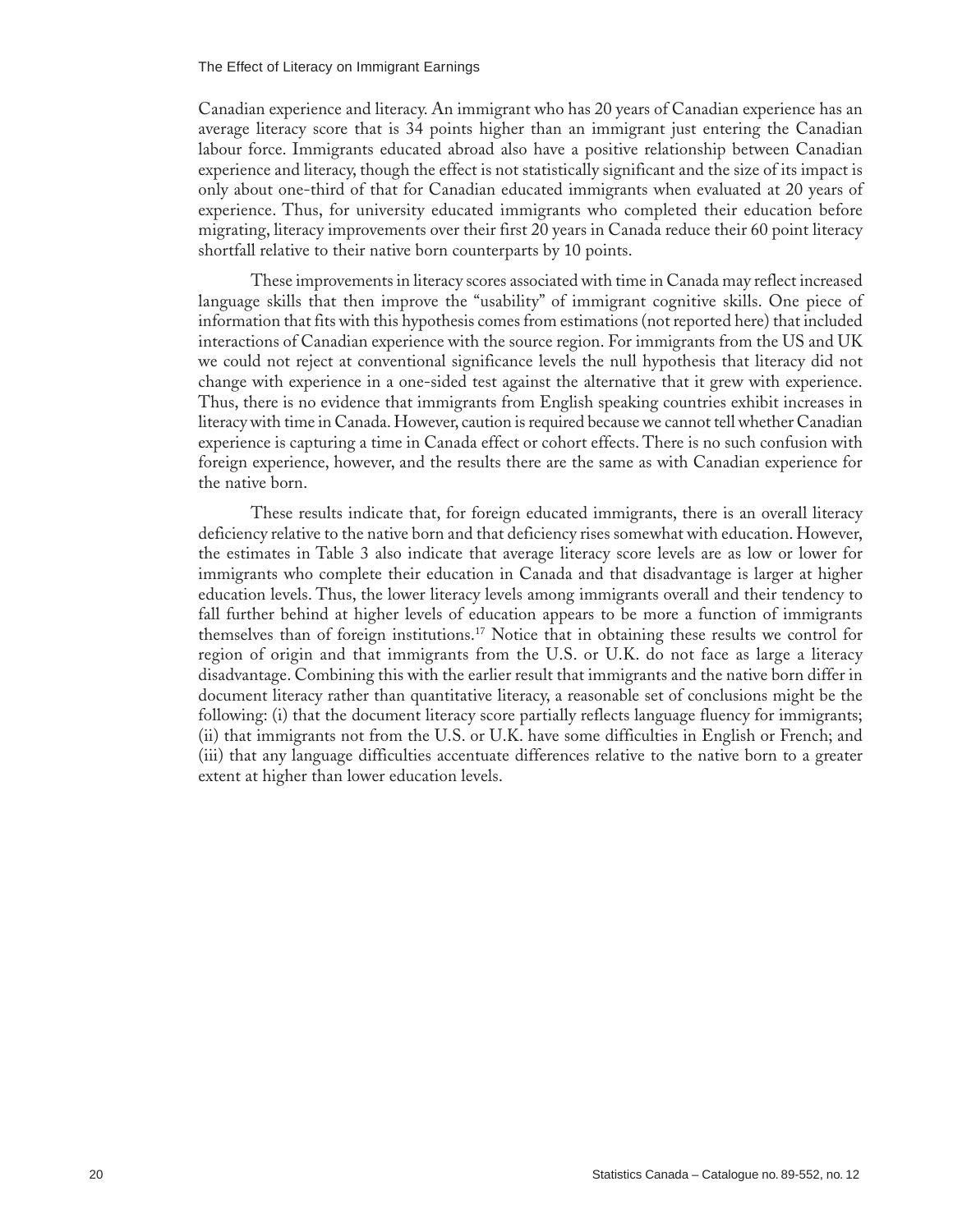## <span id="page-22-0"></span>**V The effect of education and literacy on immigrant earnings**

### **Results without literacy variables**

In this section, we examine results from earnings regressions with and without controlling for literacy. The dependent variable is the log of annual earnings, which, as discussed earlier, is the only reliable earnings concept in the OILS data. As a first step, we estimate standard cross-section regressions using both Census data and our combination of OILS and IALS data. This comparison will enable us to see if the OILS data is similar enough to the data most commonly used in immigration research to permit conclusions to be generalized. We estimate a specification that includes a quadratic in experience, the education dummy variables specified earlier, a dummy for immigrant status, a quadratic in years since entering Canada for immigrants, and dummy variables corresponding to English or French language proficiency. The Census and the OILS surveys do not contain the same language proficiency questions. In the Census based estimates, we include a set of language controls indicating whether English or French was the first language spoken and whether the individual speaks English or French at home.<sup>18</sup> With the OILS we use a question asking how well the individual can express him or herself in English or French.

The first column in Table 4 presents the results based on a sample of immigrant and native-born male workers resident in Ontario from the 1996 Census. The results reflect commonly observed patterns. In particular, the returns to experience are near 9% just after leaving school but decline to zero by 30 years later. There are also substantial returns to education that are on the order of those found in earlier studies. Immigrants receive annual earnings that are over 60% less than earnings of native born workers with the same level of total experience and education. Immigrant earnings then rise at a rate of approximately 3% more per year compared to similar native born workers in the years just after the immigrant enters Canada. As indicated by the negative coefficient on the years-since-migration (YSM) squared variable, this rate of catch-up to the native born diminishes over time. If immigrant earnings actually follow this "years since migration" profile then their earnings would equal those of a comparable native born worker at approximately 28 years after in Canada. This, however, is a big "if ". As Borjas (1985) points out, if immigrants arriving in different years (i.e., in different cohorts) face different entry earnings and/ or years since migration earnings profiles then a cross-sectional years since migration profile will represent a combination of actual profiles and the effects of shifts across cohorts. Thus, the crosssectional profile is not necessarily the relevant earnings assimilation profile for any set of immigrants. With only a single cross-section of OILS data, there is no way to address this problem. The immigrant dummy variable and years since migration profile summarize a combination of cohort effects and assimilation profiles rather than a profile that bears behavioural interpretation. Since our focus is on literacy effects rather than cohort patterns, this is not a central concern. It is only important that we control for the combination of cohort and assimilation effects, not that we can separately identify them.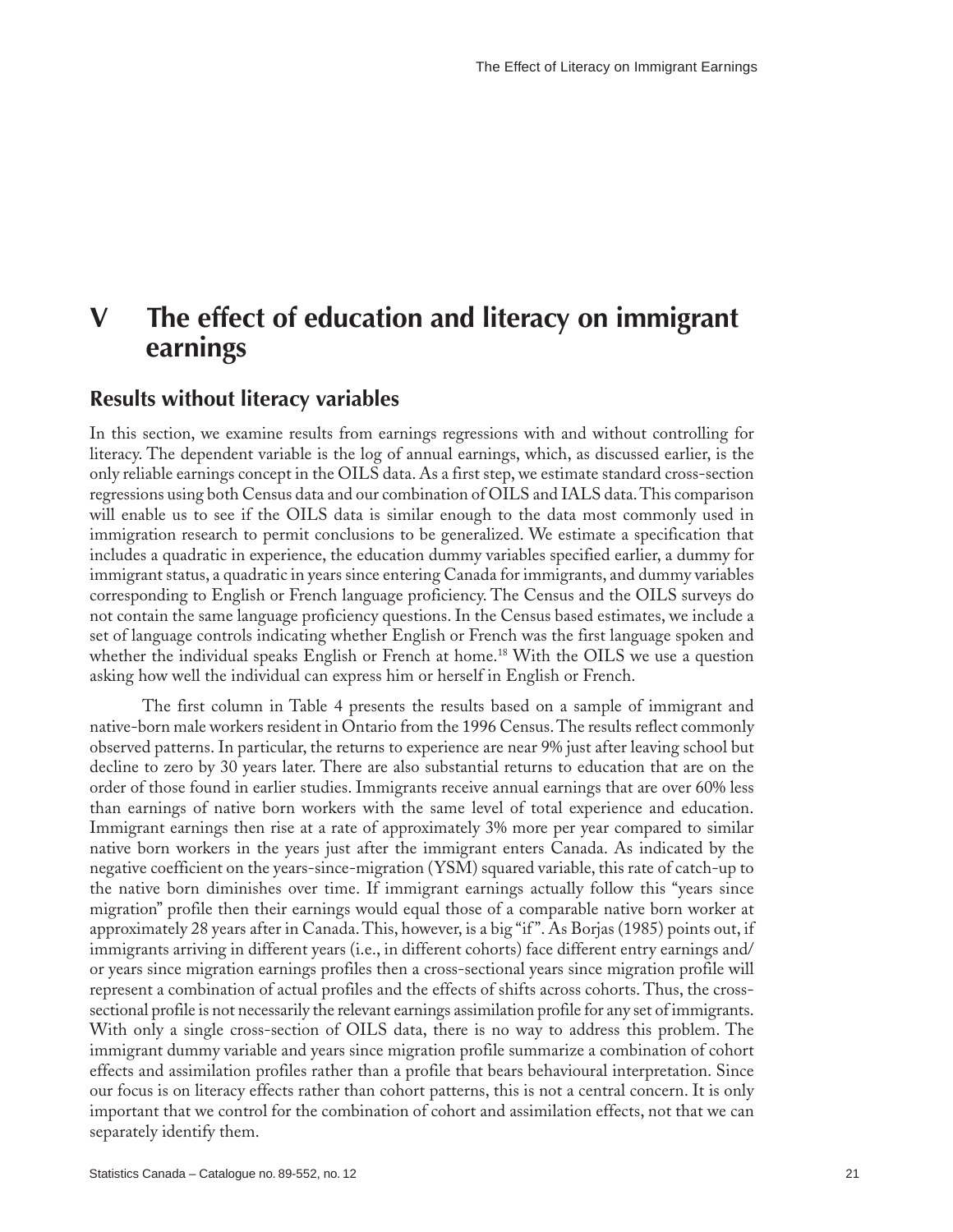The second column of Table 4 repeats the estimation of the basic regression using the OILS/IALS data. Because of sample size considerations with the IALS, we include native born workers from all of Canada in our comparison sample and then include provincial dummy variables (not reported in the table) in our regression.<sup>19</sup> The key point for our purposes is the very strong similarity with the Census based estimates. This is particularly true for the immigrant and YSM effects but also holds for the returns to experience profile. The return to completing high school is substantially lower in the OILS/IALS data than what we find in the Census but the returns to each of the higher education levels (relative to graduating high school) are very similar. We conclude that estimates based on our data are representative of the Ontario population and thus conclusions with respect to the unique variables in our data (literacy and others) are potentially generalizable.

The specification in column 2 imposes equal returns to education and experience for immigrants and the native born but allows immigrants to have separate entry earnings and an earnings progression with years since arrival. However, the latter YSM effects can be difficult to interpret even in the absence of the cohort effect complication just described. For individuals arriving in Canada after they have completed their education, YSM corresponds to experience in the Canadian labour market. For individuals completing their education in Canada, YSM will equal years of experience in the Canadian labour market plus the number of years between arrival and entering the labour market. Since the latter years may include time when the migrant is quite young, their impact on earnings is likely quite different from that of labour market experience. For that reason, we implement an adjusted specification (reported in column 3) that allows the immigrant effects and Canadian experience effects to differ between immigrants who arrive after completing their education and immigrants who complete their education in Canada. Differences between these two groups of immigrants in the coefficients on Canadian experience variables could represent some combination of differential returns to experience and differential cohort effects.

As discussed earlier, most previous studies are forced to make approximations concerning the amount of education immigrants acquire before arrival. Inclusion of specific questions on prearrival education is one of the advantages of the OILS. The one other Canadian dataset with a direct measure of pre-arrival education is the 1989 Literacy Skills Used in Daily Activities (LSUDA) survey which is used in a study of immigrant earnings by Alboim, Finnie and Meng (2003). Our paper differs from theirs in a number of key respects. First, while Alboim et. al. (2003) focus mainly on returns to foreign education and experience, using literacy as essentially an extra control, we focus mainly on issues relating to the impact of literacy on earnings. Thus, we view our analysis as a complement rather than a substitute for their paper. Second, the LSUDA is a nationwide survey that does not over-sample immigrants. As a result, Alboim et. al. (2003) have a sample of only 251 immigrants to work with. This precludes detailed examinations of some of the more complex impacts of foreign experience and education on Canadian earnings. In contrast, the OILS focuses only on immigrants, allowing us to work with a sample of about 1350 immigrants. Third, the LSUDA contains information on total annual income rather than earnings. OILS and IALS contain information on annual earnings, which we view as being more closely related to the types of human capital explanations we seek to investigate.

The adjusted basic specification in column 3 includes both the new immigrant experience variables described above and two dummy variables corresponding to immigrants whose source country was either: 1) the US or UK; or 2) any continental European country. We include these variables because previous studies have placed a great deal of emphasis on country of origin effects in explaining immigrant earnings patterns (e.g., Baker and Benjamin, 1994). In interpreting the estimates reported in column 3 note that the various experience coefficients are reported so that they can be read directly rather than as comparisons to, say, the Canadian experience variables.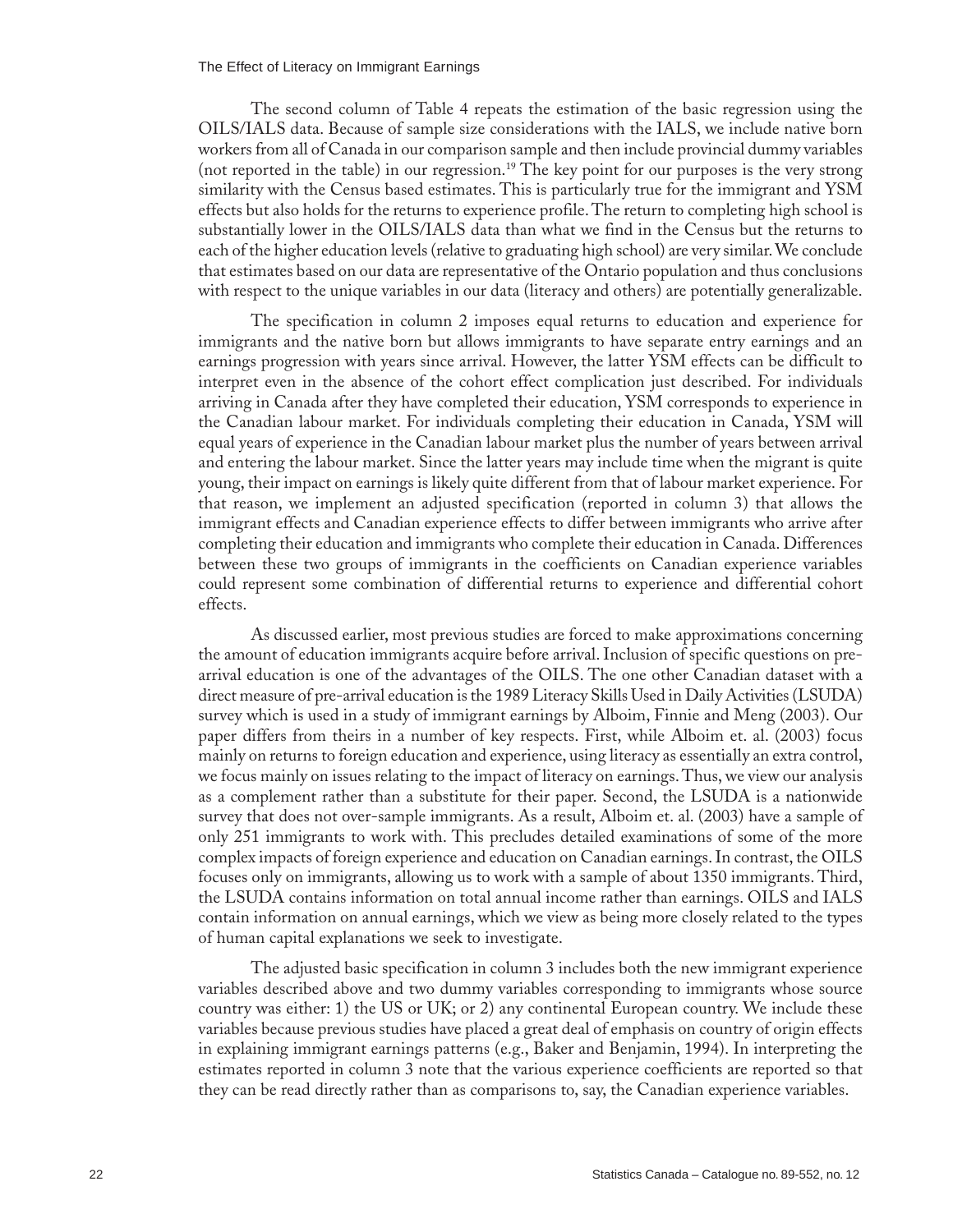The three sets of experience effects reported in the third column are all quite comparable in size, and tests of the hypothesis that they are equal to each other cannot be rejected at conventional significance levels. The estimated coefficients relating to the Canadian experience of immigrants who complete their education in Canada and the overall experience coefficient (which corresponds mainly to the experience effects for the native born) are extremely similar. The intercept coefficients for the two groups of immigrants are both negative but not precisely estimated. Nonetheless, the implication from the coefficients is that immigrants who complete their education abroad have earnings that are over 30% lower than comparable native born workers. This estimate applies to the base category, those with reasonable language skills in French or English and who are not from the US, the UK, or Europe. For those with poor language skills, average annual earnings are another 45% lower. Finally, the country of origin effects suggest that immigrants from the US, UK or continental Europe have earnings that are over 20% higher than those of other immigrants, though these effects are not precisely estimated.

The adjusted basic specification is still, potentially, too restrictive. In particular, it restricts the returns to foreign experience (in terms of earnings in Canada) to be the same as returns to Canadian experience for the native born. The specification in the fourth column of Table 4 permits a separate return to foreign experience. This is important because Friedberg (2000) finds, using Israeli data, that negative immigrant entry earnings effects can be completely explained by a lower return to foreign experience than native experience. For immigrants from some countries, she found that foreign experience was worth zero in the Israeli labour market. These results are replicated for Canada by Alboim et al (2003). Green and Worswick (2002) study this further and show that this is a recent phenomenon for Canada since immigrant cohorts in the early 1980s earned returns on foreign experience that were similar to the returns the native born earned for Canadian experience. Similar to results in those papers, when we introduce foreign experience variables in column 4, the immigrant intercept for immigrants educated before arrival actually turns positive, though it is still not well defined. At the same time, the returns to Canadian experience for this group are now estimated to be 2% below those for the native born and Canadian educated immigrants in the period after entry into the Canadian labour market.<sup>20</sup> Finally, note that introducing the foreign experience effect does not change the returns to education, language impacts, and country of origin effects.

The return to foreign experience itself is about one-third of the return to Canadian experience achieved by the native born and less than one-half of the return to Canadian experience obtained by immigrants who complete their education abroad. It is this low rate of return on foreign experience that is the source of the negative immigrant effects in the first three columns of the table. Comparing immigrant earnings to those of native born workers with the same total number of years of experience shows that immigrant earnings are significantly lower. This occurs because the immigrants are obtaining quite low returns to some of those years of experience. Once we control for foreign experience, we are effectively comparing immigrants to native born workers with the same number of years of Canadian experience and it turns out that immigrant and native born workers have earnings that are much more similar when compared on that basis. This does not negate the fact that immigrants have lower earnings. However, it does help us understand that a main source of those lower earnings is an inability to transfer human capital acquired in a foreign labour market to Canada. It is worth noting, as well, that foreign experience does not suffer from the same difficulties as Canadian experience for immigrants. That is, there is no cohort dimension to the number of years an immigrant worked before arriving. Immigrants arriving in recent cohorts and cohorts from decades ago could all have the same distribution of foreign experience before arriving. The same is not true of Canadian experience: those arriving in earlier cohorts necessarily have more. This means that we can give the coefficient on foreign experience a standard human capital acquisition interpretation much as we have given to Canadian experience. 21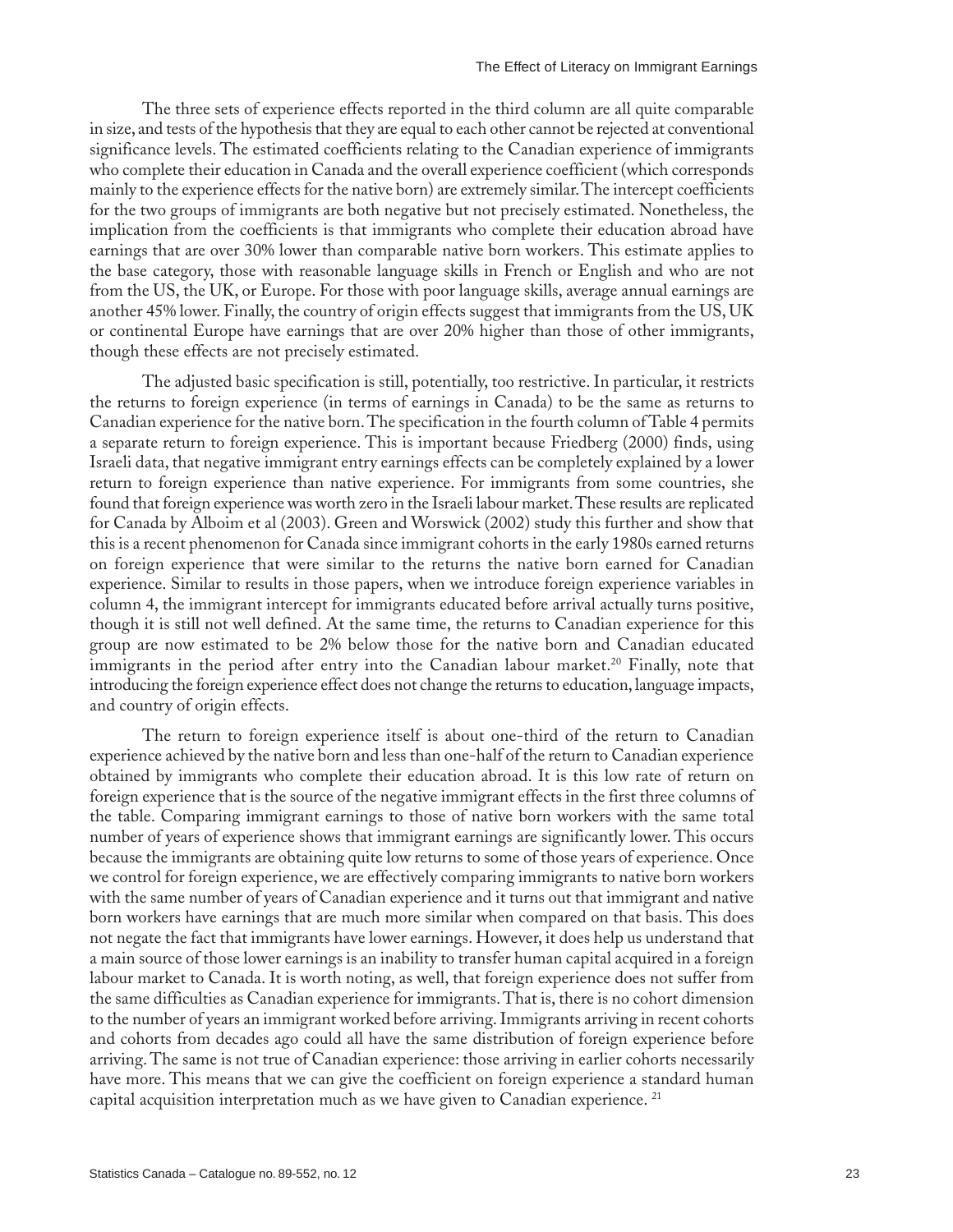The final column of Table 4 contains our preferred specification which we reach by first allowing a complete set of interactions among all immigrant, experience and education variables and then eliminating sets of interactions where testing indicates it is appropriate. Thus, for example, we allowed for different returns to education for immigrants who obtained their highest degree in Canada. We could not reject the restriction that the differences between these returns and those for the native born were zero at any conventional significance level. We also allowed for the possibility that each type of experience (whether foreign or Canadian acquired) might interact with each type of education. In each case, interaction coefficients involving immigrants who obtained their education after arrival in Canada were neither statistically significantly different nor economically substantially different from what was observed for the native born. Thus, in every dimension, immigrants educated after arrival appear to have equivalent returns to human capital when compared with the native born (after holding language ability constant). We do find evidence of significant interactions of Canadian experience with education for the native born (and immigrants educated after arrival) and of foreign experience with foreign education for immigrants educated before arrival. The coefficient that stands out most among these latter interactions is the interaction of foreign experience with a foreign university degree. This coefficient, when combined with the foreign experience coefficient for the base group (high school dropouts) implies that individuals with a foreign university degree obtain essentially zero returns to foreign experience. Individuals with lower levels of education appear to get positive, though still small, returns to foreign experience. This indicates that it may be harder to translate human capital to a new country the less manual are the skills involved.

To aid in interpretation of the results in the last column of Table 4, we present fitted average earnings for a set of specific cases characterized by differing levels of education and experience in the left panel of Table 6. To generate the entries in this table, we formed fitted average log earnings values for a base case person who is a native born worker who has not graduated from high school and has no Canadian experience. We also formed average log earnings for native born and immigrant workers with differing levels of Canadian and foreign experience and education. For the immigrants, we formed the fitted averages such that they are relevant for an individual who finished his education outside Canada, who is not from the US, the UK or Europe and who does not have poor language skills in English or French. The various fitted earnings are differenced relative to those of the base case native born individual.

An examination of the table entries corresponding to immigrants who have not graduated from high school with either 0 or 10 years of foreign experience (the  $2<sup>nd</sup>$  and  $3<sup>rd</sup>$  rows in the first column, respectively) indicates that low educated immigrants earn considerably more than similarly educated native born workers when they first enter the Canadian labour market. Moving from the foreign experience = 0 to the foreign experience = 10 entry in the first column shows the returns to foreign experience, which is substantial but much less than what the native born gain from their first 10 years of experience. Also, by moving along the second row, we can see the effects of increasing Canadian experience for a low educated worker who entered with no foreign experience. The larger increase as we move along this row rather than down the first column indicates that these immigrants receive a stronger return to Canadian experience than foreign experience. We can also compare the native born and immigrants at 20 years of experience. For the native born, the difference relative to the base case for someone with low education and 20 years of experience is given in the third column in the first row. Immigrants who arrived in Canada right out of school, and hence have no foreign experience, have an earnings differential at 20 years of experience relative to the base case given in the third column of the second row. Immigrants with10 years of foreign experience and 10 further years of Canadian experience have an earnings differential given in the second column of the third row. All three numbers are similar in size, with the latter number being somewhat larger. Thus, the immigrant advantage right out of school is whittled away by the fact that the native born get a higher return to Canadian experience than do immigrants.<sup>22</sup>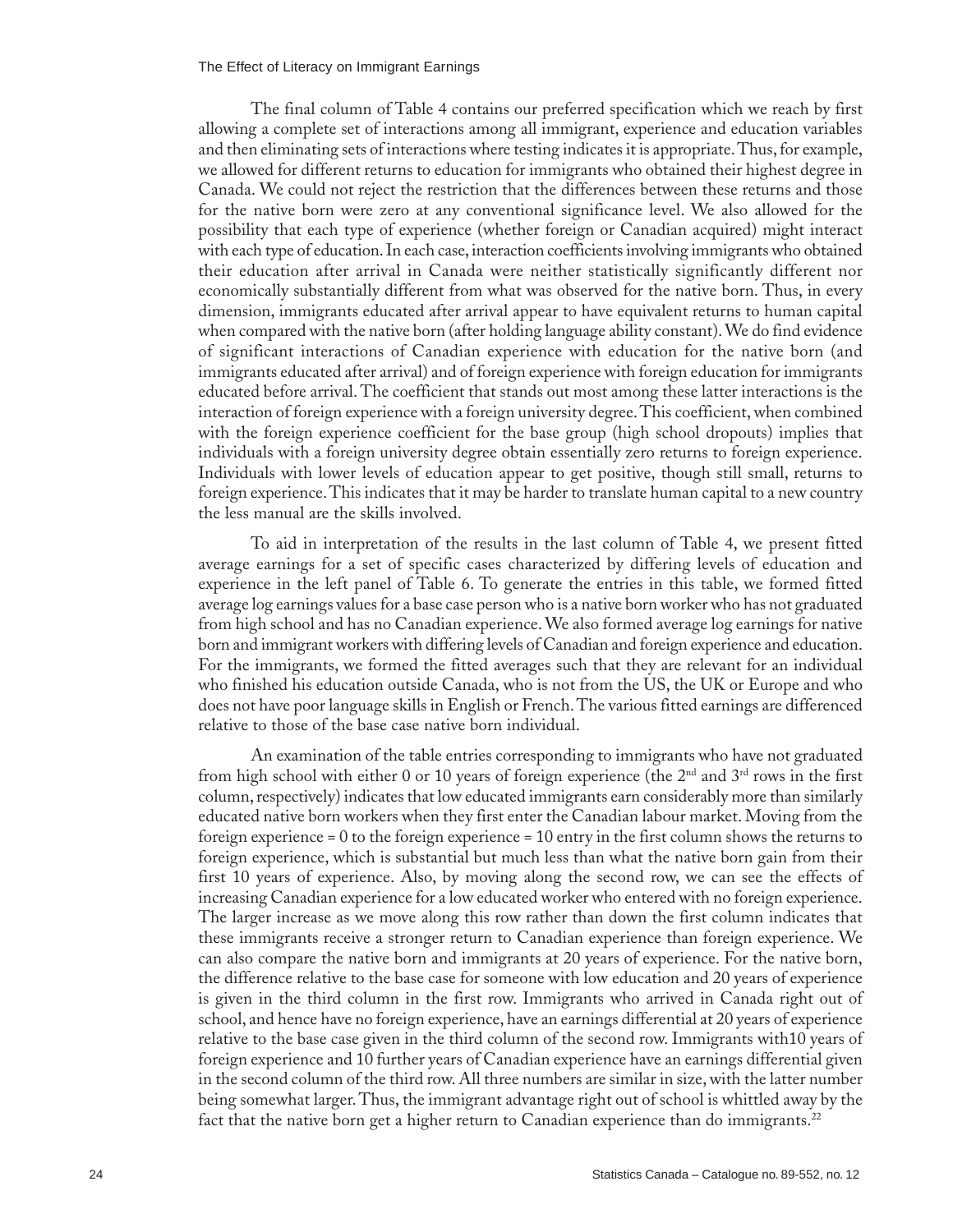<span id="page-26-0"></span>For high school graduates, immigrants with no foreign experience and no Canadian experience again earn more than do similar native born workers. However, a comparison of an immigrant with 10 years of foreign experience and no Canadian experience with a native born worker with 10 years of Canadian experience indicates that the immigrant earns about 16% less. This is an example of an immigrant earning less than a native born worker with the same total experience because of lower returns to foreign experience. As before, at 20 years of experience, average earnings are about the same regardless of the combination of foreign and Canadian experience that underlies that 20 years.

For the university educated, foreign experience actually has a negative return, as witnessed by the fact that the average earnings differential is lower for a university educated immigrant with 10 years of foreign experience than one with 0 years. As with high school graduates, an immigrant with 10 years of foreign experience and no Canadian experience earns much less than a native born worker with 10 years of Canadian experience. Immigrants with 20 years of Canadian experience and no foreign experience and native born workers with 20 years of experience earn about the same amount but immigrants with 10 years of foreign experience and 10 years of Canadian experience earn about 40% less than the other two groups. Thus, patterns are similar for the high school and the university educated except that the latter have even lower returns to foreign experience.

### **Results with literacy variables**

In Table 5, we use the preferred specification from Table 4 but include the average literacy score. A comparison of column I, where we simply add the literacy variable without any interactions, and the last column in Table 4 reveals the direct impact of literacy and its indirect impacts on other returns. The returns to literacy are substantial, with a 100-point increase in literacy raising earnings by about the same amount as moving from being a high school dropout to a university graduate. As in Green and Riddell (2003), none of the experience effects or experience interactions change when we control for literacy. However, estimated returns to education decline by about one-third for the native born, indicating that a substantial amount of conventional estimates of the return to schooling arises from the impact of education on literacy and the value placed on literacy in the labour market. With the inclusion of controls for literacy skills, estimated returns to foreign education decline even more than was the case for the native born. Thus, literacy skills constitute much of what foreign education seems to deliver — at least in terms of what skills are valued by the Canadian employers.

As discussed earlier, a main point of interest in these regressions is whether returns to literacy are lower for immigrants. Recall that in our framework differences in the coefficient on the literacy variable between immigrants and the native born can be interpreted as a clear measure of discrimination in cases where there are no interactions between literacy and other variables such as experience. For immigrants, if we add interactions between literacy variables and either experience or education variables to any of the specifications set out in Table 5, we cannot reject the hypothesis that the coefficients on these interaction terms equal zero. Thus, we can examine literacy coefficients directly for evidence of discrimination against immigrants. The specification in column II of Table 5 permits different returns to literacy for the native born, immigrants who completed their education before arrival, and immigrants who completed their education in Canada. The estimates indicate almost identical returns to literacy for the native born and immigrants educated before their arrival in Canada. Immigrants who finished their education in Canada have a higher return to literacy, though it is not immediately obvious why this would occur. Nonetheless, these estimates provide no evidence of discrimination in the sense of employers paying immigrants less for the same literacy skills as native born workers. It is worth emphasizing that this result refers to what we call "usable" literacy skills – immigrants may have higher literacy scores if tested in their native language and one could argue that those skills are being undervalued, but immigrants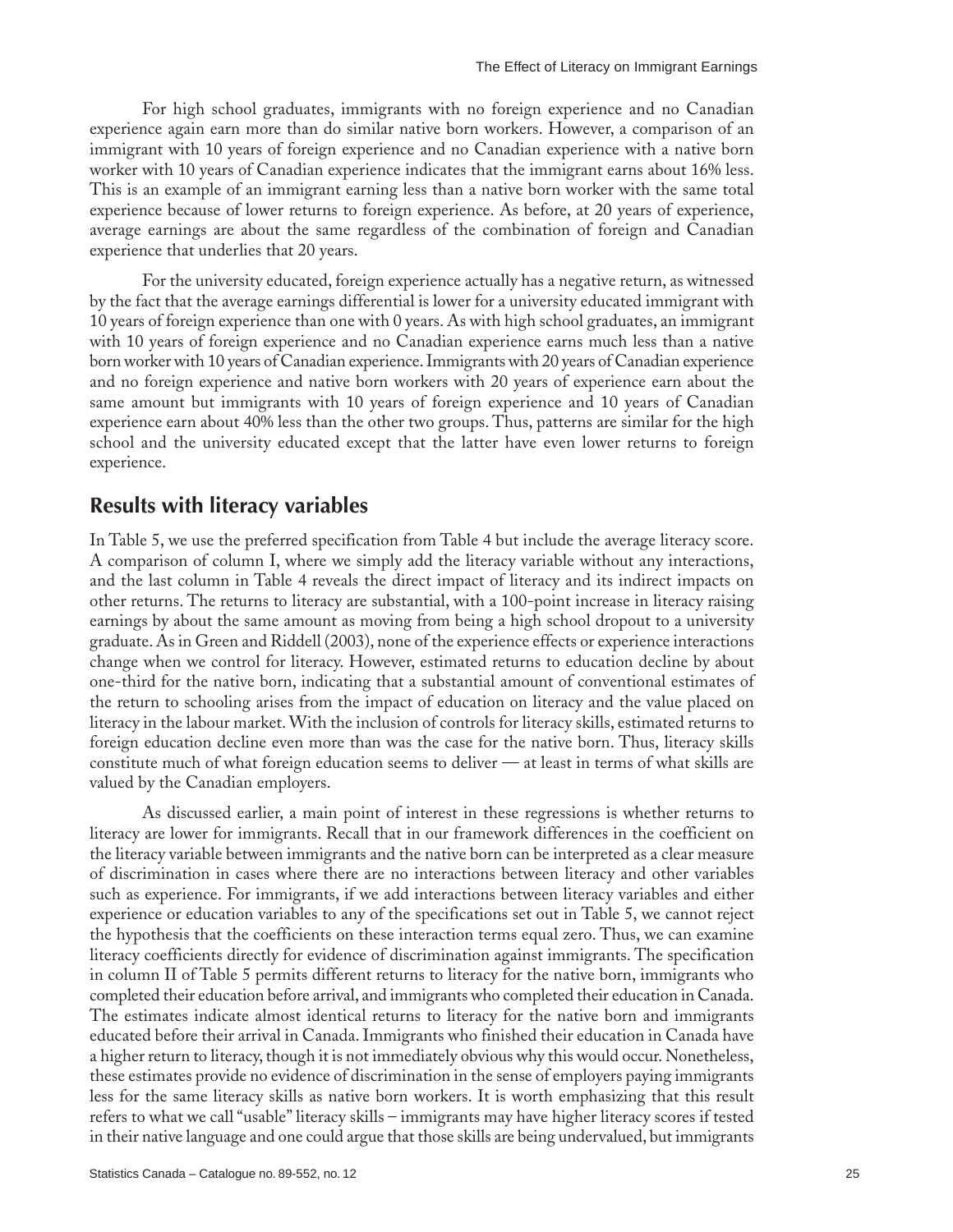are getting returns to literacy as measured in English or French that are no worse than those obtained by native born workers.

Once we introduce these complexities in the returns to literacy, returns to university are about the same as for the native born. Returns to the other levels of education do not change much with the introduction of the separate literacy coefficients and remain much smaller than for the native born. Within our analytical framework, the implication is that high school and non-university post-secondary education acquired abroad does not produce literacy (since these coefficients virtually do not change with the introduction of the literacy variable). However, foreign universities appear to produce literacy but at a lower rate than Canadian universities. Thus, the different returns from foreign and Canadian university education seen in standard specifications are eliminated once we control for literacy in a flexible way. Thus, differences in those returns turn out to be completely explained by differences in the extent to which foreign and Canadian university programs generate literacy (as measured in English or French).

In column III we allow document and quantitative literacy to have separate effects. The patterns are intriguing. The native-born get a substantial return to quantitative literacy but none to document literacy. For immigrants the opposite pattern holds. One way to interpret this result would be that the document score for immigrants is picking up language. The fact that immigrants obtain no earnings impact from quantitative literacy might suggest that they are being discriminated against since this skill is highly valued among the native born. However, the result could be due to multi-collinearity. That is, it may not be possible to separately identify the effects of document and quantitative literacy given the high correlation between the two scores. We thus advise strong caution in pinning too much on these differences between immigrants and the native born.

The last specification in column IV is the result of a specification search involving interactions of literacy scores of both types with education and experience. The results indicate some interactions of literacy with experience and education for the native born but no such interactions for the foreign born. A key implication is that literacy does not change returns to experience in a substantial way for either the native born or immigrants. This fits with the conclusion reached by Green and Riddell (2003) that experience does not generate literacy but it does generate some other skill(s) that employers value. There is some evidence that this unobserved skill interacts with literacy skills for the native born (because literacy scores and experience variables have nonzero interaction effects) but these interaction effects are not large.

A particularly interesting implication from the last column is that immigrants educated abroad receive very similar returns to foreign and Canadian acquired experience but both are valued less than experience acquired by the Canadian born and immigrants educated in Canada. One might have expected literacy interactions to help explain this (i.e., that immigrants get less of a return to experience because they don't have the literacy skills to complement the skills generated by experience) but the lack of significant interactions with literacy skills implies that this is not the case. Whatever is behind the different returns to experience for Canadian and foreign educated workers it is not related to literacy. Thus, literacy does not help explain one of the key differences between immigrant and native-born workers. It stands as a separate and interesting part of the immigrant assimilation process.

Finally, the dummy variable corresponding to immigrants who receive the assigned low literacy score that indicates an inability to do the test has a positive coefficient indicating that these workers earn approximately 40% more than one would anticipate given their literacy score and other characteristics. While this coefficient is not well defined, it may fit with results in other papers indicating the importance of immigrant enclaves in allowing immigrants to do better than expected when they do not acquire the host country language (Edin et. al. (2003)).

To aid in the interpretation of the results in the last column of Table 5, we repeat the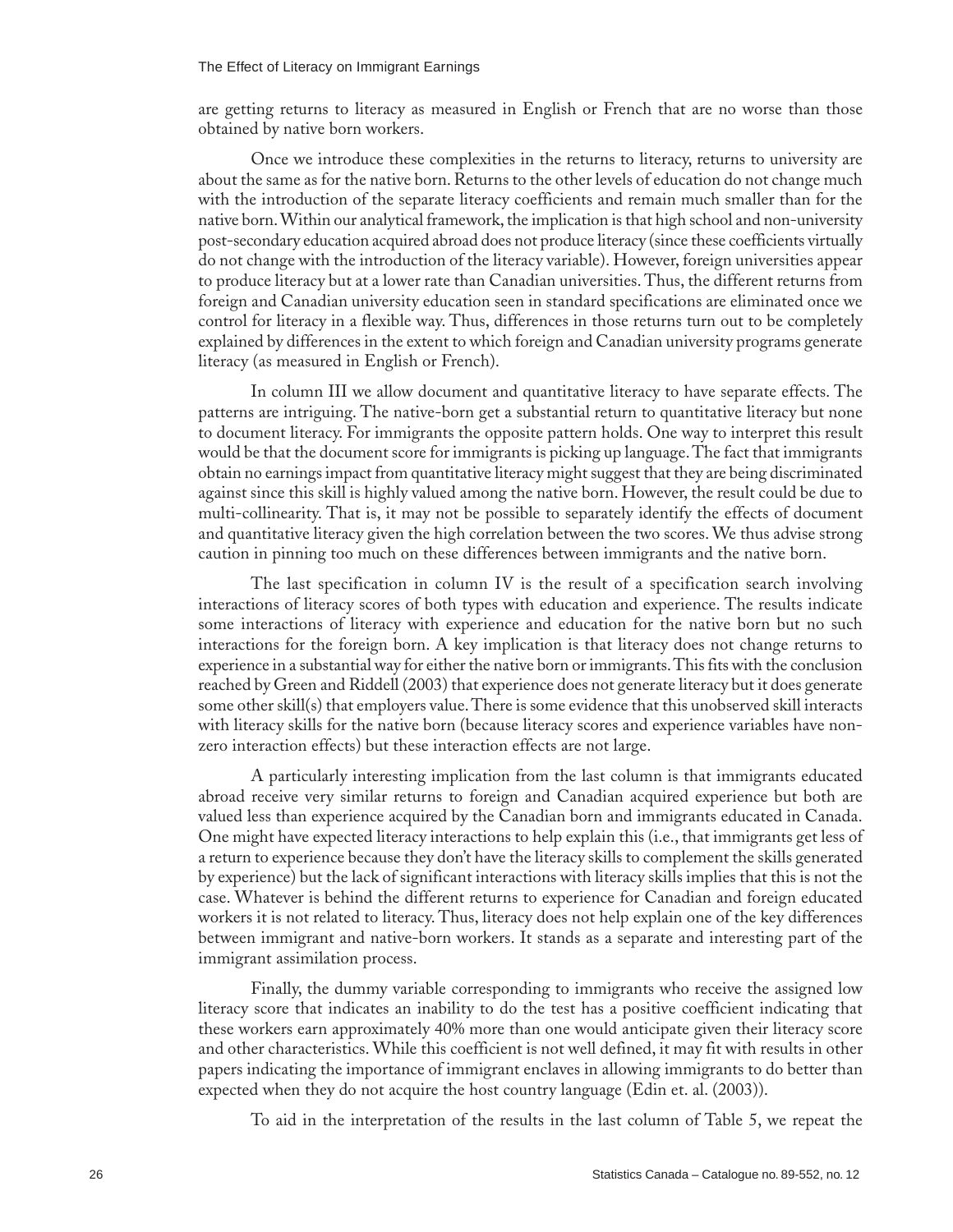exercise of forming fitted average log earnings for various types of workers but, in this case, holding the literacy score value constant at 292 (the overall sample average). The results are contained in the right hand panel in Table 6. Comparing this to the left panel, one sees similar patterns to those when literacy is not held constant. For example, university educated immigrants with no foreign experience and educated abroad earn much more than their native born counterparts. However, their lower return to experience implies that the two groups have much more similar earnings when they reach 20 years of Canadian experience. Foreign experience is actually a handicap for workers with this education level. There are two main differences between the results controlling and not controlling for literacy. The first is that the (positive) differential between immigrant entry earnings and the earnings of native born workers with zero experience is larger when we control for the literacy level. For example, the differential between immigrant and native born high school educated workers, both with zero Canadian and foreign experience, is .36 log points when we do not control for literacy and .6 log points when we do. This implies that lower literacy levels weaken immigrant earnings relative to similar native born workers. The second difference between the two panels is the greater similarity in earnings at high levels of Canadian experience between immigrant and native born earnings when not controlling for literacy. This is a reflection of the rise in average literacy with Canadian experience for immigrants described earlier. This rise shows up in the earnings numbers in the left hand panel but cannot reveal itself in the right hand panel where the literacy score is constant.

One interesting question arising out of these estimates is the relative importance of lower immigrant literacy levels in explaining immigrant-native born earnings differentials. To investigate this, we constructed a series of fitted average earnings differentials, all based on the last column in Table 5. We first construct an estimate of average log earnings for immigrants and the native born separately using the estimated coefficients in conjunction with the appropriate average values for the regressors. Those estimates imply an overall average immigrant earnings advantage of .10 log points over the native born among high school educated workers and an immigrant disadvantage of .36 log points among the university educated. We next repeated this exercise but gave immigrants the same return to foreign experience as the native born receive for their Canadian experience. The results is an increase in the immigrant advantage for the high school educated to .26 log points and a shift from the immigrant disadvantage of .36 log points to an immigrant advantage of .41 log points for the university educated. This fits with results in earlier papers, described above, indicating that lower returns to foreign experience play an important role in understanding immigrant-native born earnings differentials. Also, as in Friedberg (2000), the importance of returns to foreign experience is greatest for more educated workers.

In our next counterfactual, we set the returns to foreign experience back to their original value but gave immigrants the average literacy scores observed for native born workers with the same level of education. For the high school educated, this increases the immigrant advantage from the .10 log points mentioned above to .30 log points. For the university educated, it reduces the immigrant disadvantage from .36 log points to .15 log points. Thus, poorer literacy among immigrants has a slightly larger effect on immigrant-native born differentials than the impact of low returns to foreign experience for the high school educated but about one-quarter the effect of low returns to foreign experience among the university educated. Low literacy thus appears to be an important factor for understanding immigrant earnings differentials, though not nearly as important as returns to foreign experience for understanding differentials in the group where human capital transfer is likely most important – the highly educated.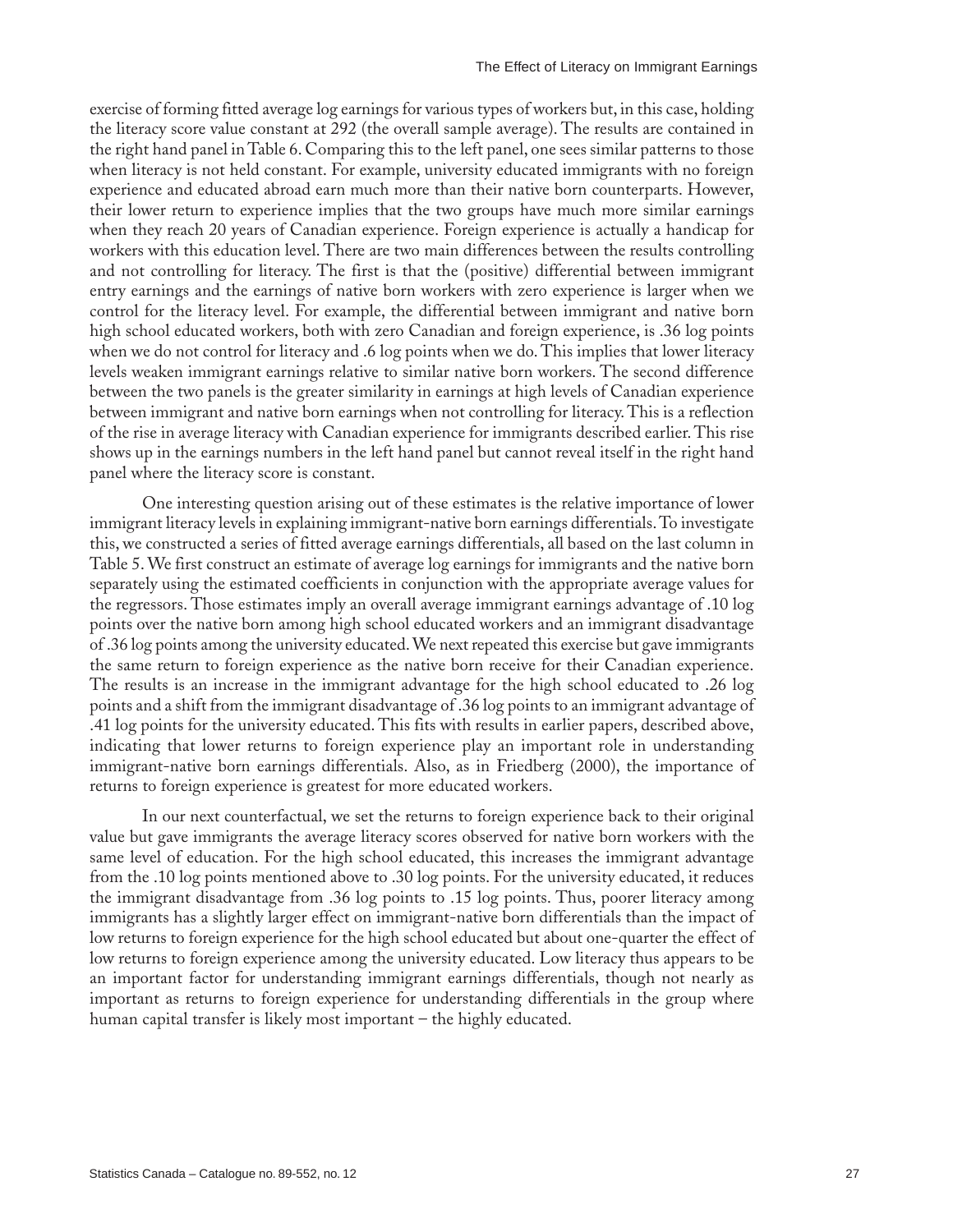## <span id="page-29-0"></span>**VI Conclusion**

At the outset of the paper, we posed three questions related to immigrant literacy and earnings. First, do immigrant literacy skills differ from those of the native born? Second, do immigrants receive a different return to those skills than observationally equivalent native born workers? Third, can differences in levels and returns to literacy skills help explain differences in earnings between immigrant and native-born workers? Based on an examination of data that include both earnings and literacy test scores for immigrants and the native born, the answer to the first question is clearly yes. The native-born literacy distributions first order stochastically dominate the distributions for immigrants. This is not just a reflection of differences in observable characteristics such as education since immigrants have lower average test scores than observationally equivalent native born workers. Immigrants and the native born also differ in the relationship between literacy skills and experience. While literacy skills exhibit no relationship with experience for the native born, there is a mild positive relationship between literacy and Canadian experience for immigrants. We argue that this fits with literacy scores partially reflecting host country language ability. As a result, the test scores should be interpreted as reflecting cognitive skills that are "usable" in the Canadian economy.

The answer to the second question is a resounding no. There is no evidence that immigrants receive a lower return to the types of cognitive skills measured in literacy tests than otherwise equivalent native born workers. If we rely on Becker's notion of discrimination (i.e., equally productive workers being paid unequally) this indicates that immigrant-native born earnings differentials cannot be explained by discrimination, at least in this dimension.

Literacy skills have a significant impact on earnings. A 100 point increase in the literacy score (equivalent to approximately one and a half standard deviations in the literacy distribution) raises earnings by about the same amount as moving from being a high school drop-out to a university graduate. Introducing a literacy score variable into a standard earnings regression reduces estimated education differentials by about one-third. This impact differs between immigrants and the native born, and we find that the standard result that immigrants' return to a university education acquired before migration is lower than native born returns to a host country-acquired university education is eliminated once we control for literacy. The implication is that immigrants receive a lower return to foreign-acquired university education because foreign universities generate a lower level of (Canadian economy-usable) literacy skills.

The result that literacy skills have a significant impact on earnings implies that lower immigrant literacy skill levels may help in understanding immigrant-native born earnings differentials. This is indeed the case. If immigrants had the same average literacy scores as the native born, the earnings differential between immigrants and the native born would narrow by about 20%. This change would eliminate just over half of the immigrant earnings disadvantage among university educated workers. As a point of comparison, our data reflect a well-known pattern in which low returns to foreign experience appear to play a strong role in immigrantnative born earnings differences. The effect of raising immigrant literacy levels to those of the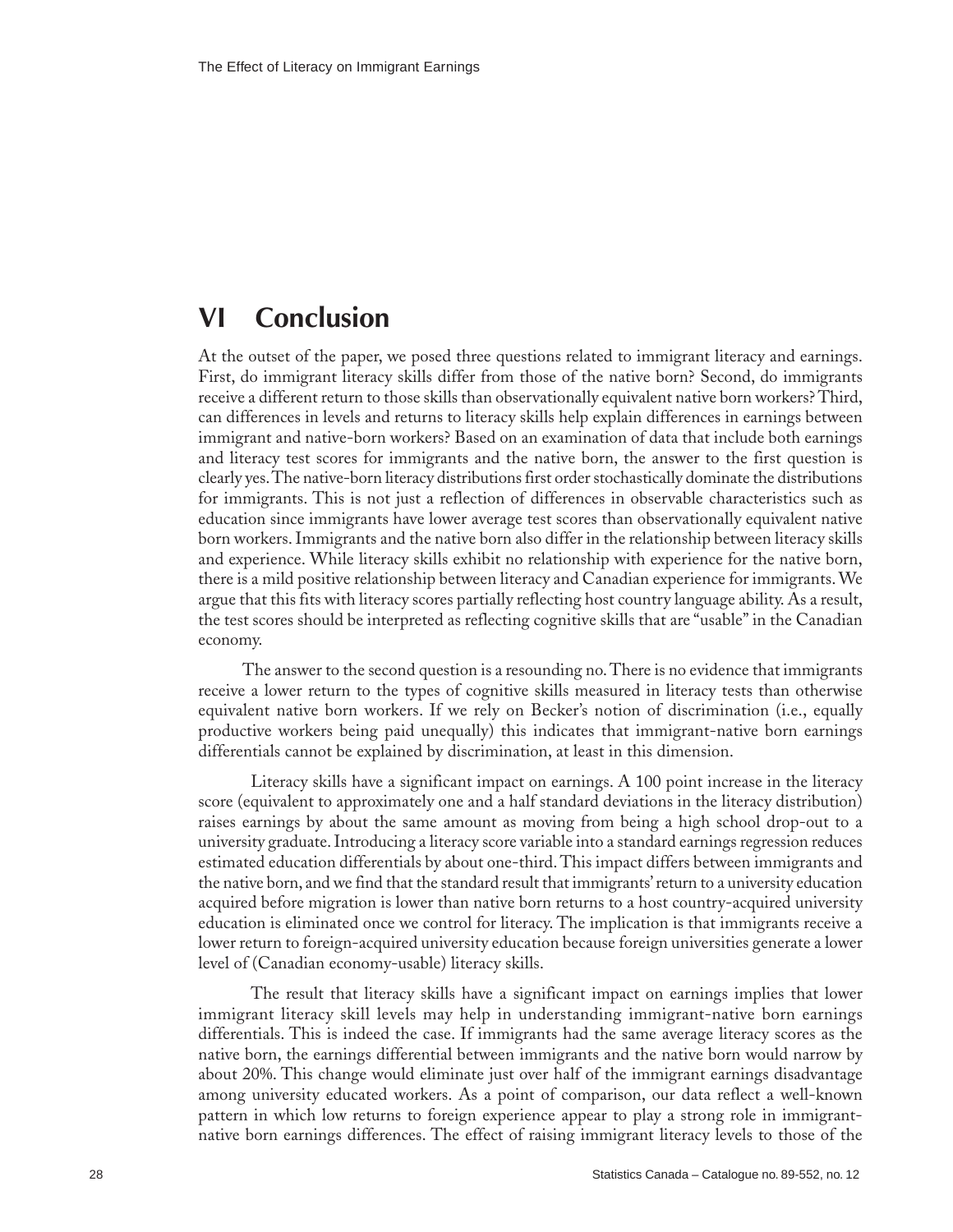native born is slightly larger than the effect of eliminating the immigrant shortfall in returns to experience for the less educated native born but about one-quarter of this foreign experience effect for the university educated. Thus, while literacy deficiencies among immigrants have an important impact on earnings differentials, the impact is decidedly smaller than the effect of low returns to foreign experience among the highly educated. It is worth noting, as well, that controlling for literacy does not affect the relative patterns of returns to foreign and Canadian acquired experience. Thus, this important dimension of immigrant earnings patterns is not related to literacy.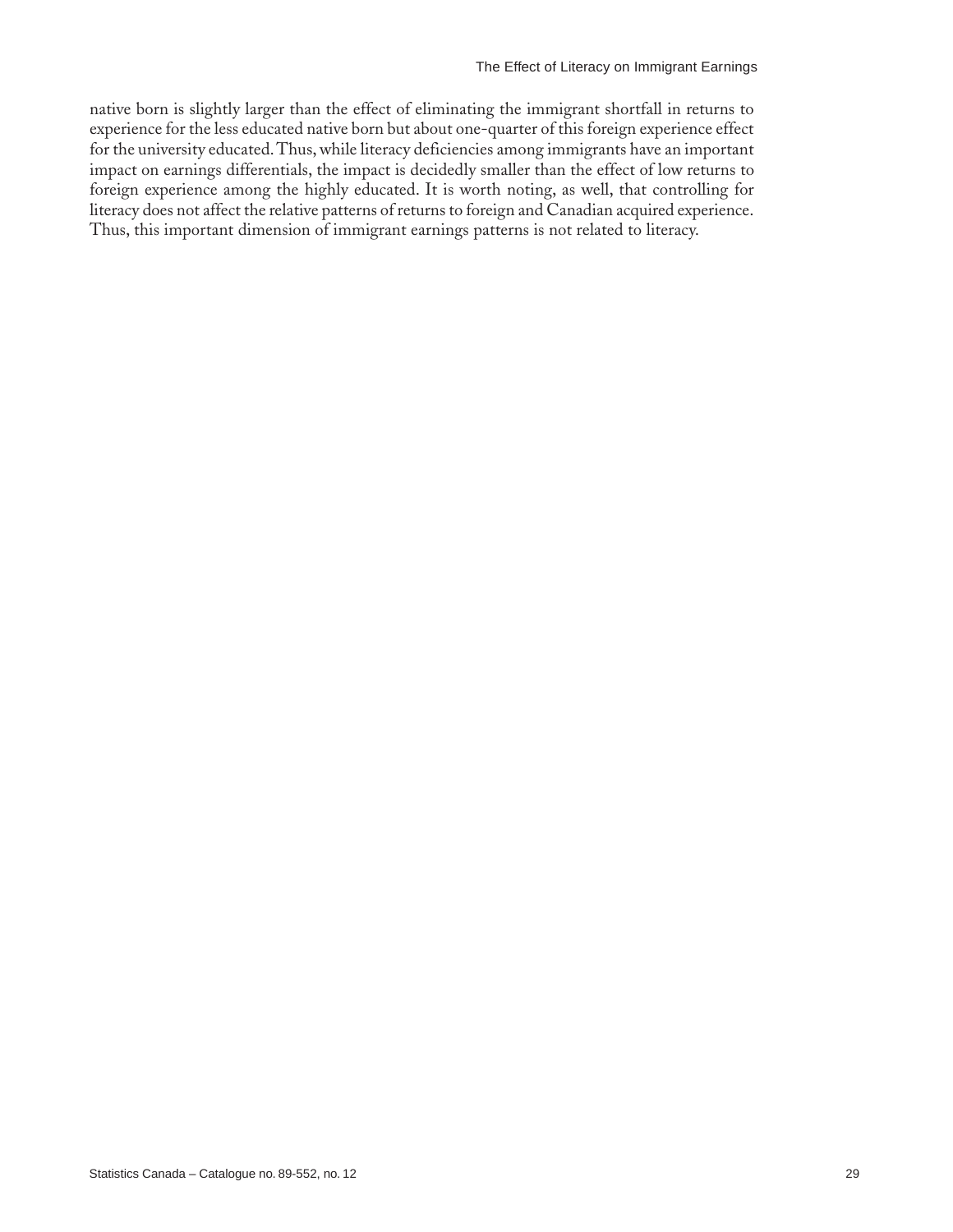## <span id="page-31-0"></span>**References**

Alboim, N., Finnie, R. and Meng, R. "Immigrants' Skills in the Canadian Labour Market:

- Empirical Evidence and Policy Issues" mimeo, University of Windsor, May 2003.
- Baker, M. and Benjamin**,** D. "The Performance of Immigrants in the Canadian Labor Market" *Journal of Labor Economics* 12 ( July 1994) 369-405.
- Barrett, G. and S.G. Donald. "Consistent Tests for Stochastic Dominance" University of New South Wales working paper, March 2002.
- Berman, E., K. Lang and E. Siniver. "Language-skill complementarity: returns to immigrant language acquisition" *Labour Economics* 10 (June 2003) 265-290.
- Bloom, D., Grenier, G. and Gunderson, M. "The Changing Labour Market Position of Canadian Immigrants" *Canadian Journal of Economics* 12 (November 1995) 987-1005.
- Borjas, G.J. "Assimilation, Changes in Cohort Quality and the Earnings of Immigrants". *Journal of Labor Economics* 3 (October 1985) 463-89.
- Borjas, G.J. "Assimilation and Changes in Cohort Quality Revisited: What Happened to Immigrant Earnings in the 1980s?" *Journal of Labor Economics* 13 (April 1995a) 201-245.
- Borjas, G.J. "Ethicity, Neighbourhoods, and Human-Capital Externalities" *American Economic Review* 85 ( June 1995b) 365-90.
- Bowles, S., H. Gintis and M. Osborne. "The determinants of earnings: a behavioral approach" *Journal of Economic Literature* 34 (December 2001) 1137-1176.
- Chiswick, B.R."The Effect of Americanization on the Earnings of Foreign Born Men", *Journal of Political Economy* 86 (1978) 897-921.
- Chiswick, B.R. "Speaking, Reading, and Earnings among Low-skilled Immigrants," *Journal of Labor Economics 9(2)* (1991) 149-170.
- Chiswick, B.R. and P.W. Miller"The Endogeneity between Language and Earnings: International Analyses", *Journal of Labor Economics 13(2)* (1995) 246-288.
- Dustmann, C. and F. Fabbri. "Language Proficiency and Labour Market Performance of Immigrants in the UK" *Economic Journal* 113 ( July 2003) 695-717.
- Edin, P., P. Fredriksson and O. Aslund. "Ethnic Enclaves and the Economic Success of Immigrants Evidence from a Natural Experiment" *Quarterly Journal of Economics* 118 (February 2003) 329-357.
- Ferrer, A. and W. C. Riddell. "Education Credentials and Immigrant Assimilation" UBC Department of Economics Discussion Paper 03-07, October 2003.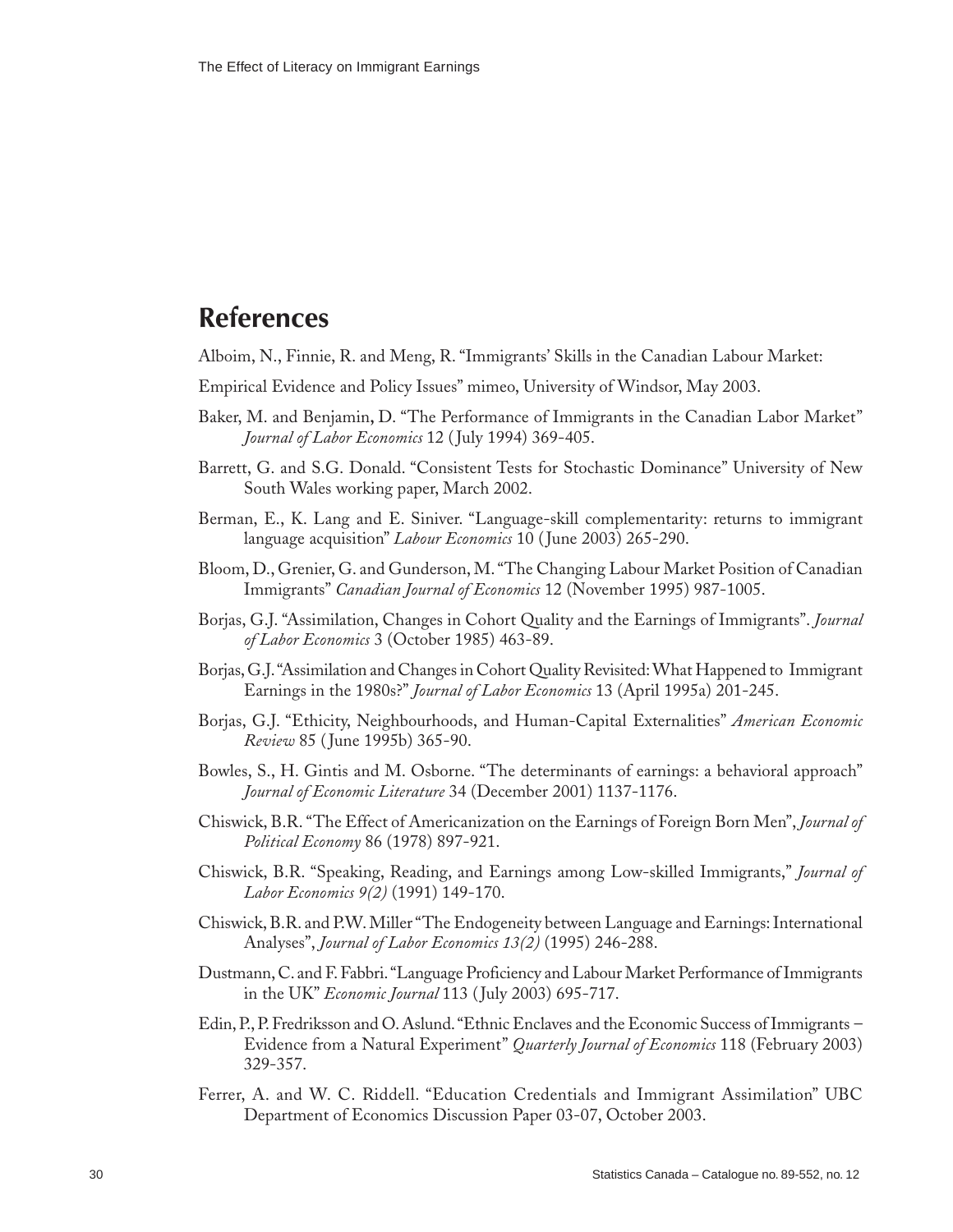- Friedberg, R. "You can't take it with you? Immigrant Assimilation and the Portability of Human Capital", *Journal of Labor Economics* 18 (April 2000) 221-251.
- Grant, M. "Evidence on new immigrant assimilation in Canada", *Canadian Journal of Economics* 32 (August 1999) 930-955.
- Green, D.A. and Riddell, W.C. "Literacy and Earnings: An Investigation of the Interaction of Cognitive and Unobserved Skills in Earnings Generation," *Labour Economics* 10 (April 2003) 165-84.
- Green, D.A. and Worswick, C. "Earnings of Immigrant Men in Canada: The Roles of Labour Market Entry Effects and Returns to Foreign Experience" Study prepared for Citizenship and Immigration Canada, 2002.
- Schaafsma, J. and Sweetman, A. "Immigrant Earnings: Age at Immigration Matters". *Canadian Journal of Economics* 34 (November 2001) 1066-99.

Statistics Canada. *Reading the Future: A Portrait of Literacy in Canada*. Ottawa, 1996.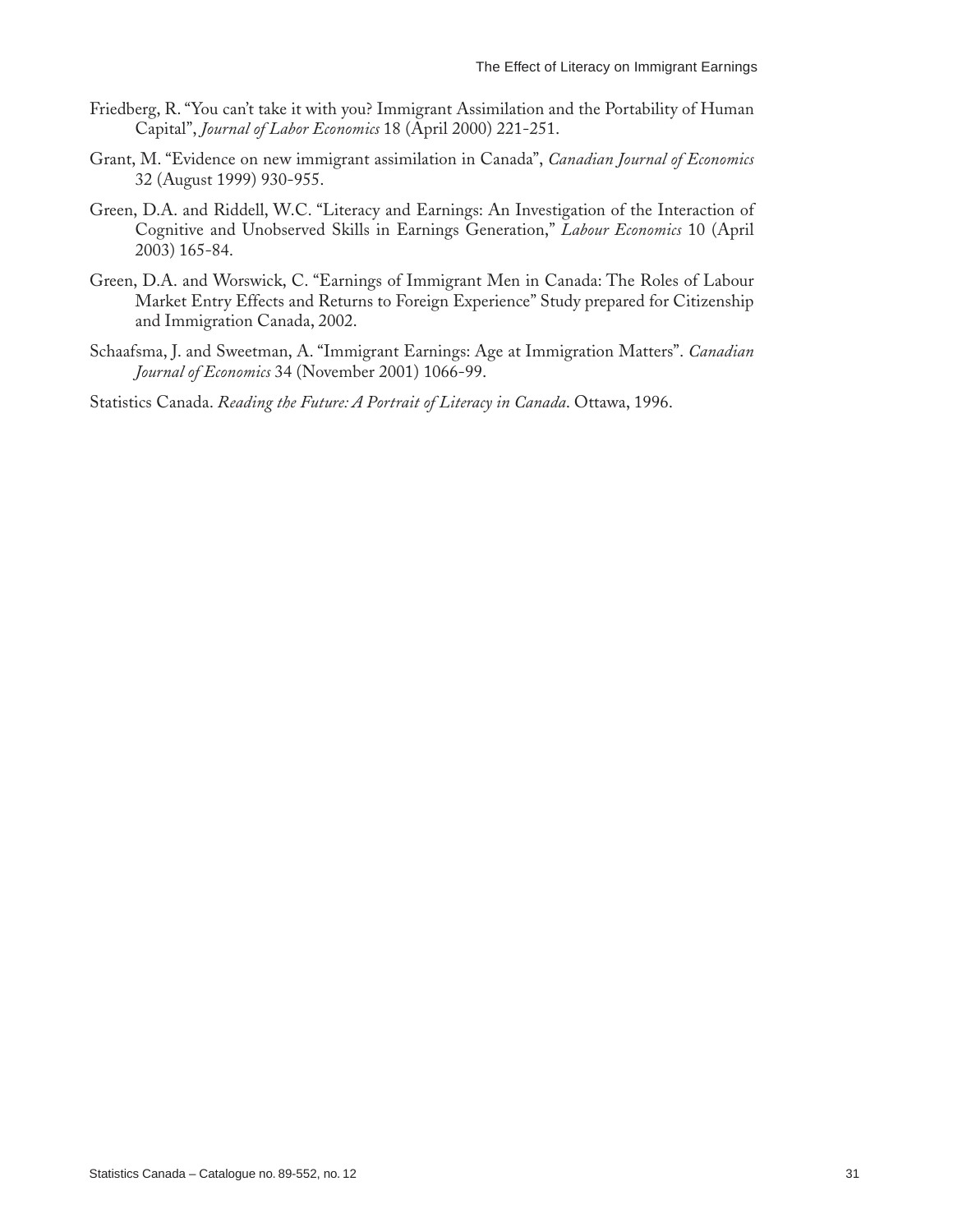### <span id="page-33-0"></span>**Endnotes**

- 1. The Canadian Census of Population the data used in most previous immigration studies has no information about the origin of human capital. In addition, the age of arrival variable is coded in bracketed intervals. This enormously complicates the imputation of measures of pre- and post-migration experience.
- 2. We are not aware of a paper in the large literature on immigrant earnings that treats education as endogenous.
- 3. We omit higher order interaction terms because they do not enter our specifications.
- 4. The differences between the coefficients in the reduced form equation (3) and those in the quasi-reduced form equation (4) can be seen by substituting the expressions for *G1, G2* and G3 into equation (1') to obtain equation (3) and then substituting the expressions for  $G2$  and  $G3$  into equation (1) to obtain equation (4).
- 5. We have, however, left out further interactions of Canadian obtained education with source country variables since they turn out not to be important in our empirical analysis.
- 6. Immigrants are defined as individuals who landed officially in Canada. Thus, non-permanent residents are excluded.
- 7. The OILS was carried out in May 1998, and the annual earnings information refers to 1997. Similarly, IALS annual earnings refers to 1993.
- 8. The IALS also includes measurements of a third literacy domain (Prose) but since the OILS does not include these questions we focus only on Document and Quantitative scores.
- 9. Note that individuals who attended post-secondary institutions but have not graduated are classified as high school graduates if they have in fact graduated from high school.
- 10. There are some ties in the data (e.g., individuals who record obtaining a post-secondary degree both in Canada and abroad). We treat ties as corresponding to completing education in Canada.
- 11. The difference between the years of schooling and categorical results arises because immigrants tend to have fewer years of schooling than native born workers who are in the same educational category.
- 12. The census asks about the number of hours worked in the previous week and the number of weeks worked during the previous calendar year, whereas the OILS/IALS asks about usual hours worked during the previous year and the number of weeks worked during the last 12 months.
- 13. We estimate the kernel density functions with the kdensity function in Stata, using the Epanechnikov kernel and Stata's default bandwidth formula.
- 14. In virtually all of the native born –immigrant comparisons that follow, the CDF for native born scores lies to the right of the immigrant CDF throughout our sample range, and in all the comparisons we cannot reject the null hypothesis that the native born CDF first order stochastically dominates the immigrant CDF at any conventional significance level. (We use the test for first order stochastic dominance described in Barrett and Donald (2002)).
- 15. The assigned score for the quantitative test is 108, and for the document score it is 57.
- 16. See Borjas (1995b) and Edin et.al. (2003) for evidence relating to ethnic neighbourhoods and immigrant enclaves.
- 17. This outcome could arise if language skills are best acquired at a young age. In these circumstances, completing one's education in Canada may not fully compensate for a deficiency in English or French.
- 18. Rather than including the coefficients from all of these variables in the table, we report "yes" in the language expression row to indicate that we did control for self-reported language skills in the Census runs.
- 19. Recall, though, that to match the OILS data, we keep only IALS sample members who are not resident in rural areas
- 20. Note that in this specification we have imposed the restriction that returns to Canadian experience for immigrants who complete their education in Canada are the same as those for the native born. Allowing the returns to differ for these two groups produces coefficients that are extremely similar, and the hypothesis that they are not statistically significantly different cannot be rejected at any conventional significance level.
- 21. However, Green and Worswick (2002) point out that native born earnings can also be organized in a cohort format and that doing so provides insights into the cross-cohort patterns in immigrant cohorts. In particular, they find that approximately 60% of the cross-cohort decline in immigrant earnings in the 1980s can be attributed to general declines across cohorts of new entrants of all kinds into the Canadian labour market.
- 22. Note that all of these statements are based on interpreting coefficients on Canadian experience as reflecting true returns to experience rather than cohort effects. 1 OILS and IALS annual earnings refer to the years 1997 and 1993 respectively. Census earnings refer to 1995.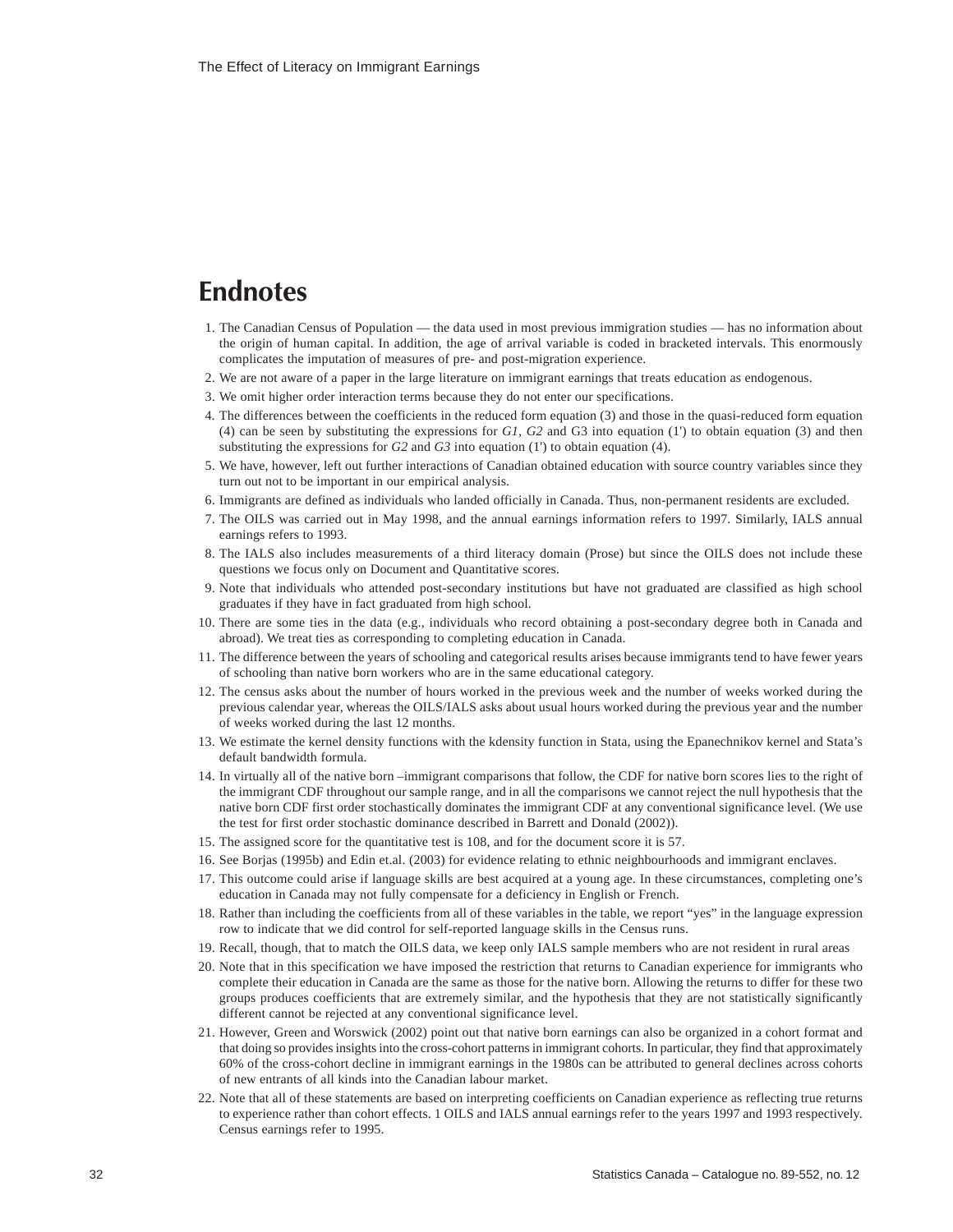<span id="page-34-0"></span>





Literacy score

Literacy score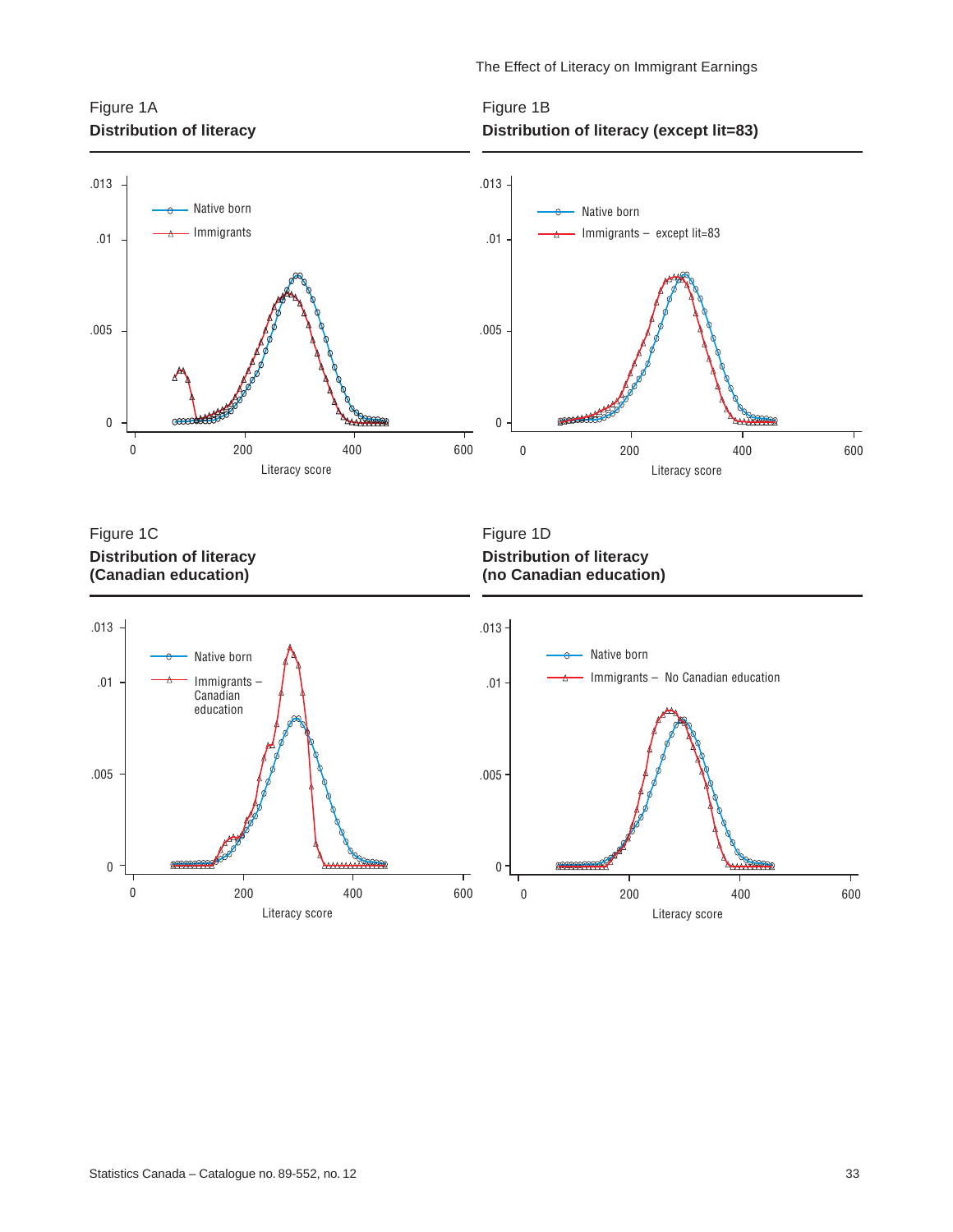Document score

<span id="page-35-0"></span>

Document score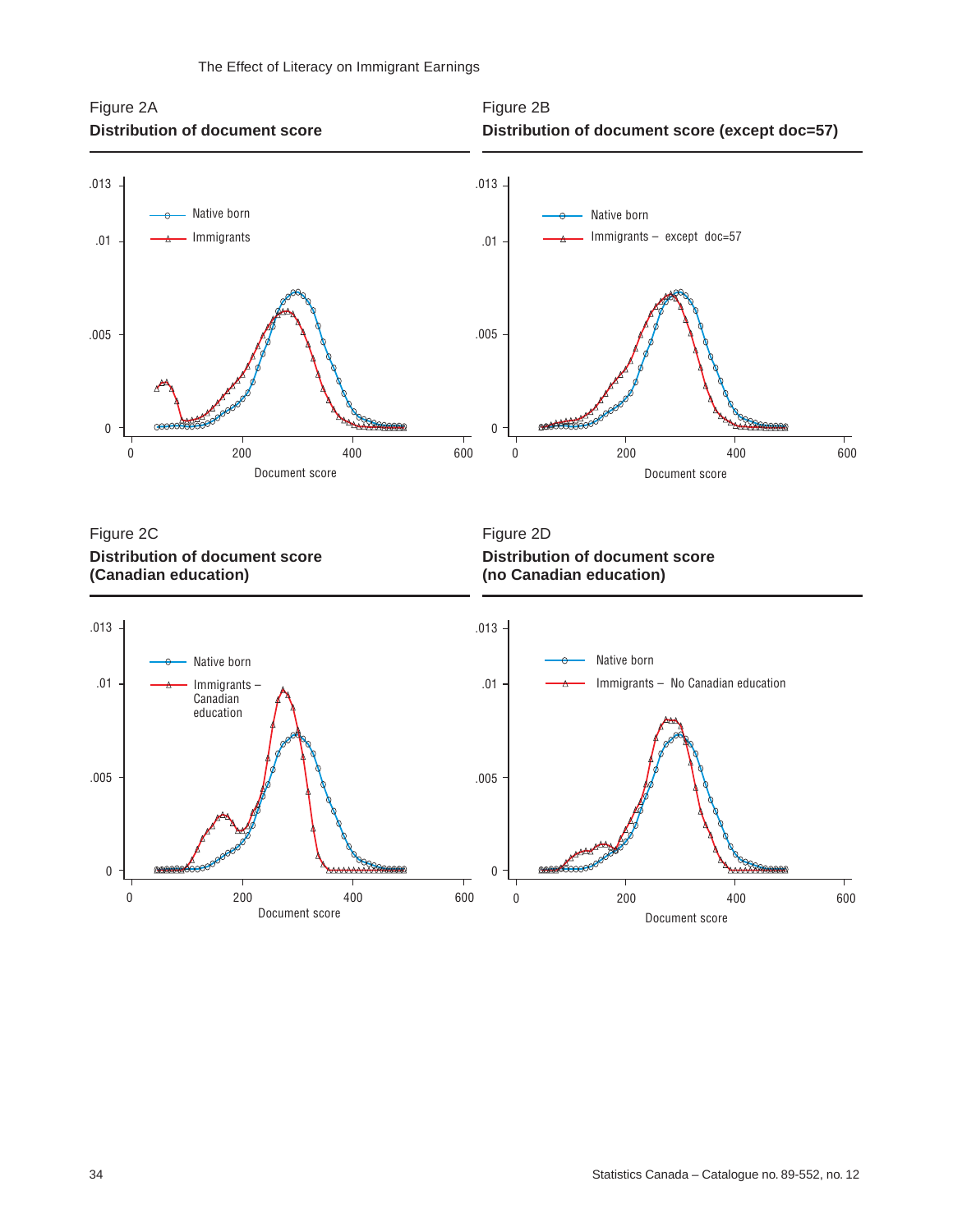<span id="page-36-0"></span>



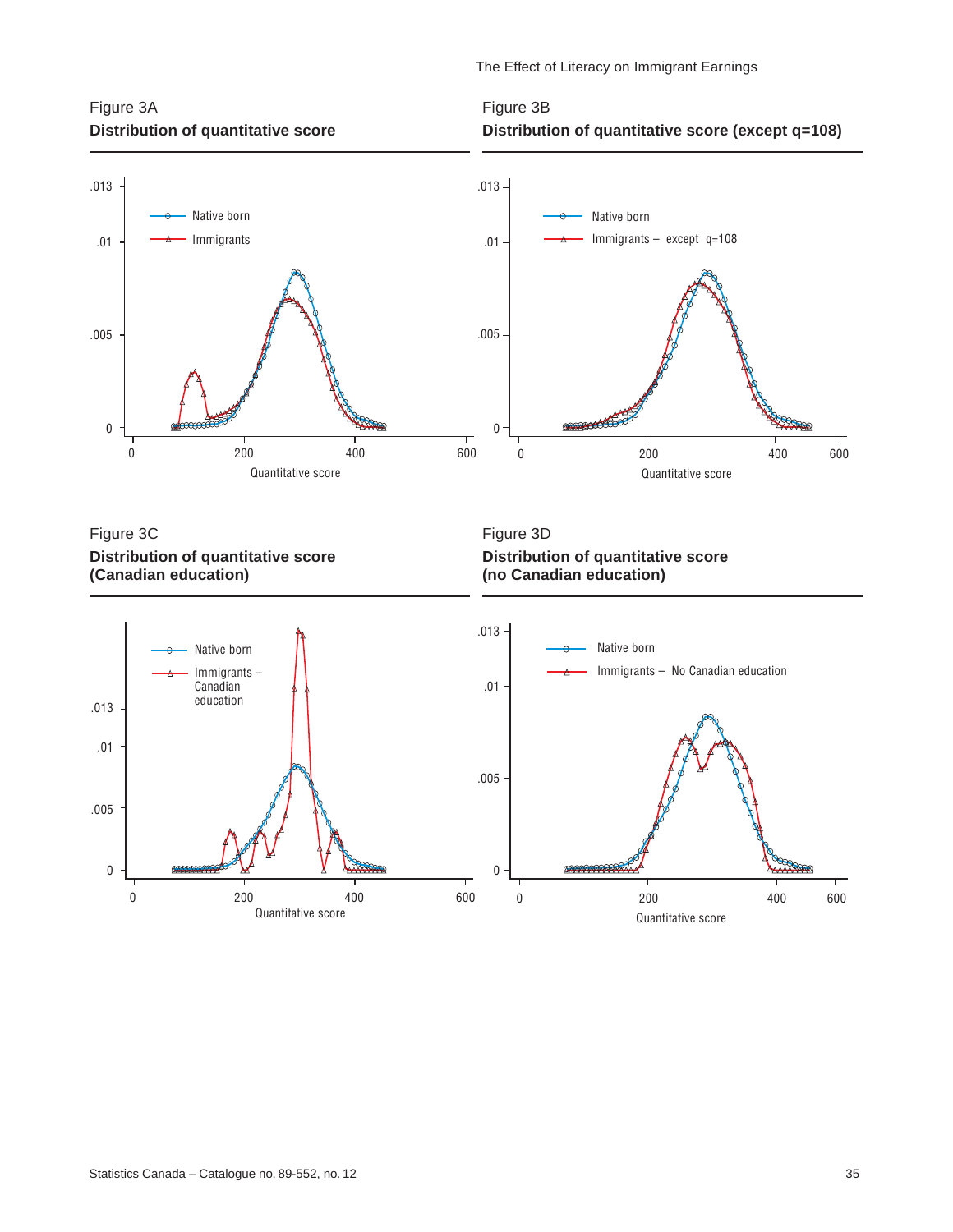<span id="page-37-0"></span>

| Table 1                                                  |
|----------------------------------------------------------|
| Summary statistics for immigrant and native born workers |

|                                           | <b>OILS 1998 and IALS 1994</b> |                          | <b>Urban Ontario (Census 1996)</b> |             |  |
|-------------------------------------------|--------------------------------|--------------------------|------------------------------------|-------------|--|
|                                           | Immigrant                      | Native born<br>(Ontario) | Immigrant                          | Native born |  |
| Annual earnings <sup>1</sup>              | 40,149                         | 39,882                   | 38,512                             | 40,865      |  |
| Hours worked                              | 44                             | 43                       | 38                                 | 38          |  |
| Weeks worked                              | 49                             | 48                       | 46                                 | 46          |  |
| Age                                       | 43                             | 38                       | 42                                 | 37          |  |
| Experience                                | 23                             | 19                       | 22                                 | 17          |  |
| Canadian                                  | 16                             |                          |                                    |             |  |
| Foreign                                   | $\overline{7}$                 |                          |                                    |             |  |
| Years of education                        | 13                             | 13                       | 14                                 | 14          |  |
| Percent less than high school             | 23                             | 27                       | 25                                 | 21          |  |
| Percent high school                       | 26                             | 39                       | 19                                 | 27          |  |
| Foreign                                   | 18                             |                          |                                    |             |  |
| Canadian                                  | 8                              |                          |                                    |             |  |
| Percent non-university postsecondary      | 22                             | 20                       | 32                                 | 30          |  |
| Foreign                                   | 10                             |                          |                                    |             |  |
| Canadian                                  | 12                             |                          |                                    |             |  |
| Percent university                        | 29                             | 14                       | 24                                 | 22          |  |
| Foreign                                   | 14                             |                          |                                    |             |  |
| Canadian                                  | 15                             |                          |                                    |             |  |
| Years since migration                     | 20                             |                          | 19                                 |             |  |
| Age at immigration                        | 23                             |                          | 25                                 |             |  |
| Percent less than 8 years-since-migration | 19                             |                          | 16                                 |             |  |
| Document literacy                         | 238                            | 288                      |                                    |             |  |
| Quantitative literacy                     | 262                            | 285                      |                                    |             |  |
| <b>Observations</b>                       | 1,350                          | 275                      | 16,125                             | 7,437       |  |

1. OILS and IALS annual earnings refer to the years 1997 and 1993 respectively. Census earnings refer to 1995.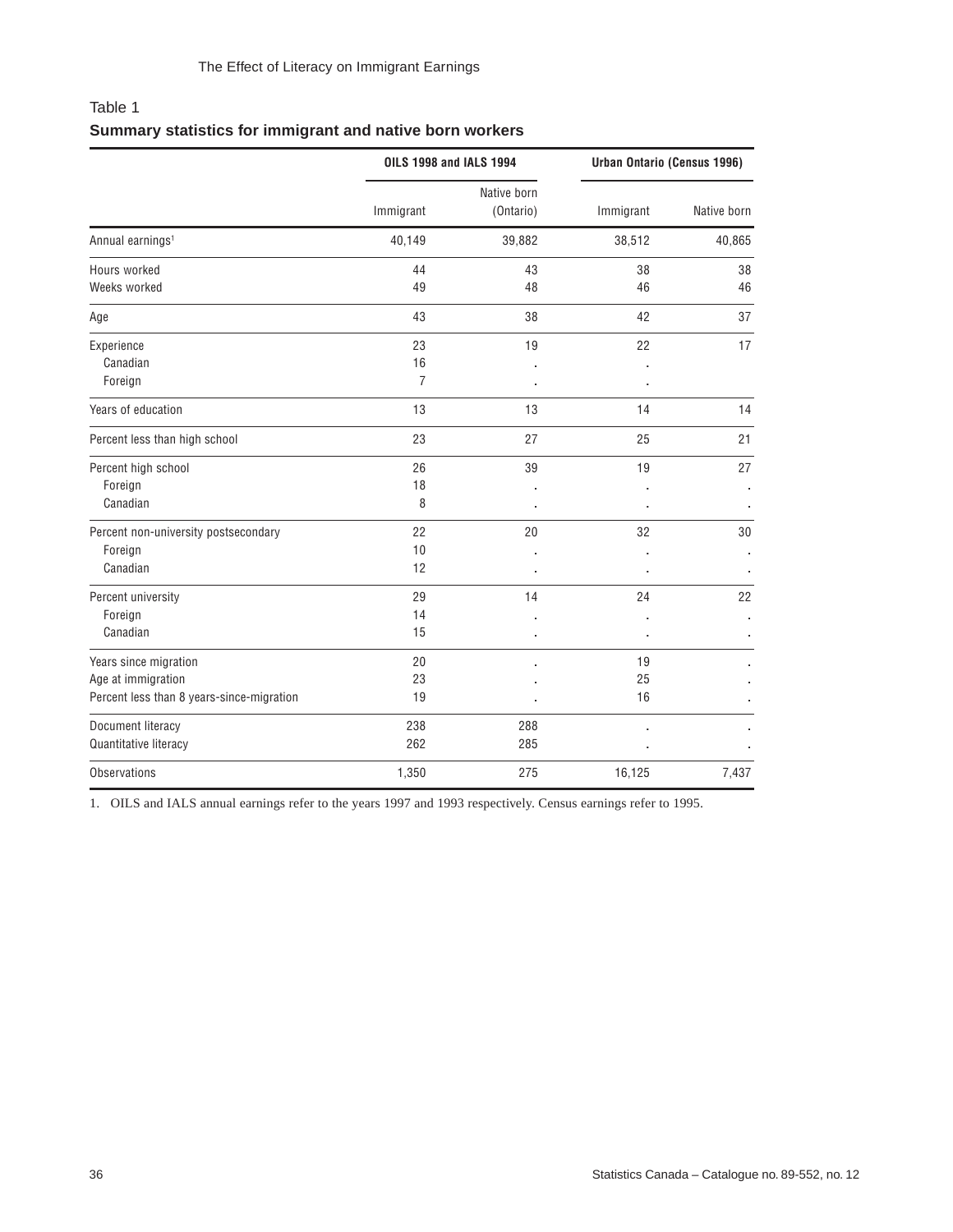### <span id="page-38-0"></span>Table 2

### **Summary statistics by origin of education**

|                                           | <b>Immigrants</b> |                |                | <b>Native born</b> |  |
|-------------------------------------------|-------------------|----------------|----------------|--------------------|--|
|                                           | Canadian          | No Canadian    |                |                    |  |
|                                           | education         | education      | All            |                    |  |
| Annual earnings                           | 47,077            | 35,712         | 40,149         | 39,882             |  |
| Hours worked                              | 44                | 44             | 44             | 43                 |  |
| Weeks worked                              | 49                | 49             | 49             | 48                 |  |
| Age                                       | 40                | 45             | 43             | 38                 |  |
| Experience                                | 18                | 26             | 23             | 19                 |  |
| Canadian                                  | 17                | 16             | 16             |                    |  |
| Foreign                                   | 1                 | 10             | $\overline{7}$ |                    |  |
| Years of education                        | 15                | 12             | 13             | 13                 |  |
| Percent less than high school             | 10                | 31             | 23             | 27                 |  |
| Percent high school                       | 21                | 29             | 26             | 39                 |  |
| Foreign                                   |                   | 29             | 18             |                    |  |
| Canadian                                  | 21                |                | 8              |                    |  |
| Percent non-university postsecondary      | 31                | 16             | 22             | 20                 |  |
| Foreign                                   |                   | 16             | 10             |                    |  |
| Canadian                                  | 31                | $\blacksquare$ | 12             |                    |  |
| Percent university                        | 38                | 24             | 29             | 14                 |  |
| Foreign                                   |                   | 24             | 14             |                    |  |
| Canadian                                  | 38                |                | 15             |                    |  |
| Years since migration                     | 26                | 16             | 20             |                    |  |
| Age at immigration                        | 14                | 28             | 23             |                    |  |
| Percent less than 8 years-since-migration | 8                 | 25             | 19             |                    |  |
| Document literacy                         | 272               | 216            | 238            | 288                |  |
| Quantitative literacy                     | 289               | 244            | 262            | 285                |  |
| <b>Observations</b>                       | 527               | 823            | 1,350          | 275                |  |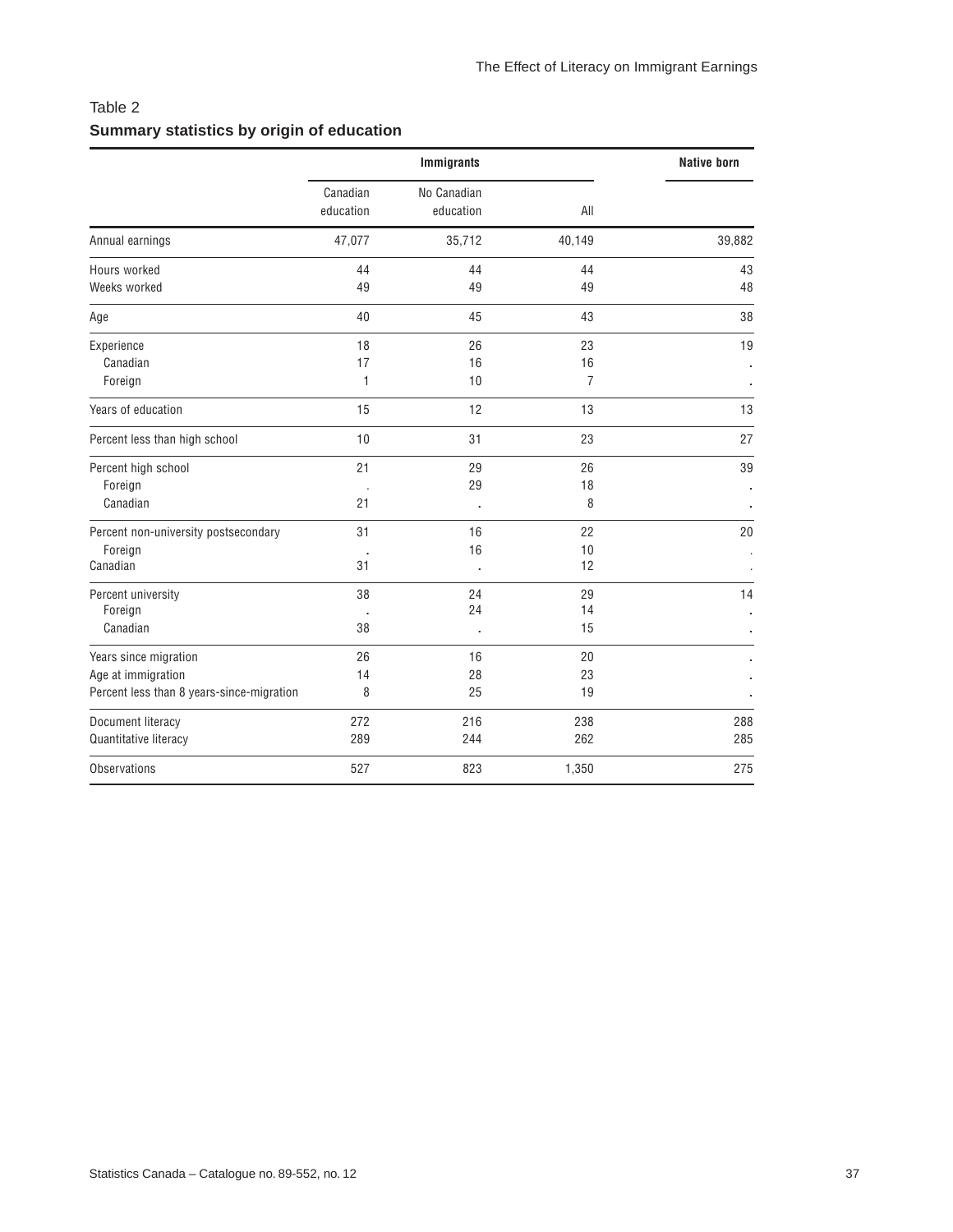#### <span id="page-39-0"></span>Table 3

#### **Regressions with literacy score as the dependent variable**

| Canadian experience (native born)                                       | 0.48(.31)         |
|-------------------------------------------------------------------------|-------------------|
| Canadian experience <sup>2</sup> (native born)                          | $-0.027$ (.0069)  |
| Immigrants with Canadian education                                      | $-56.89(25.04)$   |
| Canadian experience (immigrants - Canadian education)                   | $3.08(1.36)$ **   |
| Canadian experience <sup>2</sup> (immigrants - Canadian education)      | $-0.070$ $(.042)$ |
| Immigrants without Canadian education                                   | $-52.43(16.11)$   |
| Canadian experience (immigrants - no Canadian education)                | 1.72(1.24)        |
| Canadian experience <sup>2</sup> (immigrants $-$ no Canadian education) | $-0.057$ (.032) * |
| Foreign experience                                                      | $-0.47(1.07)$     |
| Foreign experience <sup>2</sup>                                         | $0.0047$ $(.036)$ |
| High school (Canadian)                                                  | 27.81 (2.79)      |
| Non-university postsecondary (Canadian)                                 | 34.73 (3.53)      |
| University (Canadian)                                                   | 75.42 (3.18) **   |
| Foreign high school (immigrants)                                        | $-0.97(10.57)$    |
| Foreign non-university postsecondary (immigrants)                       | 26.32 (12.68) **  |
| Foreign university (immigrants)                                         | 67.67 (10.76) *** |
| Canadian high school (immigrants)                                       | 23.82 (25.97)     |
| Canadian non-university postsecondary (immigrants)                      | 7.04 (25.20)      |
| Canadian university (immigrants)                                        | 40.59 (24.42)     |
| Language other                                                          | $-14.95(6.44)$ ** |
| U.S. or U.K. origin                                                     | 36.49 (9.07)      |
| European origin                                                         | 15.88 (8.23)      |
| Unable to answer literacy                                               | $-149(12.28)$     |
| <b>Observations</b>                                                     | 2,015             |
| R <sup>2</sup>                                                          | 0.47              |

(\*\*\*) Coefficient is significant at 1% significance level.

(\*\*) Coefficient is significant at 5% significance level.

(\*) Coefficient is significant at the 10% significance level.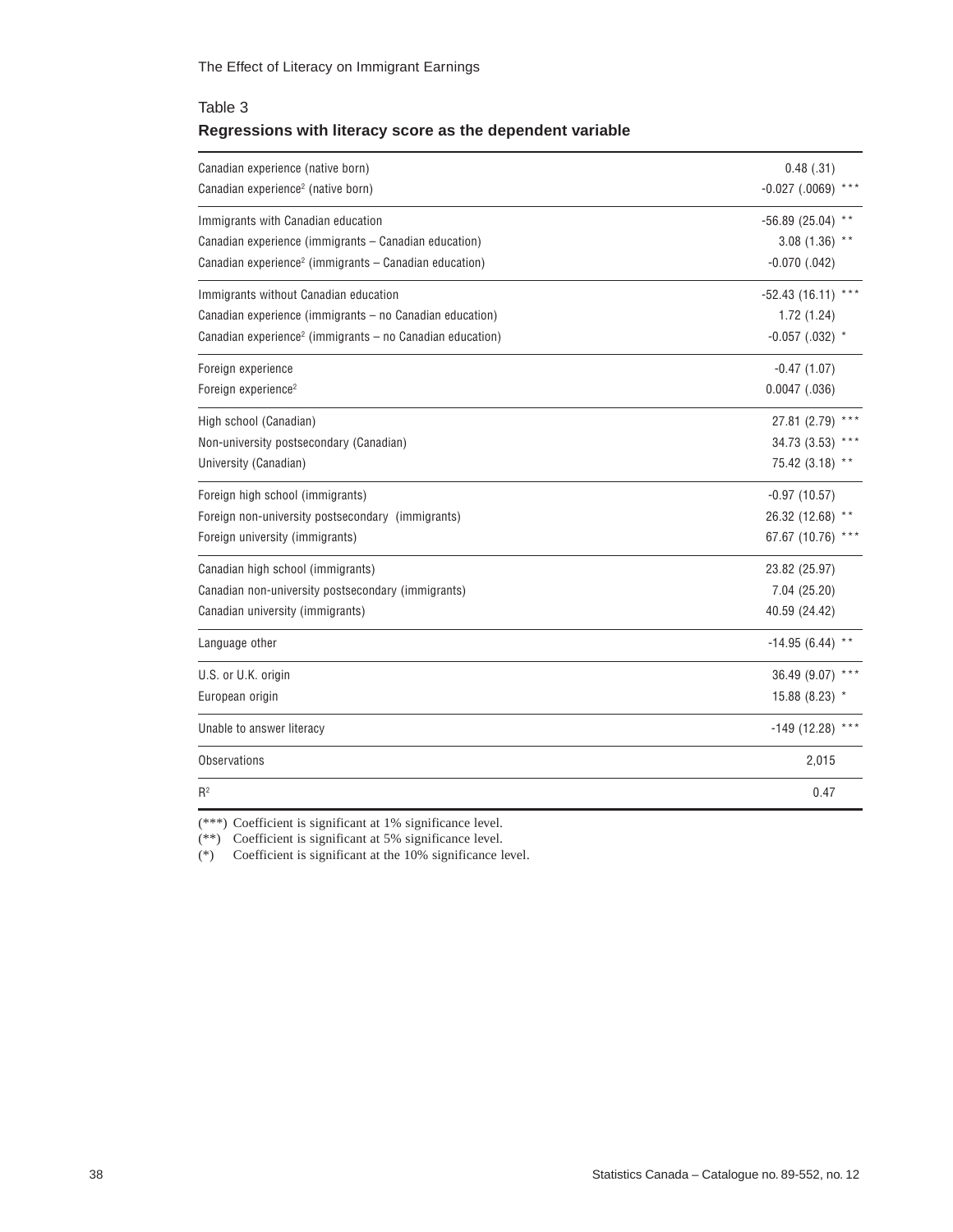<span id="page-40-0"></span>

| Table 4                                              |  |
|------------------------------------------------------|--|
| Annual earnings regressions without literacy effects |  |

|                                                                             | Census                   | Basic 1                  | Basic 2                  | Expanded               | Preferred                |
|-----------------------------------------------------------------------------|--------------------------|--------------------------|--------------------------|------------------------|--------------------------|
| Immigrant                                                                   | $-0.55$ ***<br>(0.017)   | $-0.52$ ***<br>(0.18)    | - -                      | $ -$                   |                          |
| Immigrant<br>(education after arrival)                                      | - -                      |                          | $-0.17$<br>(0.19)        | $-0.082$<br>(0.11)     | $0.35***$<br>(0.12)      |
| Immigrant<br>(education before arrival)                                     | $\overline{\phantom{a}}$ | - -                      | $-0.33$<br>(0.21)        | 0.34<br>(0.24)         | $0.73$ **<br>(0.35)      |
| Language expression                                                         | Yes                      | $-0.33$ ***<br>(0.12)    | $-0.45$ ***<br>(0.12)    | $-0.44$ ***<br>(0.12)  | $-0.42$ ***<br>(0.12)    |
| Years since migration                                                       | $0.030***$<br>(0.0016)   | $.034**$<br>(0.015)      | $\overline{a}$           | $\sim$ $\sim$          | $\overline{a}$           |
| Years since migration <sup>2</sup>                                          | $-0.037$ ***<br>(0.0038) | $-0.042$<br>(0.032)      | - -                      | ٠.                     | $ -$                     |
| Experience                                                                  | $0.089$ ***<br>(0.0013)  | $0.088***$<br>(0.0056)   | $0.087***$<br>(0.0059)   | $\sim$ $\sim$          | $\overline{\phantom{0}}$ |
| Experience <sup>2</sup> (/100)                                              | $-0.15$ ***<br>(0.0027)  | $-0.15***$<br>(0.013)    | $-0.15***$<br>(0.013)    | $ -$                   | $ -$                     |
| Canadian experience -<br>immigrants (education after arrival)               | - -                      |                          | $0.092$ ***<br>(0.025)   |                        |                          |
| Canadian experience <sup>2</sup> -<br>immigrants (education after arrival)  | . .                      | - -                      | $-0.15$ *<br>(0.079)     |                        |                          |
| Canadian experience -<br>immigrants (education before arrival)              | . .                      | - -                      | $0.11***$<br>(0.024)     | $0.071***$<br>(0.024)  | $0.062$ ***<br>(0.025)   |
| Canadian experience <sup>2</sup> -<br>immigrants (education before arrival) |                          |                          | $-0.18***$<br>(0.063)    | $-0.15$ **<br>(0.063)  | $-0.14$ **<br>(0.063)    |
| Canadian experience <sup>a</sup>                                            | $ -$                     | $ -$                     | - -                      | $0.091***$<br>(0.0058) | $0.11***$<br>(.0072)     |
| Canadian experience <sup>2</sup>                                            | $ -$                     |                          | $\overline{\phantom{a}}$ | $-0.16$ ***<br>(0.013) | $-0.17***$<br>(0.014)    |
| Foreign experience                                                          | - -                      |                          | $\overline{a}$           | 0.031<br>(0.021)       | $0.051**$<br>(0.024)     |
| Foreign experience <sup>2</sup>                                             | - -                      |                          | - -                      | $-0.14$ **<br>(0.069)  | $-0.16$ **<br>(0.073)    |
| High school                                                                 | $0.05$ ***<br>(0.014)    | 0.006<br>(0.53)          | 0.0089<br>(0.053)        | 0.0059<br>(0.053)      | . .                      |
| Non-university postsecondary                                                | $0.26$ ***<br>(0.013)    | $0.16**$<br>(0.066)      | $0.17***$<br>(0.066)     | $0.17**$<br>(0.066)    | - -                      |
| University                                                                  | $0.53***$<br>(0.014)     | $0.49***$<br>(0.059)     | $0.49***$<br>(0.059)     | $0.49***$<br>(0.059)   |                          |
| High school (native born)                                                   | $\overline{\phantom{a}}$ | $\overline{\phantom{a}}$ | $\sim$ $\sim$            | $\sim$ $\sim$          | $0.37***$<br>(0.11)      |
| Non-university postsecondary (native born)                                  | - -                      |                          |                          | $ -$                   | $0.67***$<br>(0.13)      |
| University (native born)                                                    | $ -$                     | $ -$                     | $ -$                     | $\sim$ $\sim$          | $0.70***$<br>(0.12)      |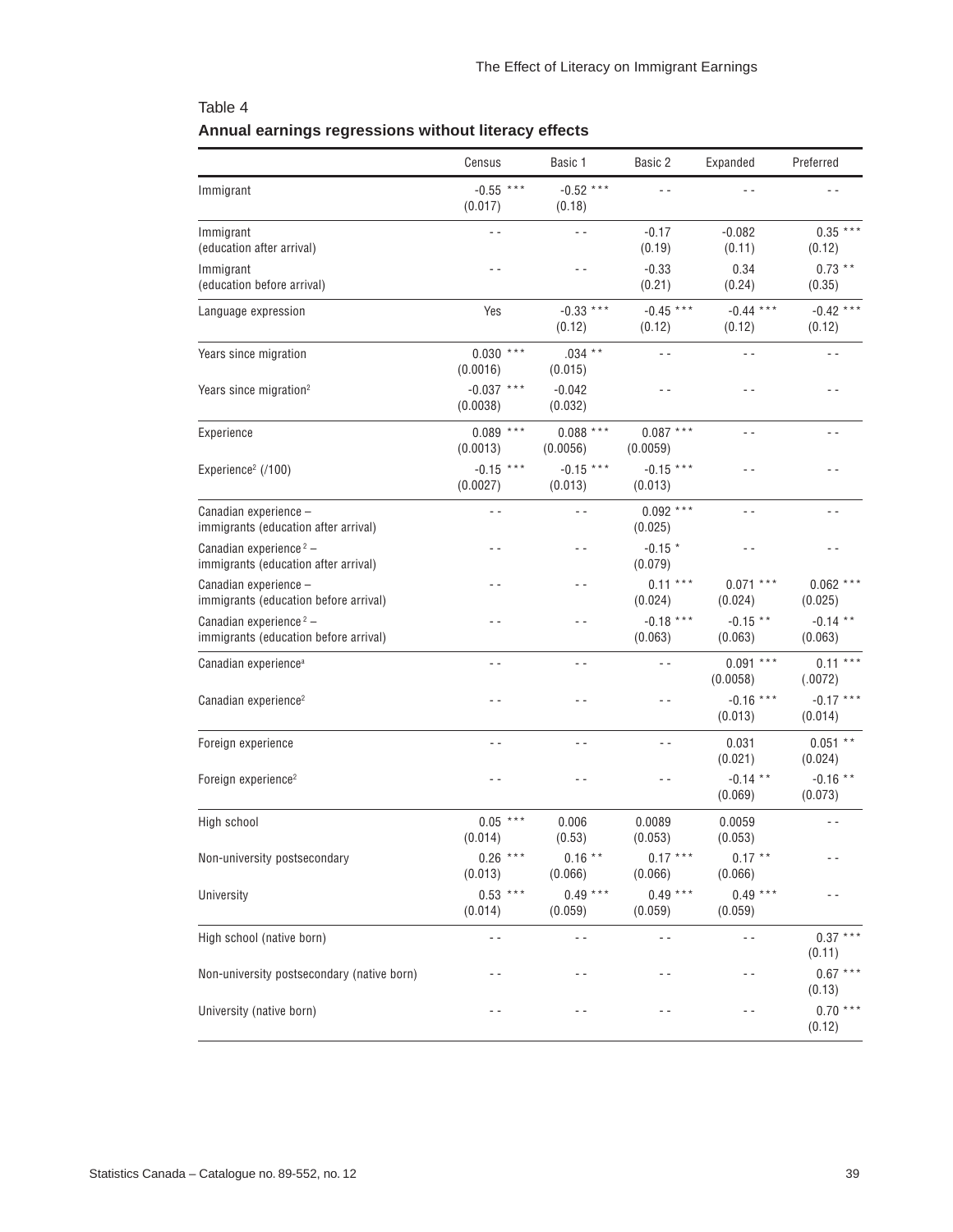#### Table 4 – concluded

### **Annual earnings regressions without literacy effects**

|                                                           | Census | Basic 1       | Basic 2        | Expanded       | Preferred                |
|-----------------------------------------------------------|--------|---------------|----------------|----------------|--------------------------|
| Foreign high school                                       | $ -$   | $\sim$ $\sim$ | - -            | - -            | $-0.00086$<br>(0.32)     |
| Foreign non-university postsecondary                      | - -    | . .           | - -            | - -            | 0.38<br>(0.34)           |
| Foreign university                                        | $ -$   | - -           | . .            |                | $0.56*$<br>(0.29)        |
| High school* Canadian experience<br>(native born)         | - -    | . .           |                |                | $-0.016$ ***<br>(0.0045) |
| Postsecondary* Canadian experience<br>(native born)       |        |               |                |                | $-0.028$ ***<br>(0.0066) |
| University* Canadian experience<br>(native born)          | - -    | . .           |                | - -            | $-0.0047$<br>(0.0053)    |
| Foreign high school* foreign experience<br>(immigrants)   |        |               |                |                | $-0.013$<br>(0.024)      |
| Foreign postsecondary* foreign experience<br>(immigrants) |        |               |                | - -            | $-0.023$<br>(0.033)      |
| Foreign university* foreign experience<br>(immigrants)    |        |               |                |                | $-0.053$ ***<br>(0.019)  |
| Country of origin<br>$U.S. - U.K.$                        | - -    | . .           | 0.21<br>(0.17) | 0.21<br>(0.17) | $0.28 *$<br>(0.17)       |
| Country of origin<br>Europe                               | - -    |               | 0.26<br>(0.16) | 0.22<br>(0.15) | 0.12<br>(0.16)           |
| <b>Observations</b>                                       | 23,552 | 2,015         | 2,015          | 2,015          | 2,015                    |
| Adjusted R <sup>2</sup>                                   | 0.321  | 0.197         | 0.195          | 0.194          | 0.204                    |

(\*\*\*) Indicates the coefficient is significant at 1%.

a. This includes native born Canadians and immigrants educated in Canada.

- - Indicates variable not included in model in question.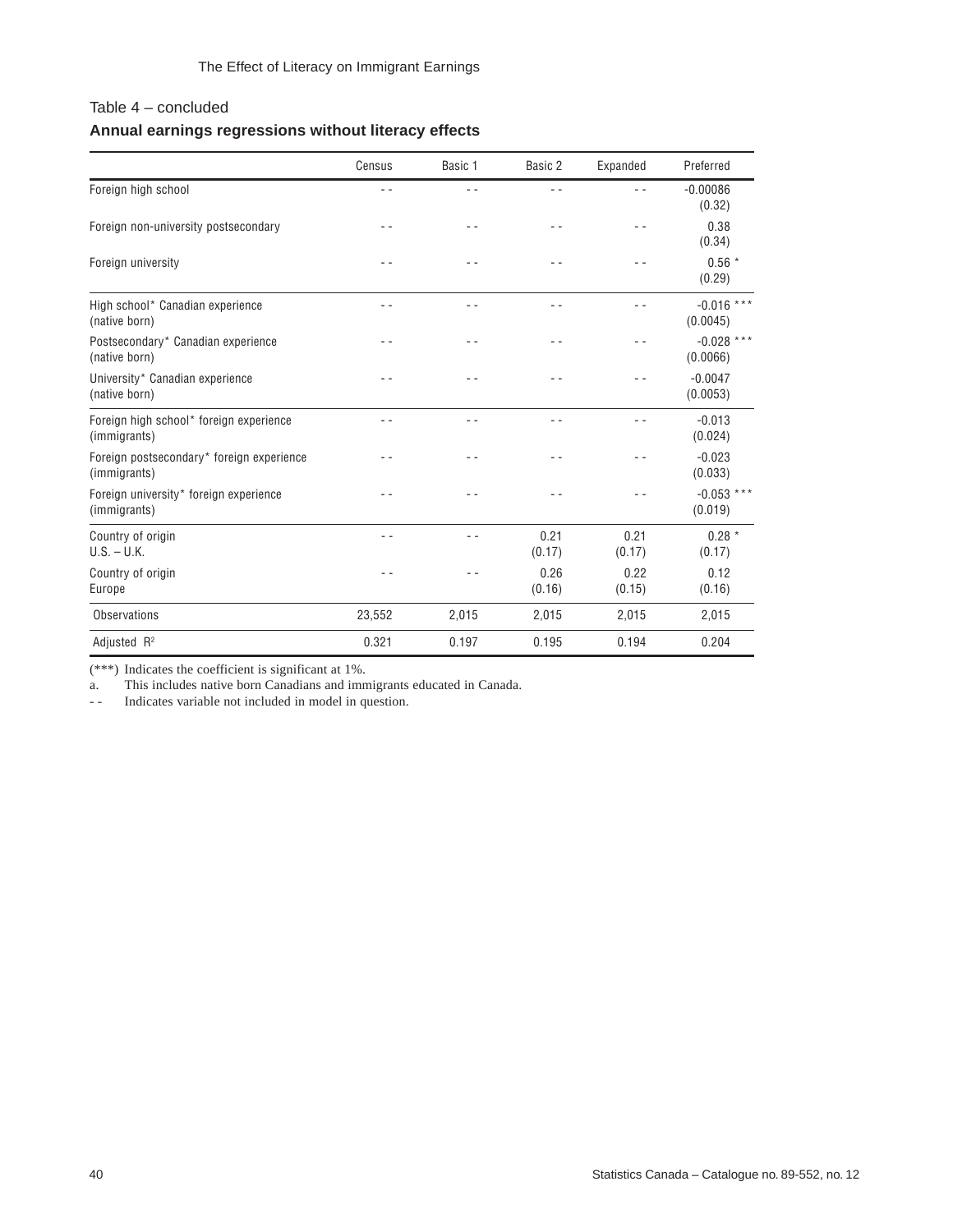|                                                                         | (1)                       | (11)                      | (III)                    | (IV)<br>Preferred        |
|-------------------------------------------------------------------------|---------------------------|---------------------------|--------------------------|--------------------------|
| Literacy score                                                          | $0.0036$ ***<br>(0.00042) |                           | $\overline{a}$           |                          |
| Literacy score (native born)                                            | $\overline{a}$            | $0.0036$ ***<br>(0.00046) | $-$                      |                          |
| Literacy - immigrants (education after arrival)                         | - -                       | $0.0071$ ***<br>(0.0017)  | $\overline{a}$           |                          |
| Literacy - immigrants (education before arrival)                        | - -                       | $0.0033**$<br>(0.0015)    | $\overline{a}$           |                          |
| Unable to answer literacy questions                                     | - -                       | 0.37<br>(0.32)            | 0.36<br>(0.32)           | 0.36<br>(0.32)           |
| Quantitative literacy (native born)                                     | $\overline{\phantom{a}}$  | $\sim$ $\sim$             | $0.0032$ ***<br>(0.0022) | $-0.0073$ **<br>(0.0030) |
| Quantitative literacy - immigrants (education after arrival)            | - -                       | $ -$                      | 0.0011<br>(0.0016)       | 0.0019<br>(0.0016)       |
| Quantitative literacy - immigrants (education before arrival)           | - -                       | $\sim$ $\sim$             | $-0.0011$<br>(0.0021)    | $-0.0011$<br>(0.0020)    |
| Document literacy (native born)                                         | - -                       | $\sim$ $\sim$             | 0.00061<br>(0.00062)     | $0.0085$ ***<br>(0.0030) |
| Document literacy - immigrants (education after arrival)                |                           | - -                       | $0.0058$ ***<br>(0.0015) | $0.0054$ ***<br>(0.0015) |
| Document literacy - immigrants (education before arrival)               |                           | $\sim$ $\sim$             | $0.0039**$<br>(0.0018)   | $0.0039**$<br>(0.0017)   |
| Immigrant (education after arrival)                                     | $0.36***$<br>(0.12)       | $-0.57$<br>(0.50)         | $-0.51$<br>(0.50)        | $-0.92$<br>(0.54)        |
| Immigrant (education before arrival)                                    | $0.97***$<br>(0.34)       | $0.93*$<br>(0.51)         | $1.12**$<br>(0.53)       | 0.66<br>(0.57)           |
| Language expression                                                     | $-0.33$ ***<br>(0.13)     | $-0.33$ ***<br>(0.13)     | $-0.31**$<br>(0.12)      | $-0.33$ **<br>(0.12)     |
| Canadian experience - immigrant (education before arrival)              | $0.062$ ***<br>(0.024)    | $0.060$ ***<br>(0.024)    | $0.057***$<br>(0.024)    | $0.057**$<br>(0.024)     |
| Canadian experience <sup>2</sup> – immigrant (education before arrival) | $-0.13$ **<br>(0.062)     | $-0.13$ **<br>(0.063)     | $-0.12**$<br>(0.063)     | $-0.12$ *<br>(0.070)     |
| Canadian experience (native born)                                       | $0.10***$<br>0.0072)      | $0.10***$<br>(0.0072)     | $0.10***$<br>(0.0072)    | $0.094$ ***<br>(0.0091)  |
| Canadian experience <sup>2</sup> (native born)                          | $-0.16$ ***<br>(0.013)    | $-0.16***$<br>(0.014)     | $-0.16***$<br>(0.013)    | $-0.18***$<br>(0.014)    |
| Foreign experience                                                      | $0.049**$<br>(0.024)      | $0.055**$<br>(0.024)      | $0.058***$<br>(0.024)    | $0.059**$<br>(0.023)     |
| Foreign experience <sup>2</sup>                                         | $-0.15$ **<br>(0.072)     | $-0.17**$<br>(0.072)      | $-0.17**$<br>(0.073)     | $-0.18$ **<br>(0.070)    |
| Country of origin<br>$U.S. - U.K.$                                      | 0.12<br>(0.17)            | $-0.022$<br>(0.18)        | 0.0061<br>(0.18)         | 0.0030<br>(0.18)         |
| Country of origin<br>Europe                                             | 0.13<br>(0.15)            | 0.059<br>(0.16)           | 0.078<br>(0.16)          | 0.11<br>(0.15)           |

### <span id="page-42-0"></span>Table 5 **Annual earnings regressions with literacy effects**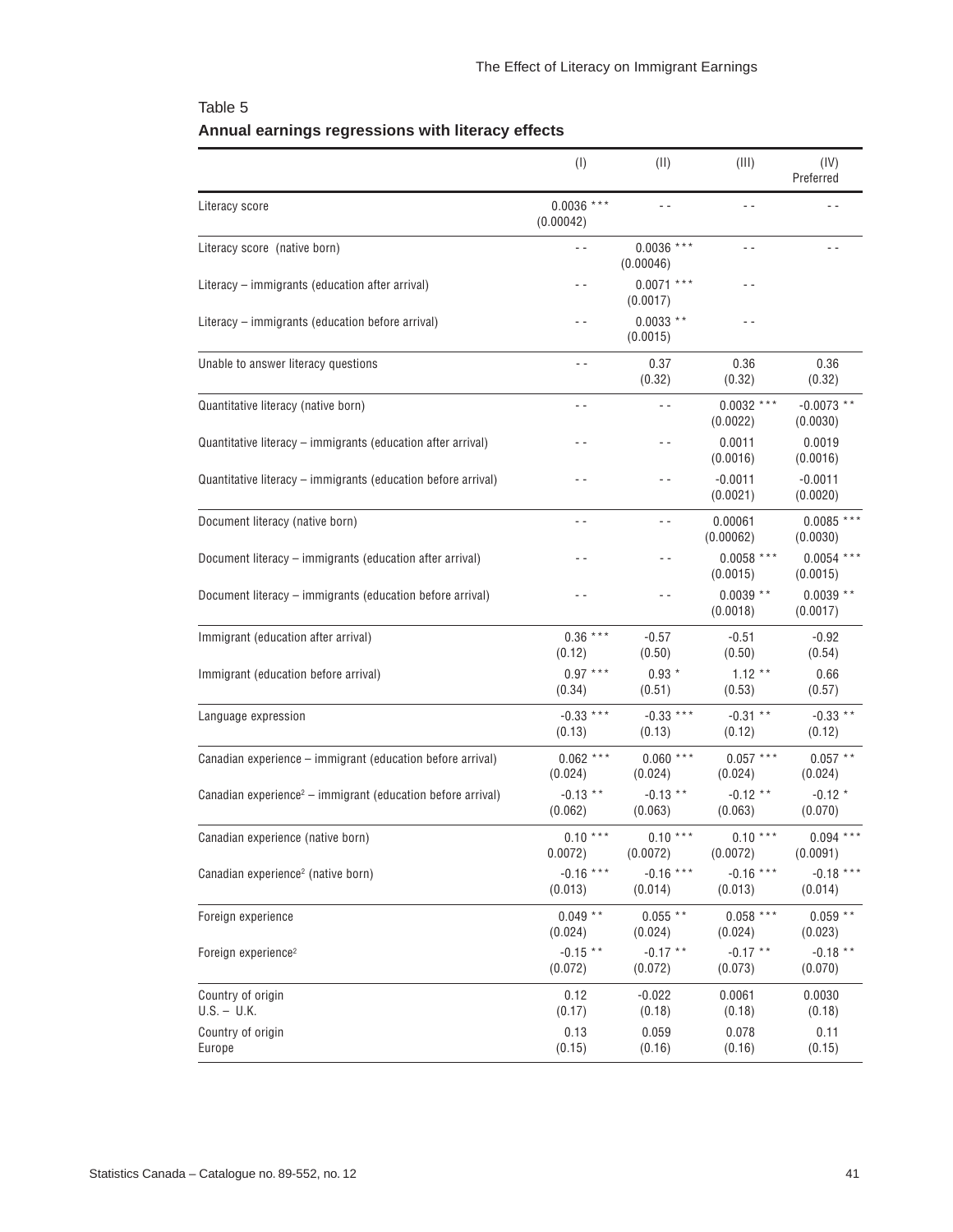#### Table 5 – concluded

### **Annual earnings regressions with literacy effects**

|                                                                   | (1)          | (11)          | (III)                    | (IV)<br>Preferred            |
|-------------------------------------------------------------------|--------------|---------------|--------------------------|------------------------------|
| High school (native born)                                         | $0.24$ **    | $0.23$ **     | $0.25**$                 | 0.044                        |
|                                                                   | (0.11)       | (0.11)        | (0.11)                   | (0.35)                       |
| Non-university postsecondary (native born)                        | $0.53***$    | $0.52***$     | $0.54***$                | $-2.04$ **                   |
|                                                                   | (0.13)       | (0.13)        | (0.13)                   | (0.48)                       |
| University (native born)                                          | $0.41***$    | $0.40***$     | $0.38***$                | 0.40                         |
|                                                                   | (0.12)       | (0.12)        | (0.12)                   | (0.44)                       |
| Foreign high school                                               | $-0.15$      | $-0.040$      | $-0.043$                 | $-0.033$                     |
|                                                                   | (0.32)       | (0.32)        | (0.32)                   | (0.32)                       |
| Foreign non-university postsecondary                              | 0.18         | 0.30          | 0.34                     | 0.36                         |
|                                                                   | (0.35)       | (0.35)        | (0.35)                   | (0.34)                       |
| Foreign university                                                | 0.24         | 0.39          | 0.39                     | 0.41                         |
|                                                                   | (0.29)       | (0.31)        | (0.31)                   | (0.30)                       |
| High school* Canadian experience (native born)                    | $-0.015$ *** | $-0.014$ ***  | $-0.015$ ***             | $-0.025$ ***                 |
|                                                                   | (0.0044)     | (0.0043)      | (0.0044)                 | (0.0050)                     |
| Non-university postsecondary* Canadian experience                 | $-0.028$ *** | $-0.027$ ***  | $-0.028$ ***             | $-0.029$ ***                 |
| (native born)                                                     | (0.0065)     | (0.0065)      | (0.0065)                 | (0.0072)                     |
| University* Canadian experience (native born)                     | $-0.0041$    | $-0.0037$     | $-0.0037$                | $-0.014$ **                  |
|                                                                   | (0.0052)     | (0.0052)      | (0.0052)                 | (0.0062)                     |
| Foreign high school* foreign experience (immigrants)              | $-0.0062$    | $-0.010$      | $-0.0091$                | $-0.0097$                    |
|                                                                   | (0.024)      | (0.024)       | (0.024)                  | (0.024)                      |
| Foreign university postsecondary* foreign experience              | $-0.024$     | $-0.027$      | $-0.030$                 | $-0.031$                     |
| (immigrants)                                                      | (0.033)      | (0.033)       | (0.033)                  | (0.033)                      |
| Foreign university* foreign experience (immigrants)               | $-0.057$ *** | $-0.059$ ***  | $-0.060$ ***             | $-0.059$ ***                 |
|                                                                   | (0.019)      | (0.019)       | (0.019)                  | (0.018)                      |
| Quantitative literacy* experience (native born)                   | $ -$         | $ -$          | $\overline{\phantom{a}}$ | $0.00041$ ***<br>(0.000086)  |
| Document literacy* experience (native born)                       | $ -$         | $\sim$ $\sim$ | $ -$                     | $-0.00033$ ***<br>(0.000082) |
| Quantitative literacy* high school (native born)                  | - -          | $ -$          | $ -$                     | 0.011<br>(0.0026)            |
| Quantitative literacy* non-university postsecondary (native born) |              |               | $\overline{a}$           | 0.001<br>(0.0027)            |
| Quantitative literacy* university (native born)                   |              |               |                          | 0.003<br>(0.0024)            |
| Document literacy* high school (native born)                      | - -          | $ -$          | $ -$                     | $-0.010$<br>(0.0025)         |
| Document literacy* non-university postsecondary (native born)     |              |               |                          | 0.008<br>(0.0028)            |
| Document literacy* university (native born)                       |              | $ -$          |                          | $-0.002$<br>(0.0023)         |
| <b>Observations</b>                                               | 2,015        | 2,015         | 2,015                    | 2,015                        |
| Adjusted R <sup>2</sup>                                           | 0.233        | 0.234         | 0.237                    | 0.271                        |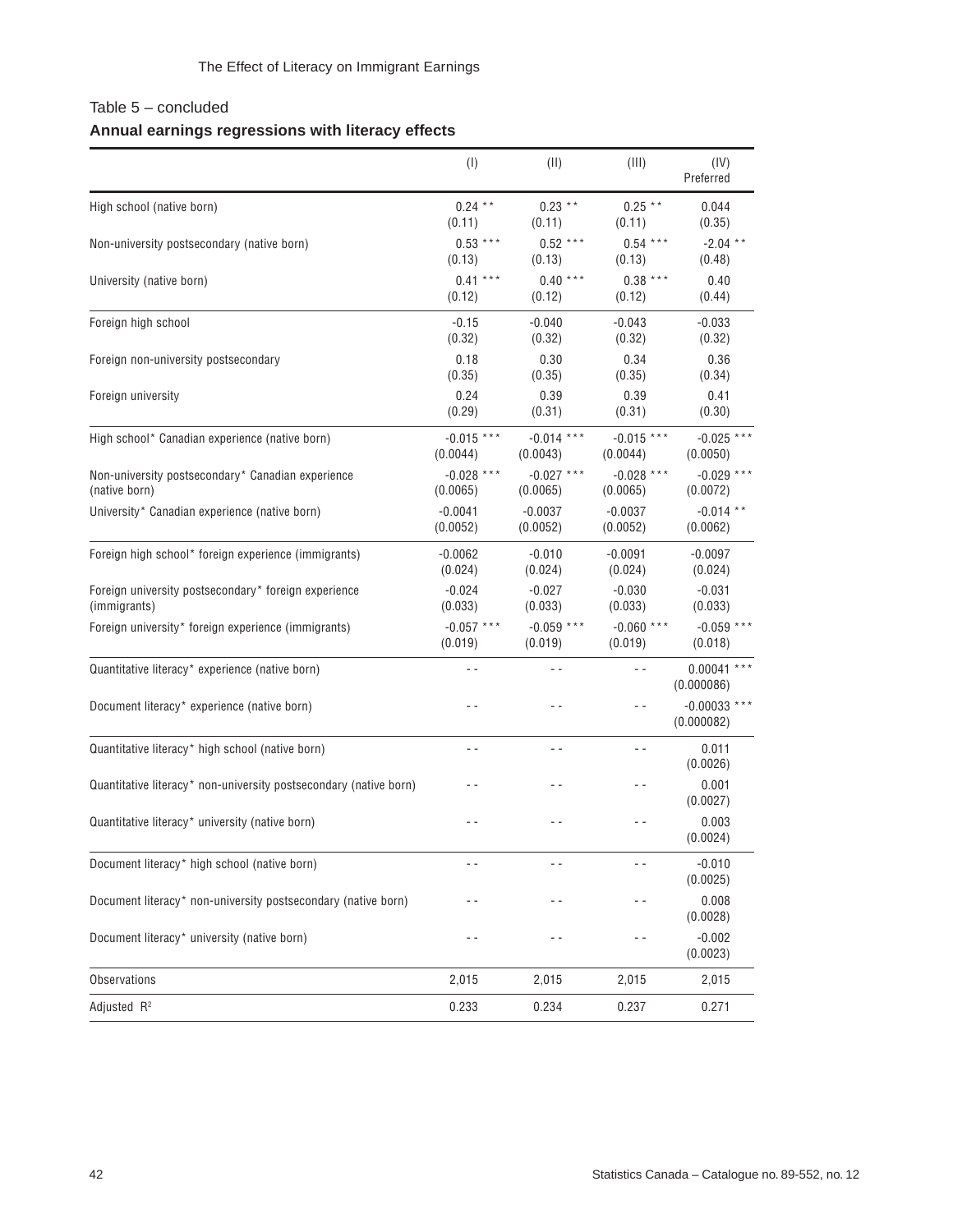#### <span id="page-44-0"></span>Table 6

| Fitted returns to immigrants and native born by experience and education |  |  |  |  |  |  |
|--------------------------------------------------------------------------|--|--|--|--|--|--|
|--------------------------------------------------------------------------|--|--|--|--|--|--|

|                                                                            | Interaction education-experience |                   |                   |                  | Interaction literacy-human capital |                  |
|----------------------------------------------------------------------------|----------------------------------|-------------------|-------------------|------------------|------------------------------------|------------------|
|                                                                            | Canadian                         | Canadian          | Canadian          | Canadian         | Canadian                           | Canadian         |
|                                                                            | experience                       | experience        | experience        | experience       | experience                         | experience       |
|                                                                            | $= 0$                            | $= 10$            | $= 20$            | $= 0$            | $= 10$                             | $= 20$           |
| Native born (high school dropout)                                          | 0.000<br>(0.0605)                | 0.891<br>(0.0982) | 1.437             | 0.000<br>(0.308) | 0.993<br>(0.309)                   | 1.631            |
| Immigrant (high school dropout)                                            | 0.731                            | 1.215             | 1.426             | 1.115            | 1.562                              | 1.771            |
| Foreign experience = $0$                                                   | (0.3488)                         | (0.2916)          | (0.2817)          | (0.448)          | (0.406)                            | (0.399)          |
| Foreign experience $= 10$                                                  | 1.078                            | 1.562             | 1.773             | 1.527            | 1.974                              | 2.184            |
|                                                                            | (0.3035)                         | (0.2345)          | (0.2288)          | (0.415)          | (0.367)                            | (0.363)          |
| Native born (high school)                                                  | 0.372                            | 1.103             | 1.488             | 0.497            | 1.242                              | 1.634            |
|                                                                            | (0.1121)                         | (0.1167)          | (0.1216)          | (0.297)          | (0.294)                            | (0.294)          |
| Immigrant (foreign high school)                                            | 0.730                            | 1.214             | 1.425             | 1.082            | 1.528                              | 1.738            |
| Foreign experience = $0$                                                   | (0.3548)                         | (0.2880)          | (0.2836)          | (0.445)          | (0.393)                            | (0.391)          |
| Foreign experience $= 10$                                                  | 0.944                            | 1.428             | 1.639             | 1.397            | 1.843                              | 2.053            |
|                                                                            | (0.2661)                         | (0.3234)          | (0.3126)          | (0.390)          | (0.457)                            | (0.449)          |
| Native born (university)                                                   | 0.700                            | 1.544             | 2.044             | 0.686            | 1.533                              | 2.027            |
|                                                                            | (0.1220)                         | (0.1208)          | (0.1274)          | (0.305)          | (0.300)                            | (0.304)          |
| Immigrant (university)<br>Foreian experience $= 0$ .<br>foreign university | 1.296<br>(0.2874)                | 1.779<br>(0.2345) | 1.989<br>(0.2486) | 1.522<br>(.387)  | 1.969<br>(0.352)                   | 2.178<br>(0.362) |
| Foreign experience $= 10$ ,                                                | 1.114                            | 1.598             | 1.809             | 1.336            | 1.779                              | 1.991            |
| foreign university                                                         | (0.2530)                         | (0.1966)          | (0.2187)          | (0.365)          | (0.331)                            | (0.344)          |

Base group consists of English speaking native born male workers with average literacy score (when required), less than high school education, and experience normalized to zero.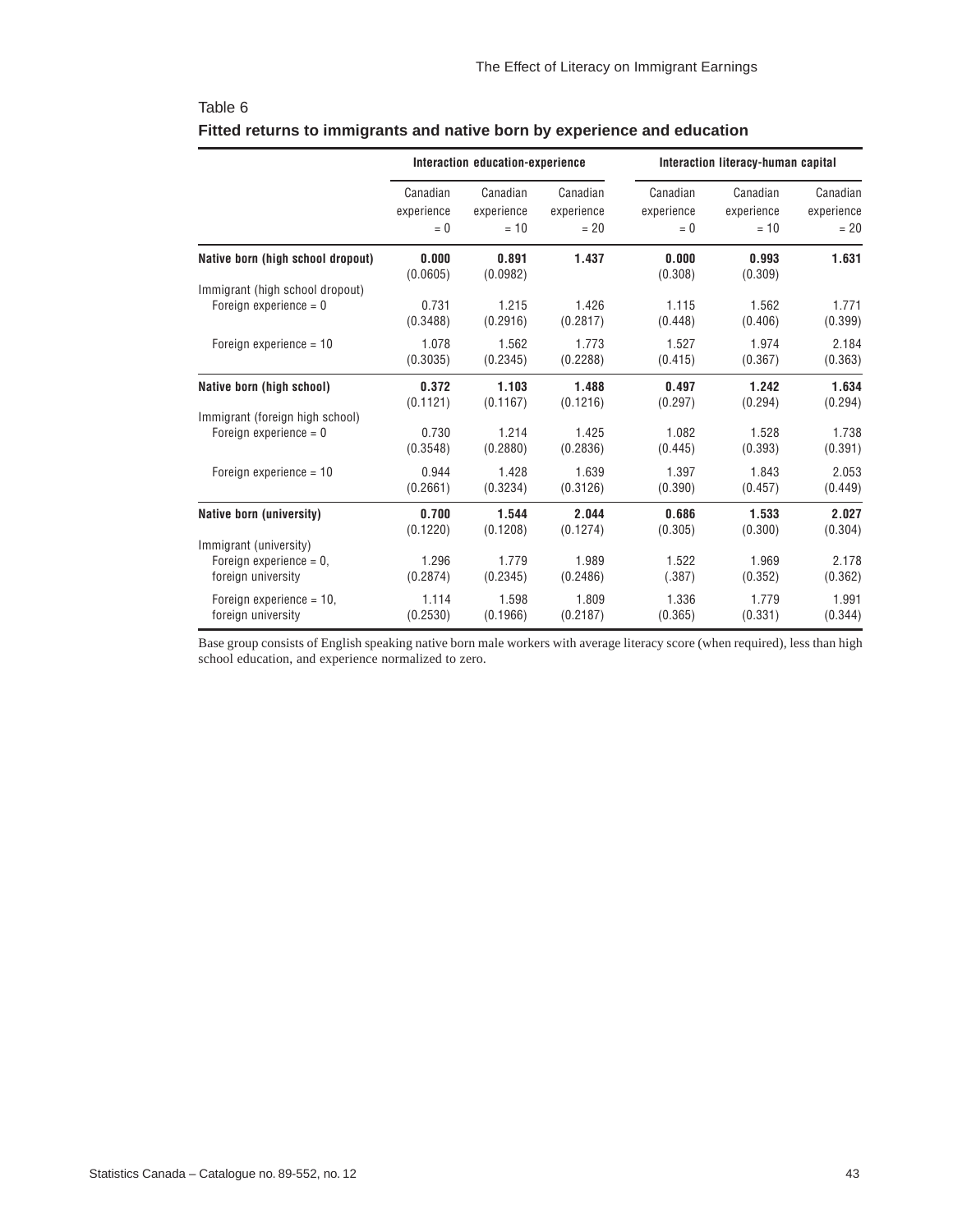### <span id="page-45-0"></span>Table 1A **Summary statistics by literacy score (immigrants)**

|                                      | Not assigned minimum score | Assigned minimum score   |
|--------------------------------------|----------------------------|--------------------------|
| Annual earnings                      | 41,483                     | 26,061                   |
| Age                                  | 42                         | 46                       |
| Experience                           | 22                         | 32                       |
| Canadian                             | 16                         | 17                       |
| Foreign                              | 6                          | 15                       |
| Years of education                   | 14                         | 8                        |
| Percent high school                  | 27                         | 19                       |
| Foreign                              | 18                         | 19                       |
| Canadian                             | 9                          | ÷,                       |
| Percent non-university postsecondary | 24                         | 5                        |
| Foreign                              | 11                         | 3                        |
| Canadian                             | 13                         | $\overline{2}$           |
| Percent university                   | 32                         | $\overline{4}$           |
| Foreign                              | 16                         | $\overline{4}$           |
| Canadian                             | 17                         |                          |
| Age at immigration                   | 22                         | 29                       |
| Years since migration                | 20                         | 18                       |
| <b>Understand English</b>            | Well/Very well (67%)       | Well/Very well (17%)     |
| First language                       | English (20%)Spanish (17%) | Italian/Portuguese (54%) |
|                                      |                            | Cantonese/Mandarin (17%) |
| Language used at work                | English (91%)              | English (31%)            |
| Use literacy skills at work          | Never (16%)                | Never (60%)              |
| Conversation in English              | 99%                        | 53%                      |
| <b>Observations</b>                  | 1,205                      | 145                      |